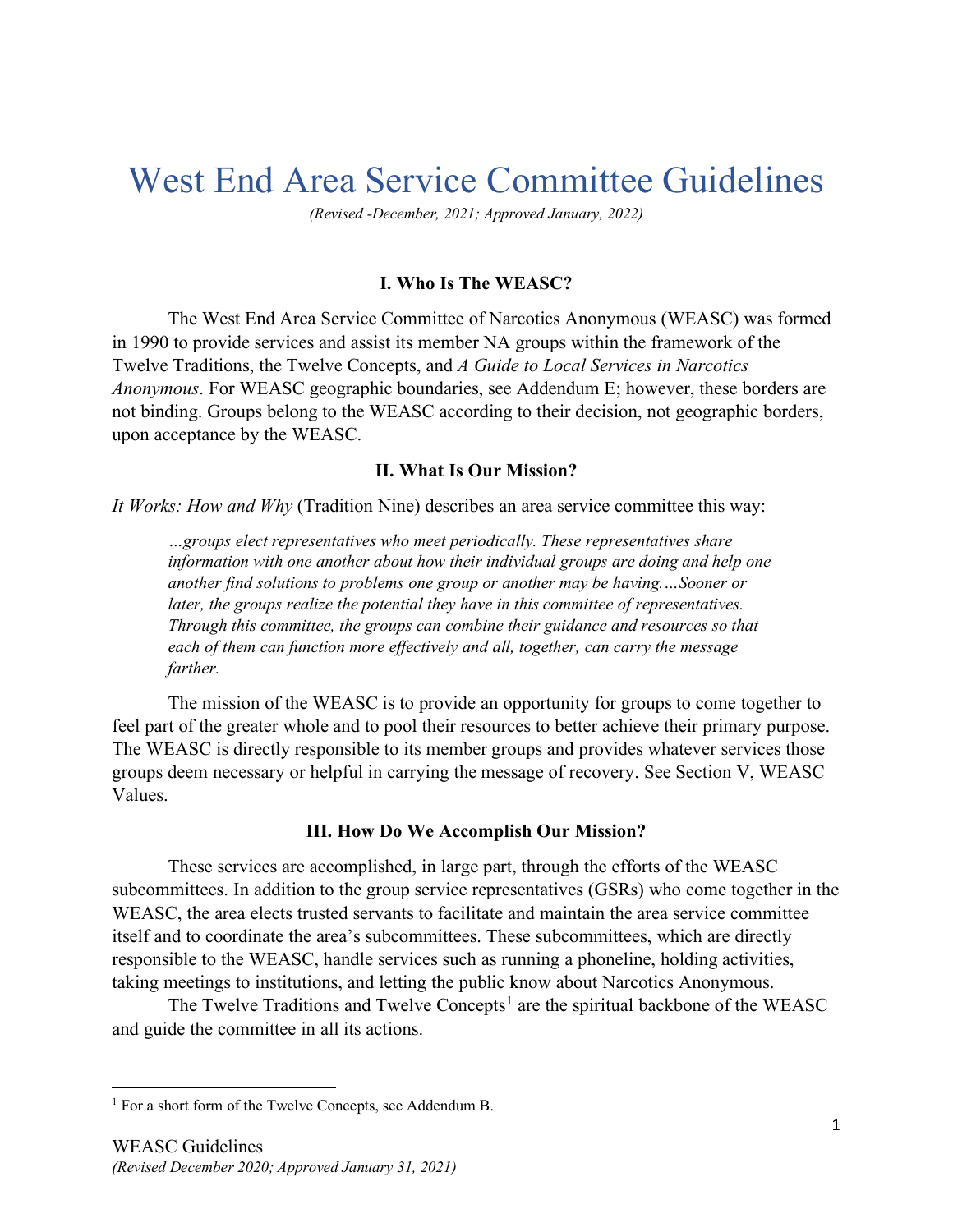#### **A. TRUSTED SERVANTS ELECTED BY THE WEASC**

| Chairperson                | Regional Committee Member (RCM)     |
|----------------------------|-------------------------------------|
| Vice-chairperson           | Alternate Regional Committee Member |
| Secretary                  | (ARCM)                              |
| <b>Alternate Secretary</b> | Area Support Person                 |
| Treasurer                  | Subcommittee Chairpersons           |
| Vice-treasurer             |                                     |

Besides having a willingness to serve, all trusted servants of the WEASC should have an understanding of the Twelve Steps and Twelve Traditions. These trusted servants are expected to attend every WEASC meeting. If for some reason they are unable to attend, they should notify the chairperson or vice-chairperson in advance and submit a written report to the area. All WEASC trusted servants are elected for twelve months; however, they are expected to serve for an extra month to help orient those trusted servants who have been elected to take their positions. It is also expected that those members who are nominated for a "vice" or "alternate" position are willing to serve more than one year and are willing to stand next year for election to the position for which they are the vice or alternate (e.g., vice-chairperson, alternate RCM).

The WEASC Administrative Committee is comprised of the chairperson, vicechairperson, treasurer, vice-treasurer, secretary, alternate secretary, regional committee member, and alternate RCM. Along with the subcommittee chairpersons and the area support person, they are elected directly by a majority of the WEASC voting members. With the exception of the area support person, trusted servants of the WEASC may not also serve as GSR.<sup>[2](#page-1-0)</sup>

The WEASC Administrative Committee's purpose is to provide effective leadership to the WEASC through communications and planning. To ensure communication and effective planning, members of this body may be required to attend regularly scheduled meetings, either in person or electronically, in between WEASC meetings. Any decisions made during these meetings must follow the WEASC Guidelines and be promptly reported to the WEASC.

The following are descriptions of WEASC trusted servant duties and qualifications:

#### **1. Chairperson**

### **The suggested requirements for the chairperson are six (6) years clean and two (2) years of area service experience. The chairperson should be able to facilitate a business meeting effectively.**

- a. Presides over the monthly WEASC meeting.
- b. Is responsible for the agenda and the meeting place.
- c. Oversees all correspondence pertaining to the WEASC.
- d. Maintains an archive of yearly correspondence in the area's storage facility.
- e. Votes only in the case of a tie.

<span id="page-1-0"></span><sup>2</sup> See Section IV, Item C., Voting Procedures, for additional information.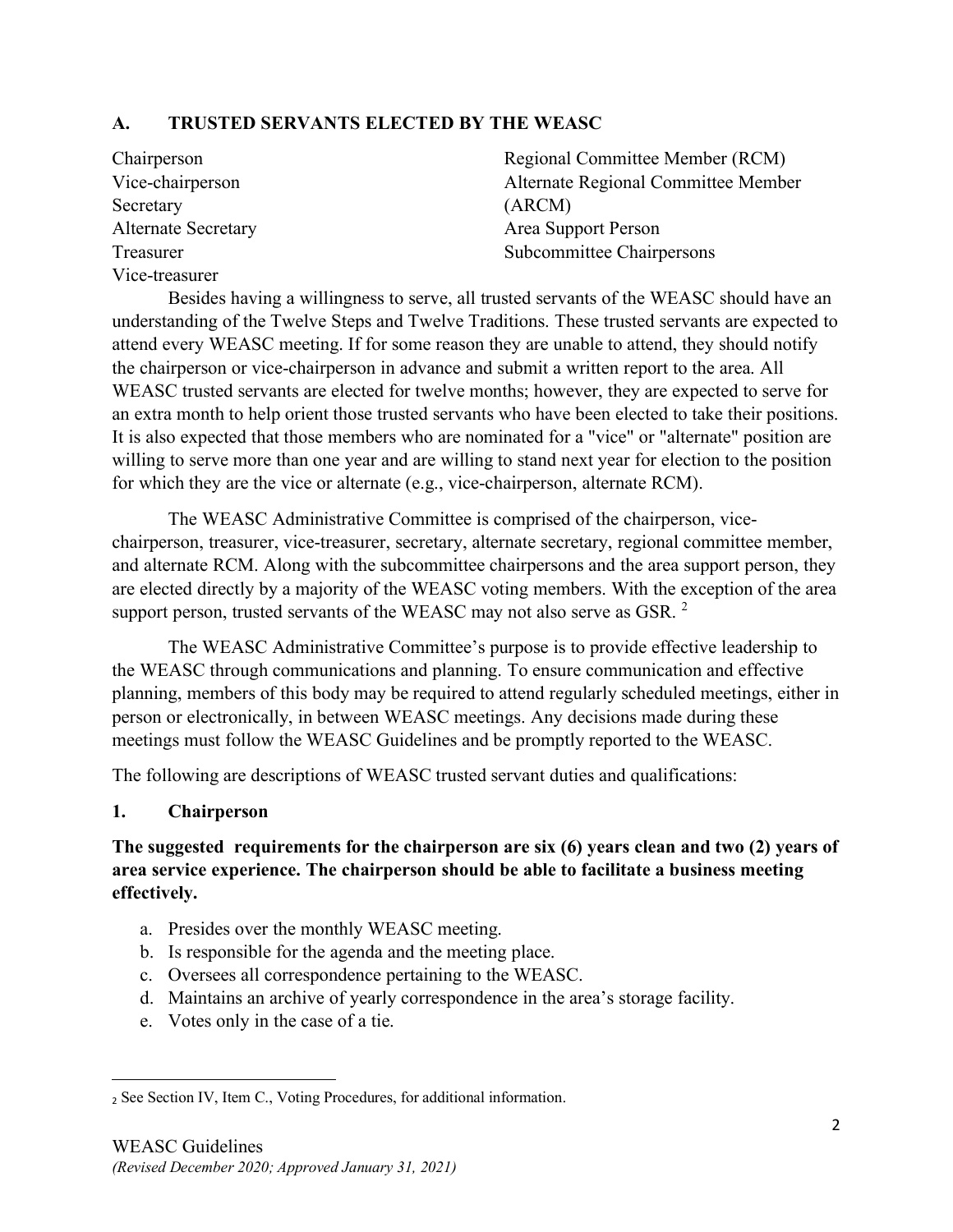- f. Acts as cosigner on the committee's bank account and has no active financial liens or judgments.
- g. May form GSR working groups as needed.
- h. Is responsible for implementing the WEASC biennial inventory in odd years and the WEASC Guidelines review in even years.
- i. May represent the area at the SCRSC in lieu of the RCM.

The chairperson should be familiar with consensus-based decision making (CBDM) and Robert's Rules of Order. For a simple table of some differences between the two styles of procedures, please refer to Addendum C. For a simple explanation of the concepts involved in CBDM, please see Addendum D. For more information about a simplified version of Robert's Rules of Order, please see *A Guide to Local Services in Narcotics Anonymous*.

## **2. Vice-chairperson**

**The suggested requirements for the vice-chairperson are five (5) years clean and two (2) years of area service experience. This position is expected to be a two-year commitment: one as the vice-chair, and then one as the chair, if elected.**

- a. Performs the duties of the chairperson in the absence of the chairperson.
- b. Assists the chairperson in conducting the monthly business meeting.
- c. In the absence of an elected subcommittee chair, assumes responsibility for the coordination of that subcommittee.
- d. Maintains a working knowledge of all the subcommittees and stays informed of all subcommittee activities through regular communication with subcommittee chairs.
- e. Attends one subcommittee meeting per month on a rotating basis.
- f. Keeps a file of all the current service year's motions.
- g. Acts as cosigner on the bank account and has no active financial liens or judgments.
- h. May represent the area at the SCRSC in lieu of the RCM.

## **3. Regional Committee Member (RCM)**

## **The suggested requirements for the RCM are four (4) years clean and two (2) years of area service experience (one of those years serving as a GSR). The RCM must have experience in carrying a group conscience.**

- a. Carries the conscience<sup>[3](#page-2-0)</sup> of the area to the regional service committee.
- b. Attends all WEASC and Southern California Regional Service Committee (SCRSC) meetings.

<span id="page-2-0"></span><sup>3</sup> The Sixth Concept states: *Group conscience is the means by which we collectively invite the ongoing guidance of a Higher Power in making decisions. We apply the Sixth Concept when we pursue our own personal recovery with vigor, seeking that ongoing spiritual awakening which makes it possible for us to apply the principles of the* program in all our affairs, including our service affairs. We apply the Sixth Concept when we listen not just to the words our fellow members speak, but to the spirit behind their words. We apply the Sixth Concept when we seek to do God's will, not our own, and to serve others, not ourselves, in our service decisions. We apply the Sixth Concept in our groups, service boards, and committees when we invite a loving God to influence us before *making service-related decisions.*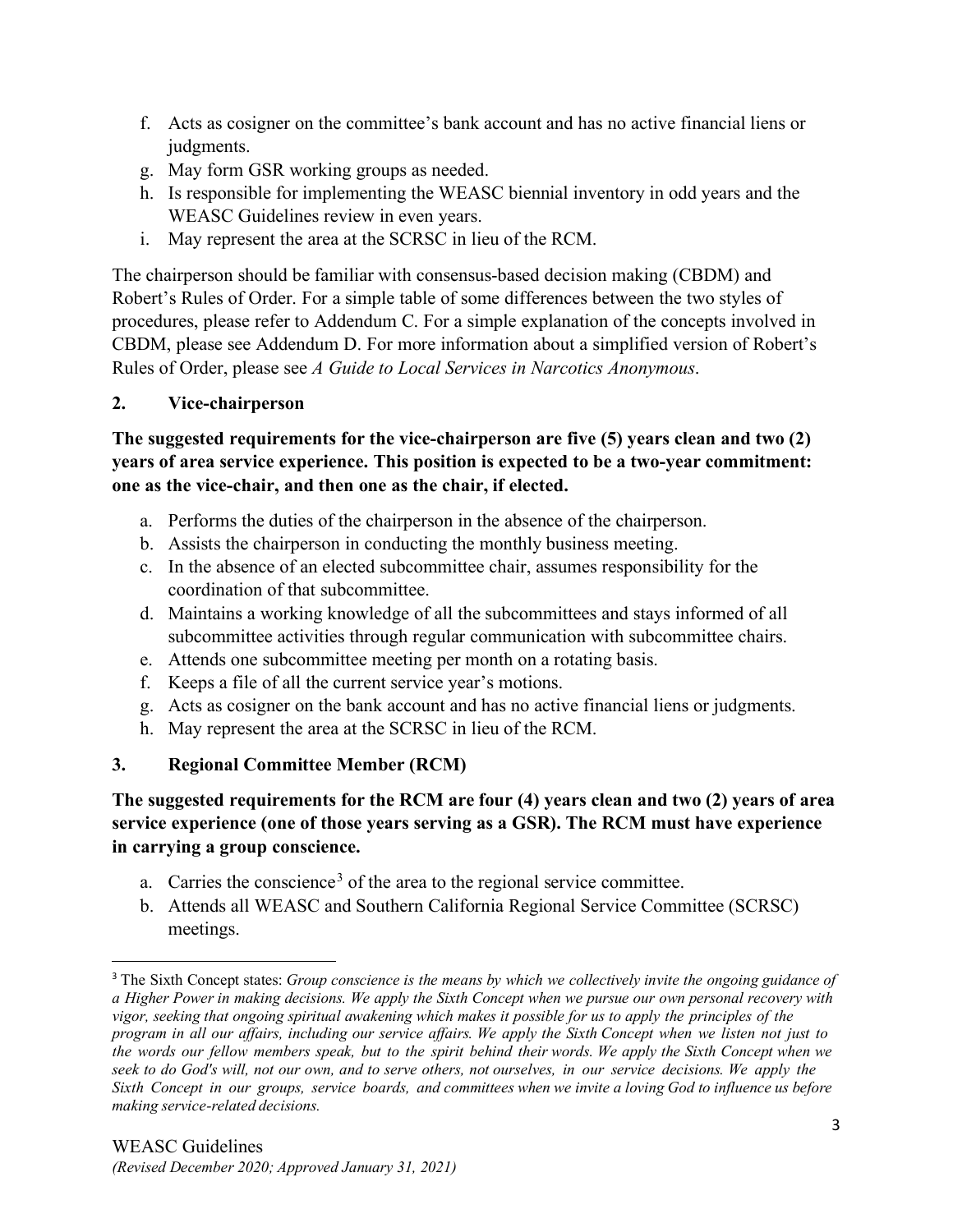- c. Prepares a written report to be distributed at each WEASC meeting concerning the most recent SCRSC meeting.
- d. Implements and chairs a biennial service workshop to go over the *Conference Agenda Report* (*CAR*). This service workshop is to happen no later than January 31, prior to the World Service Conference meeting.
- e. Distributes *CAR* workshop flyers at the November WEASC meeting.

## **4. Alternate Regional Committee Member**

**The suggested requirements for the alternate RCM are three (3) years clean and one (1) year of area service experience as a GSR. This position is expected to be a two-year commitment as the alternate RCM is expected to then serve as RCM, if elected.** 

- a. Performs the duties of the RCM in the absence of the RCM.
- b. Attends all WEASC and SCRSC meetings.
- c. Assists and understudies the RCM in all other duties, in order to learn and be ready to assume the duties of the RCM.

## **5. Secretary**

## **The suggested requirements for secretary are two (2) years clean, an understanding of the service structure, and the technology and skills needed to effectively carry out the duties and responsibilities of the position.**

- a. Keeps accurate minutes of each WEASC business meeting.
- b. Takes roll call, and notes all groups that are inactive/active.
- c. Keeps an updated record of the current GSR contact information.
- d. Provides current contact information to Web Team Leader to help maintain the WEASC Google Group as necessary.
- e. Distributes typed/electronic minutes and WEASC contact list to all GSRs and elected trusted servants within no more than ten (10) days after each ASC meeting.
- f. Updates WEASC Guidelines upon approval of any revisions.
- g. Keeps a clean and current archive of all WEASC documents.
- h. Maintains a record of secretary's "best practices" and, at the end of the service term, makes sure the incoming secretary has a copy.

## **6. Alternate Secretary**

### **The suggested requirements for alternate secretary are one (1) year clean, an understanding of the service structure, and the technology and skills needed to effectively carry out the duties and responsibilities of the position..**

- a. Assists the secretary in taking minutes at the WEASC business meeting.
- b. Assists and understudies secretary in all other duties, in order to learn and be ready to assume the duties of secretary.
- c. Performs the duties of the secretary in the absence of the secretary.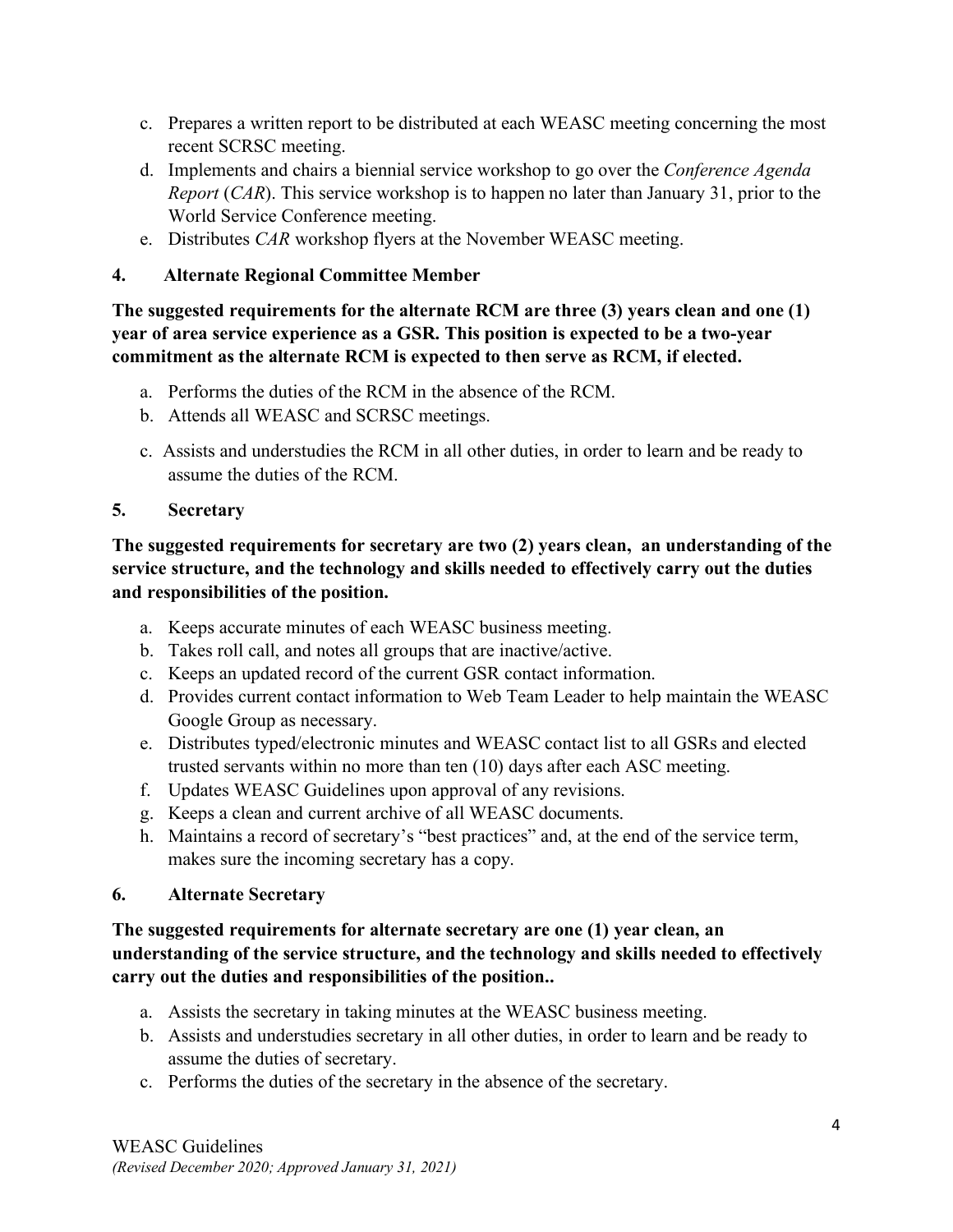#### **7. Treasurer**

**The suggested requirements for the treasurer are five (5) years clean, a steady job or source of income, no active financial liens or judgments, at least two (2) years experience in handling fellowship funds, and a minimum of two (2) years previous experience at the area or regional level.**

- a. Is responsible for the WEASC treasury, pays bills, and receives and deposits contributions from the groups and subcommittees.
- b. Is responsible for keeping an accurate balance and record of the WEASC checking account and of all monies.
- c. Makes written financial reports to the WEASC on a monthly basis, including all income, expenses, bank statements, and running totals for the fiscal year.
- d. Prepares an annual budget forecast of WEASC expenses for the coming fiscal year (June-May).
- e. Is an authorized signer on the WEASC bank account and acts as primary contact for that bank account.
- f. Ensures that the bank account signature cards are kept current and up to date.
- g. Facilitates the changeover of all incoming and outgoing bank account signers after elections are held at the June ASC meeting and before the July ASC meeting.
- h. Liaises with California's State Board of Equalization and files paperwork each month based on the requirements of the WEASC reseller's permit, as needed (unnecessary for literature sales).
- i. Ensures that all members of the WEASC responsible for handling NA funds sign the WEASC Asset Liability form and keeps those forms on file.
- j. Handles yearly communication with the IRS and files appropriate forms by IRS due dates, if necessary.

## **8. Vice-treasurer**

**The suggested requirements for the vice-treasurer are four (4) years clean, a steady job or source of income, no active financial liens or judgments, and at least one (1) year of service experience in the handling of fellowship funds and one (1) year of experience at the area or regional level.**

- a. Assists the treasurer and is trained in the treasurer's job simultaneously.
- b. If directed by the WEASC Administrative Committee<sup>[4](#page-4-0)</sup>, may assist all subcommittees in handling area funds of more than \$100.00 at any time. The Area Treasurer may also perform this duty in the absence or unavailability of the vice-treasurer.
- c. Assists the Activities Subcommittee Chairperson with an income and expense accounting report following each event, to be available at the next WEASC.
- d. Performs the duties of the treasurer in the absence of the treasurer.
- e. Is responsible for picking up the mail from the PO box twice per month.

<span id="page-4-0"></span><sup>4</sup> For information about who the members of the WEASC Administrative Committee are, see Section III., A., Trusted Servants Elected by the WEASC.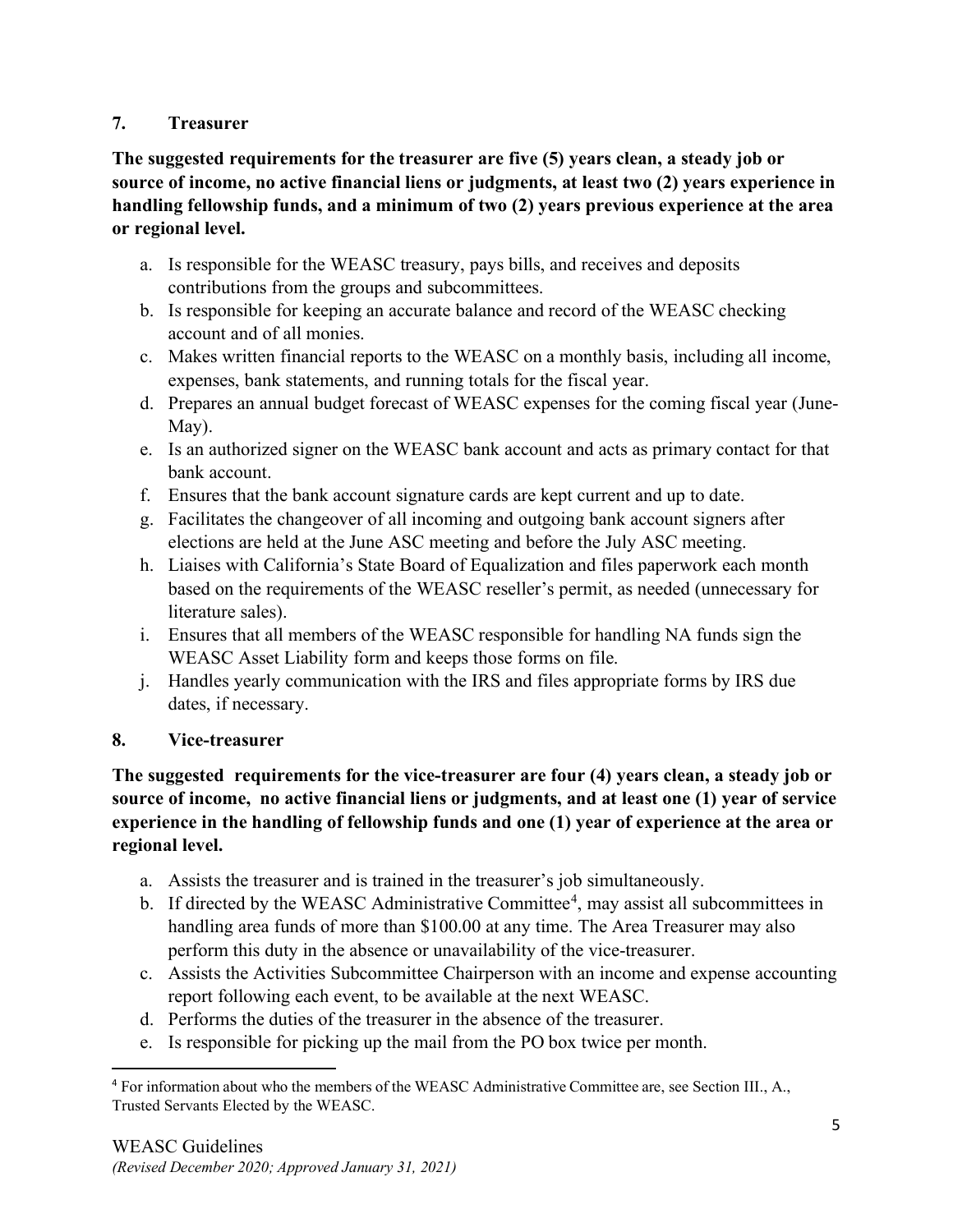## **9. Area Support Person**

### **The suggested requirements for the area support person are three (3) years clean and one (1) year experience as a GSR.**

- a. Orients new GSRs to the WEASC 30 minutes prior to the monthly WEASC meeting.
- b. Keeps a clean and current version of the WEASC Guidelines.
- c. Maintains a list of speakers available to share at meetings in the West End Area.
- d. Maintains a list of potential venues at which groups in the West End could host meetings or to which they could move existing meetings.
- e. Provides an electronic copy of and/or the WEASC Guidelines, *Twelve Concepts for NA Service*, the GSR Orientation Pamphlet and other appropriate materials to new GSRs and trusted servants.
- f. Attempts to contact GSRs and/or groups that have not attended the area for six months, and lets the WEASC Chairperson and Secretary know the results of that contact.
- g. Submits a budget in April for the upcoming fiscal year (June-May). (For more specific information, please see Section IV. A. Financial Procedures.)

#### **10. Subcommittee Chairpersons**

All subcommittee chairpersons are elected by the WEASC, and all subcommittees are fully responsible and accountable to the WEASC. Standing subcommittees are as follows:

- Activities
- Public Relations (includes H&I, Phoneline, Public Relations, and Website Teams)
- Literature

**The suggested requirements for subcommittee chairpersons are three (3) years clean and one (1) year of area service experience. It is suggested that chairpersons have had one year of service experience on the area subcommittee they are to lead. It is expected that an outgoing subcommittee chairperson mentors and trains their successor on standard committee practices.**

- a. Attends all WEASC business meetings and meetings of the subcommittee that they chair, and ensures that the subcommittee and/or the appropriate team is represented at the respective regional subcommittee meeting every month.
- b. Submits a monthly written report to the WEASC of all subcommittee activities.
- c. Submits an annual report in May, noting accomplishments, challenges, and ideas for the upcoming year.
- d. Submits a budget in April to WEASC for the upcoming fiscal year (June-May). (For more specific information, please see Section IV. A. Financial Procedures.)
- e. Submits an itemized report of any financial transactions to the WEASC.
- f. In addition to the general duties of Subcommittees outlined above, the Activities Subcommittee will hold holiday marathons in November and December. The Activities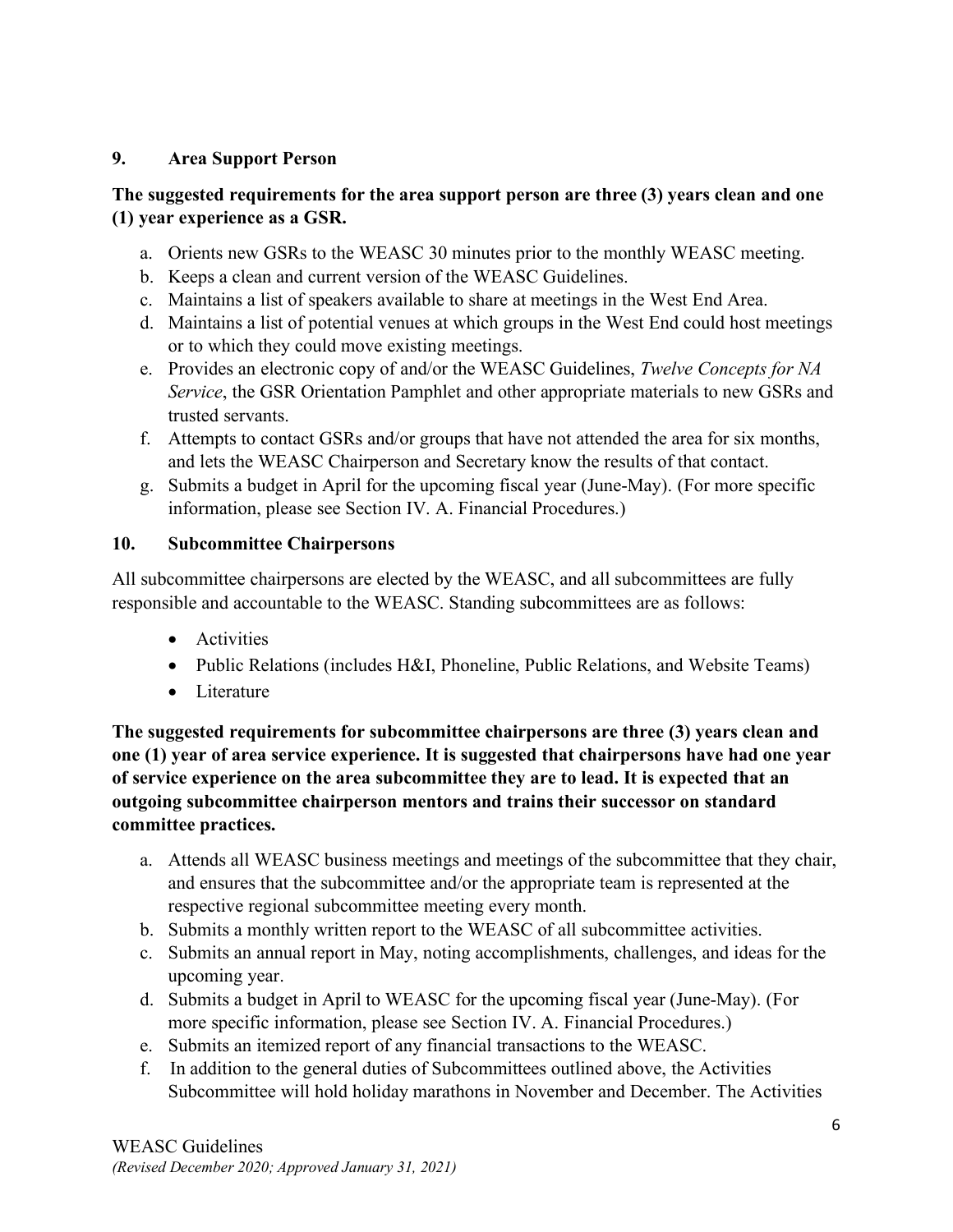Chairperson is responsible for securing the facility and presenting the budget to the area for approval by the August meeting for the November Marathon, and September for the December Marathon. Flyers for the marathons must be distributed to the WEASC and Regional Activities Committee meetings in August and September respectively.

- g. The Activities Chair will also have the following Responsibilities during the World Service Conference Cycle (even years): World Service Conference Unity Day, Hospitality & Transportation Committees.
- h. In addition to the general duties of Subcommittees outlined above, the outgoing Public Relations Chair will transfer all Phone Line accounts and passwords to the incoming Public Relations Chair.

#### **11. Area Liaison to the Southern California Regional Youth Committee**

The suggested cleantime requirement for youth committee liaison is one (1) year clean.

- a. Represents the WEASC at the Southern California Regional Youth Committee (NAYC).
- b. Attends all WEASC and NAYC meetings.
- c. Reports at each WEASC meeting on the most recent NAYC meeting."

#### **12. Forming GSR Working Groups**

GSR working groups are formed on an as-needed basis to perform specific tasks, and are disbanded upon completion of said tasks. The WEASC Chairperson will appoint a willing GSR to organize the first meeting of the working group, or the Area Support Person if no GSR is willing. A working group is to be made up of willing GSRs and at least one WEASC Administrative Committee member. The working group chooses a coordinator to report to the ASC, to schedule and facilitate meetings, and to spearhead the working group's tasks. Typical WEASC GSR working groups include, but are not limited to:

- a. WEASC Guideline Review (in even years)
- b. WEASC Biennial Inventory (in odd years)

#### **B. GROUPS**

Area service committees are ultimately responsible to the groups they serve. Narcotics Anonymous groups send group service representatives (GSRs) to serve on the area service committee. The area service committee is only as strong as its groups. The GSR acts as the communication link between the groups and the ASC, helping the ASC to conduct its business, ensuring that the area remains responsible to the groups, and letting the groups know about the activities of the area.

1. New groups are recognized and have voting privileges at their second consecutive business meeting of the WEASC. Their meeting(s) are placed in the area meeting directory after they have attended two consecutive meetings of the WEASC, as long as they are not currently voting members of any other area service committee.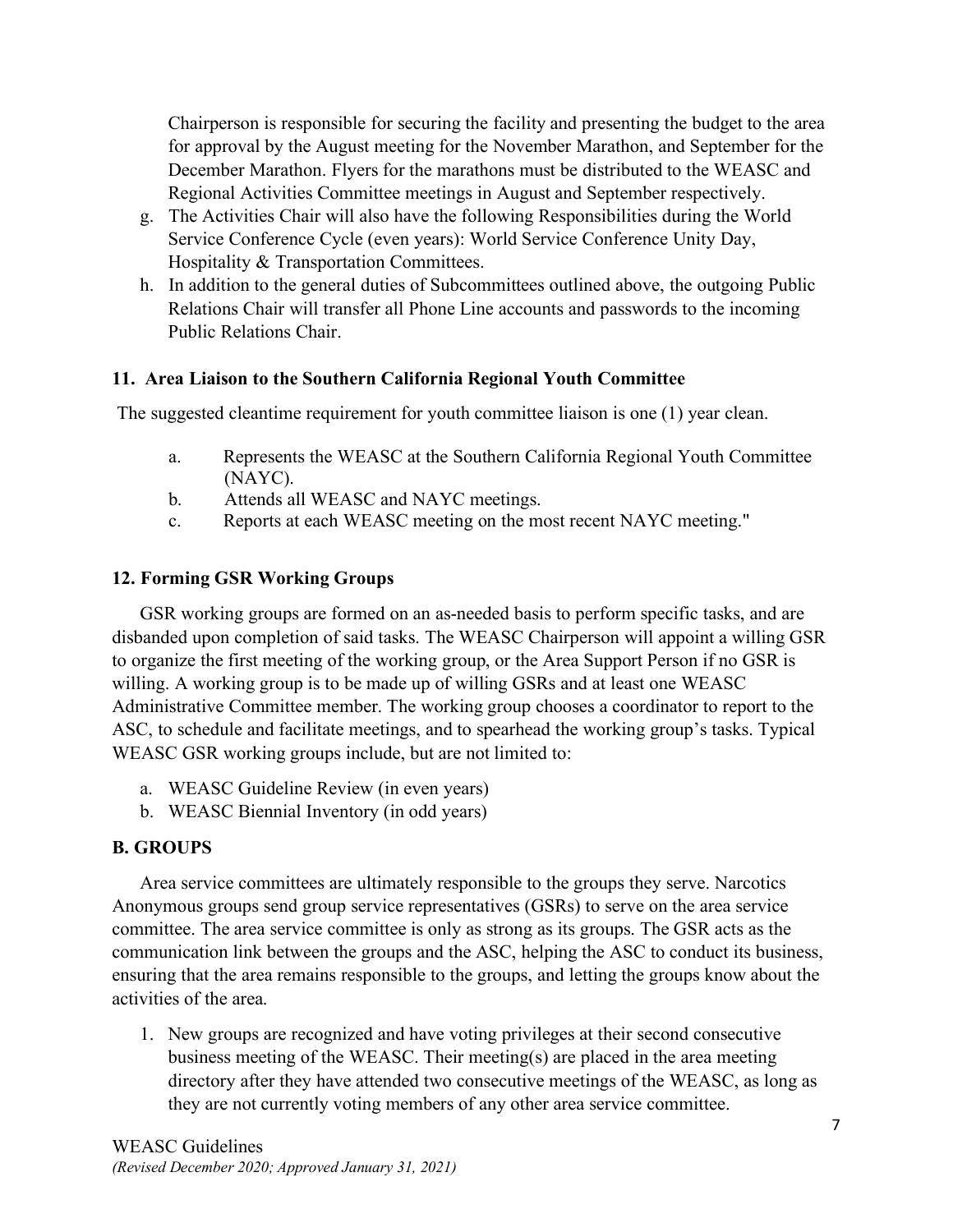- 2. The strength of the area depends on the participation of the groups. If a group is absent from the area for more than six months, the area support person will attempt to contact the GSR. If he or she is unable to contact the GSR and the area has had no contact with any trusted servant, the group will be assumed inactive and will be removed from the meeting directory.
- 3. Groups/meetings that have not attended the area for three consecutive months will be removed from the quorum for voting purposes only. These meetings will be added back into the quorum at the beginning of the ASC on their second consecutively attended ASC meeting. Such meetings will continue to be listed in the directory and on the phoneline listing of meetings.

#### **IV. Operational Guidelines**

#### **A. Financial Procedures**

- 1. The WEASC maintains a prudent reserve of \$2,000.00. This prudent reserve includes \$1,000.00 seed money for the purpose of putting on activities. Based upon the area's needs, this prudent reserve may be increased or decreased by a two (2/3) thirds vote of GSRs only.
- 2. Excess funds (the sum in excess of the prudent reserve) are automatically forwarded, in equal shares, to the Southern California Regional Service Committee (SCRSC) and NA World Services on a monthly basis. A motion can be made to deviate from this practice. In the event a quorum is not achieved during a WEASC meeting, any excess funds (the sum in excess of the prudent reserve) will be divided equally between SCRSC and NAWS.
- 3. All WEASC subcommittees and/or trusted servants forward to the WEASC and the treasurer, in April, an annual budget of their expenses for the following fiscal year (June-May)/service year (July-June).
- 4. The treasurer prepares an annual forecast of expenses for the WEASC, which is then presented to area participants during May, for approval at the June meeting. The annual financial forecast report should also include the previous year's forecast and yearly totals of actual expenses. The annual expenditure forecast is approved by a two-thirds  $(2/3)$ majority vote of all voting GSR's present at the June meeting.
- 5. All WEASC subcommittees and/or trusted servants who receive funds for the accomplishment of assigned responsibilities submit receipts to the WEASC treasurer for all expenses.
- 6. Any issue arising out of a mistake, error, or other unforeseen circumstance on the part of any member of the WEASC that could result in a cost to the area of \$35 or less, will be noted and communicated to all members of the WEASC. Members of the WEASC will allow no discussion of the issue unless there is an overwhelming majority consensus. The area will absorb the cost of such error.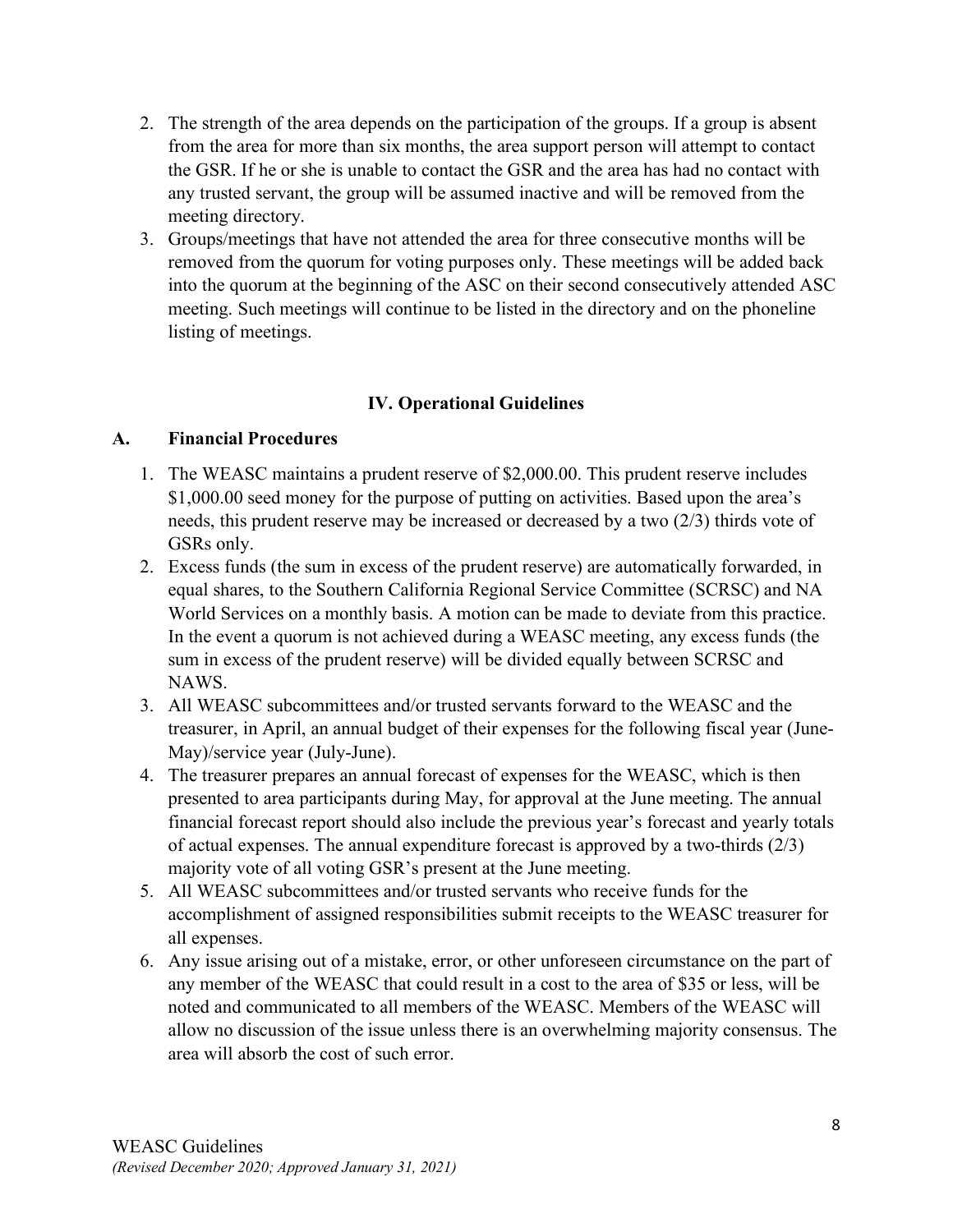- 7. GSRs must present all funds intended for literature orders and WEASC contributions via money orders or electronic transfers. No cash or personal checks will be accepted at any time.
- 8. The treasurer deposits all funds received no more than two days after the close of each WEASC meeting.
- 9. During the June meeting, an Audit Committee is appointed to review the financial records for the previous year. Such an audit is to ensure that all deposits have been made, that expenses in the checkbook match those reported to the WEASC, that the final balance reported is accurate, WEASC Asset Liability forms have been signed and kept on file, and appropriate IRS forms have been filed on time. The Audit Committee will consist of one GSR and a subcommittee chair chosen by the body, and the incoming RCM, with the previous treasurer being present to provide needed information. All members of this committee have a minimum of three (3) years clean, and no members may be signatories on the area bank accounts. It is also expected that at least one member of the committee has some experience with bookkeeping/accounting procedures. The Audit Committee reports its findings to the WEASC in August.
- 10. Misappropriation/Misuse of Funds and Misconduct
	- a. Funds: The Eleventh Concept for NA Service establishes the sole priority for the use of NA funds to carry the message to the addict who still suffers. The Twelfth Concept for NA Service gives the WEASC a mandate from the NA groups that calls for total fiscal accountability. With this in mind, any misappropriation or misuse of funds by any area trusted servant or NA member cannot and will not be tolerated. The definition of misappropriation of funds includes, but is not limited to, theft, embezzlement, or use of NA funds for purposes not expressly authorized by the WEASC, a subcommittee, or working group. This includes the theft of cash, check, any financial instrument (i.e., refunds, royalties, or rebates from vendors to the NA Fellowship), or asset (i.e., equipment, supplies, or physical inventory).
	- b. Misconduct: Defined as any action contrary to the Twelve Traditions of NA, the Twelve Concepts for NA Service, the guidelines of the WEASC, the guidelines of a WEASC subcommittee or working group (if applicable), or violation of California state or US federal law to the extent that such misconduct is detrimental to the NA Fellowship. This includes conduct that creates a benefit to a member or outside enterprise to the detriment of the NA Fellowship.
	- c. Interim Action Suspension: Should any WEASC Administrative Committee member, subcommittee member, or any nonelected NA member be suspected to have misappropriated or misused WEASC funds or to have been involved in misconduct, the WEASC Administrative Committee duly elected officers will vote, in person, by email, by phone, or by internet meeting to immediately suspend the member involved from service to the area. Suspension in this instance is not disciplinary action; it is a pause in active service to allow time for investigation of an incident.
		- i. Upon suspension of any member, the WEASC Administrative Committee must make a full and timely investigation of the matter and report the findings at the next WEASC meeting.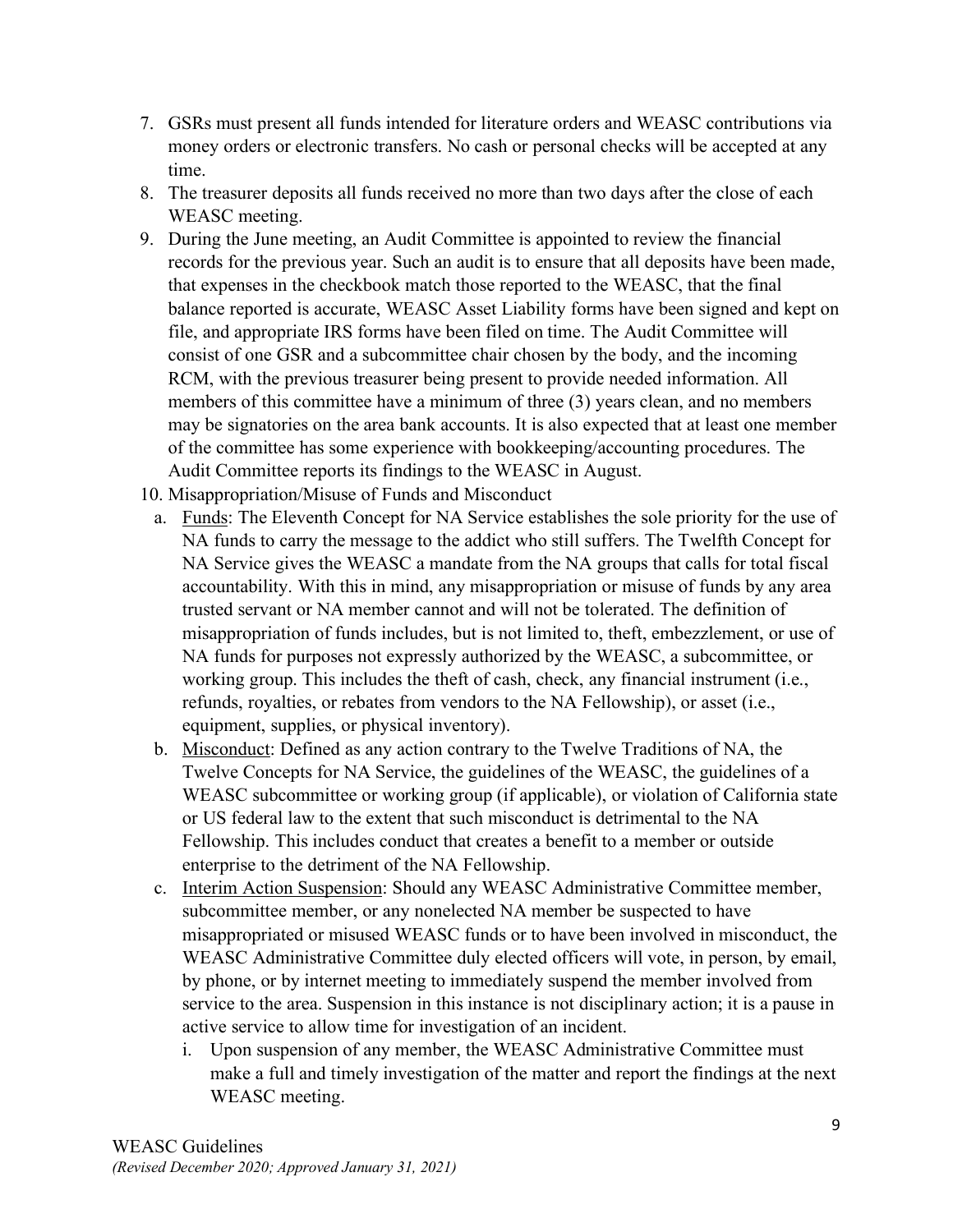- ii. The presiding officer of the WEASC, immediately upon calling the following WEASC meeting to order, must report all interim actions/decisions made by the Administrative Committee, fully disclosing the alleged misappropriation or misuse of WEASC funds or misconduct, and the individual involved. Any member suspected of misappropriation or misuse of WEASC funds or of misconduct may exercise the Tenth Concept for NA Service to redress the issue at that time.
- d. WEASC Action: Once the WEASC Administrative Committee investigates and reports its findings to the WEASC of the suspected violation of this section, the WEASC must immediately vote on a motion to remove the individual from office and/or the committee with cause, to reinstate the individual, or to extend the investigation.
	- i. Should the WEASC remove an officer or member with cause, the said individual's participation with WEASC and all its subcommittee is immediately terminated. The WEASC Chairperson will notify said member by phone or certified mail, of the outcome of the vote. The WEASC Chairperson will also notify the Southern California Regional Service Committee of the member's identity and the action taken as to that member.
	- ii. The WEASC may reinstate an officer or member by a vote of two-thirds (2/3) of all voting members, after which the aforesaid member may resume their duties and participation within the WEASC structure.
- e. Restitution: Members who are found to have misappropriated or misused WEASC funds will be expected to fully reimburse the WEASC or face possible legal action. If the member is unable to immediately reimburse the WEASC in full, a payment plan calling for repayment within a reasonable period of time may be instituted once accepted by the WEASC voting members.

*If the individual refuses to repay the money or agrees to a plan but does not follow through with the agreement, or if the person has disappeared, it may be appropriate to take legal action. The decision to take legal action is an option that does not compromise traditions or spiritual principles, but it should be our last resort, opted for only when everything else has been tried. We strongly suggest that the decision to prosecute be thoroughly explored before going ahead, using area and regional service committees and world services as resources.*

World Service Bulletin #30R, *Theft of NA Funds*

#### **B. Area Service Committee Meetings**

- 1. The WEASC holds regular monthly meetings.
- 2. WEASC meetings are open to any member of Narcotics Anonymous; however, the chairperson may limit participation, depending upon the nature of the discussion and time constraints. Any NA member may speak to the body during the Innovations and Challenges section of the meeting.
- 3. WEASC business is conducted utilizing consensus-based decision making (CBDM) where possible and practical. The area also utilizes the modified version of Robert's Rules of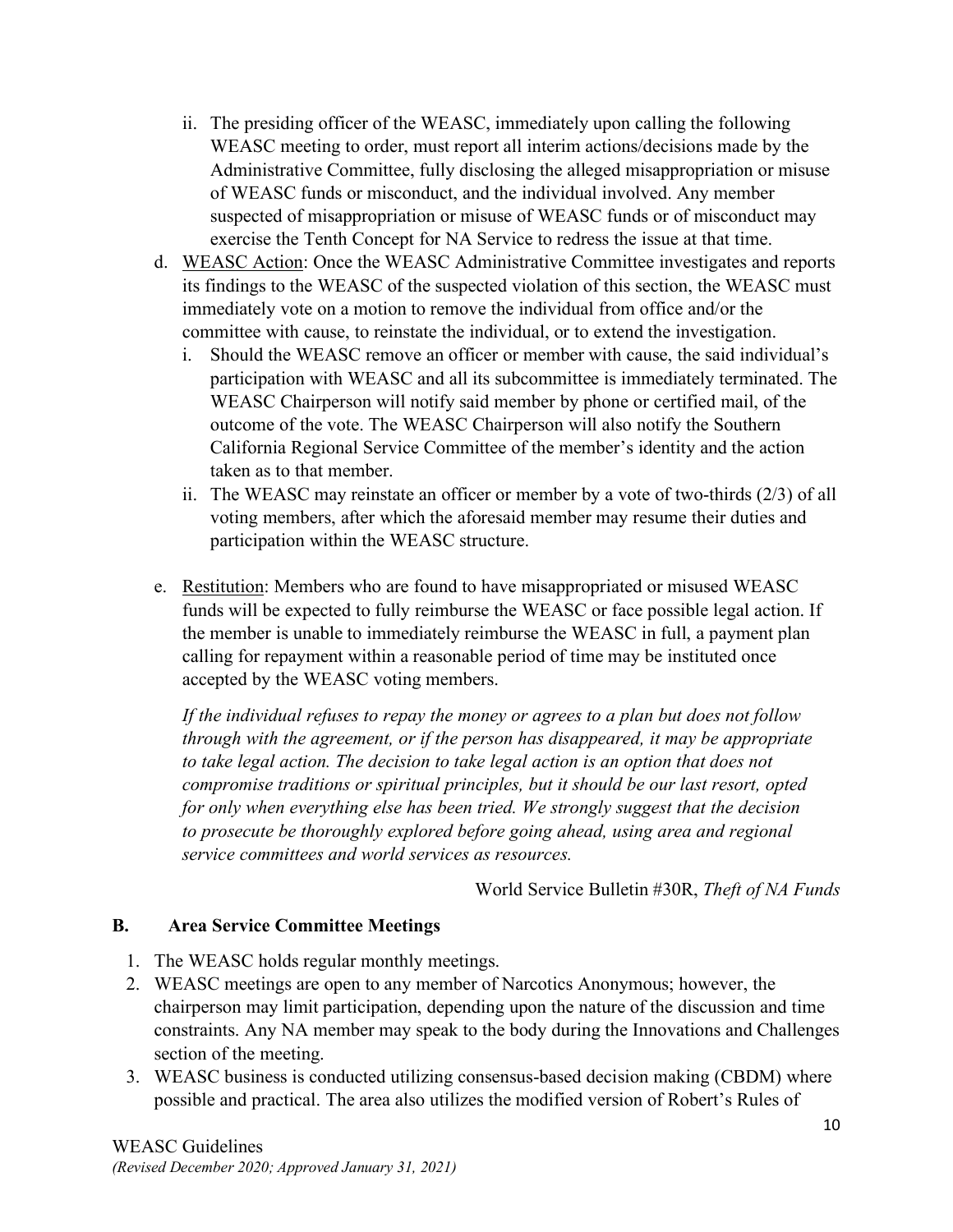Order adapted from *A Guide to Local Services in Narcotics Anonymous*. Elections, money matters, and guidelines changes will always be voted on, regardless of whether CBDM is being used. $5$ 

4. At the WEASC meeting, literature is not distributed to the GSRs until the completion of the meeting. The WEASC Chair must approve any exception to this policy.

## **C. Voting Procedures**

The WEASC defines "full participation" and "group conscience" discussed in Concepts Six and Seven as the right of all elected area trusted servants and GSRs to make and speak to any motion or matter presented. Further, the WEASC defines "the final responsibility and authority for NA services" discussed in Concept Two as the right of the groups to be the final decision-makers whenever an actual vote is required; thus only the GSRs vote on motions.

- 1. A quorum consisting of one-half, plus one of the GSRs with voting privileges must be present in order to conduct business.
- 2. WEASC elections are carried out by the GSRs and the following WEASC trusted servants: vice-chairperson, secretary, treasurer, RCM, and subcommittee chairpersons. Alternates vote only in the absence of their counterparts.
- 3. The WEASC Chairperson votes in an election and on motions only in the case of a tie.
- 4. Any suggested revisions or other changes to the WEASC and its subcommittees' guidelines are automatically referred to the groups for one month for decision.
- 5. As previously discussed, any elected member of the WEASC may make motions, but a GSR must second all motions. The WEASC Chairperson may neither make nor second a motion.
- 6. Most matters before the WEASC are decided upon by a consensus-based decision making process, and, when necessary, by a simple majority vote. However, guidelines changes and financial matters, as well as some other decisions as determined by the WEASC committee require a two-thirds (2/3) majority of GSRs only.

## **D. Elections**

- 1. Elections for WEASC trusted servants occur in June. Trusted servants of the area are all elected for a one (1) year term; however, outgoing trusted servants are expected to serve for an extra month to help orient those trusted servants who have been elected to take their positions.
- 2. Trusted servants may succeed themselves for one additional term.
- 3. Nominations begin in May at the WEASC and continue until the June elections.
- 4. Members who accept a nomination at the May meeting must meet the suggested cleantime requirements for the position for which they are nominated.
- 5. Nominees must be present during the nominations and elections process in June in order to present their qualifications and answer any pertinent questions.

<span id="page-10-0"></span><sup>&</sup>lt;sup>5</sup> See Addendum C for a table showing some of the differences between consensus-based decision making and Robert's Rules of Order.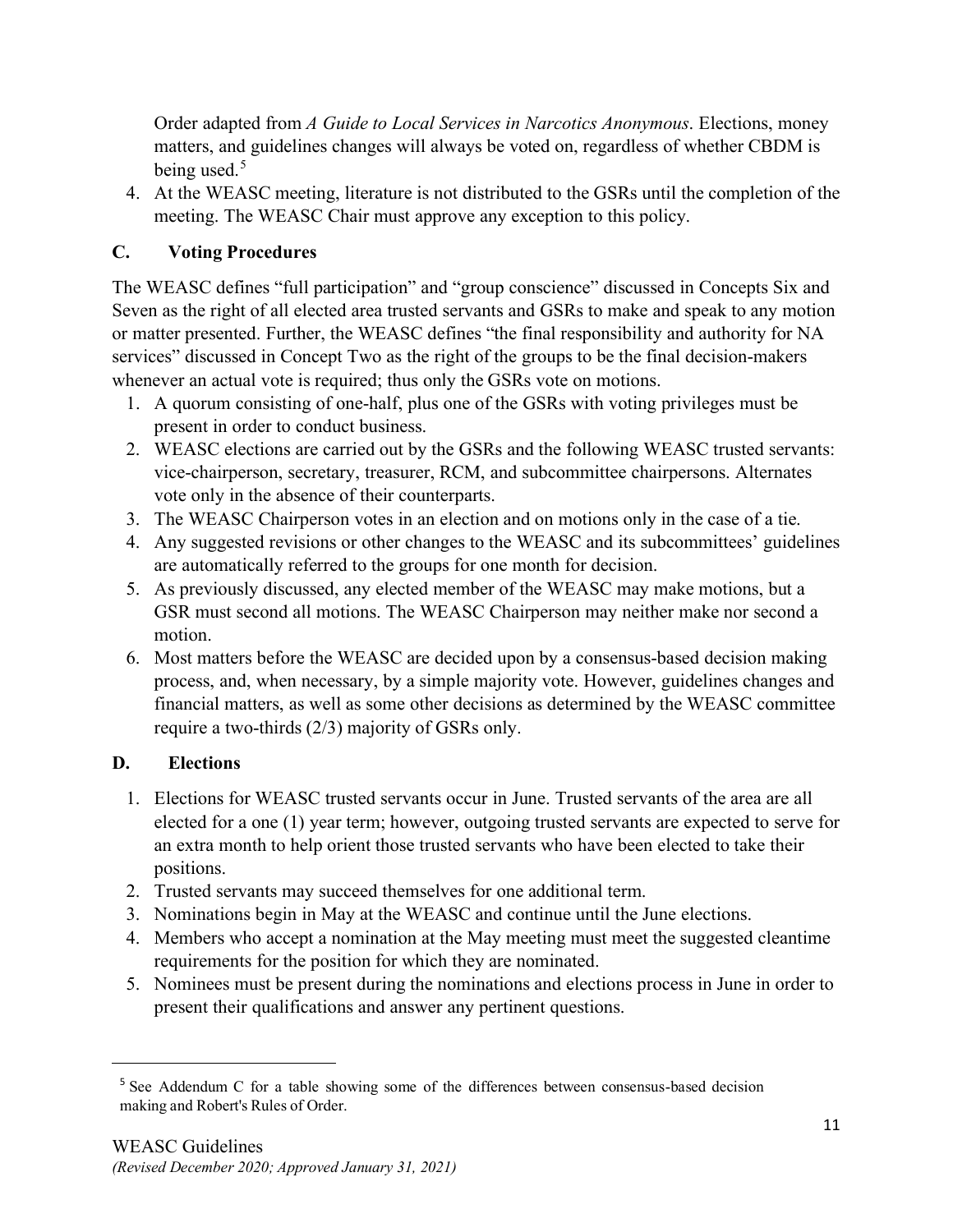- 6. In the event that a position is vacated, nominations are opened immediately. Elections are then held the following month.
- 7. Members of the WEASC may hold only one voting position.

## **E. Recall**

- 1. Relapse automatically results in loss of an elected WEASC position.
- 2. If a WEASC trusted servant misses three consecutive meetings during a 12-month period, they must obtain a vote of confidence from the WEASC body in order to continue in their responsibilities. If the WEASC chooses not to confirm the trusted servant, then nominations are opened for that position, with elections occurring at the following ASC meeting.
- 3. Any WEASC trusted servant may be removed during his or her term in office by a vote consisting of two-thirds (2/3) of all voting members present. All such matters will be determined on a case-by-case basis.

## **F. Event Flyer Requirements**

All WEASC-distributed flyers should be presented to two members of the WEASC Administrative Committee for approval prior to distribution. The recommended number of flyers is a minimum of 500. WEASC-distributed flyers will include the following:

- 1. The hosting group or subcommittee's name.
- 2. The date and time of the event.
- 3. The name and address of the venue.
- 4. The amount of the suggested donation.
- 5. The contact name and telephone number, including all area codes.
- 6. The nature of the function (i.e., meeting and dance, etc.).
- 7. The NA logo with the ®, the service symbol with the ®, or the words Narcotics Anonymous.
- 8. Neat and simple, with suitable artwork.
- 9. No other logos (i.e., businesses, venues, etc.)
- 10. No mention of outside enterprises (i.e., food drives, raffles, religious holidays, names of entertainers or speakers, etc.).
- Note: Insurance for all area events needs to be purchased from the Southern California Regional Service Office at the time of flyer distribution (if appropriate).

## **G. WEASC Google Group**

The WEASC Google Group is a closed communication system designed to enhance the flow of information between members of the WEASC, West End Area, and the NA Fellowship. It is not open to the public.

- 1. Elected members of the WEASC are added upon their election.
- 2. GSRs are added after their second consecutive ASC meeting.
- 3. NA members may request to be added, and will be, once their identity is confirmed by at least two members of the ASC Administrative Committee.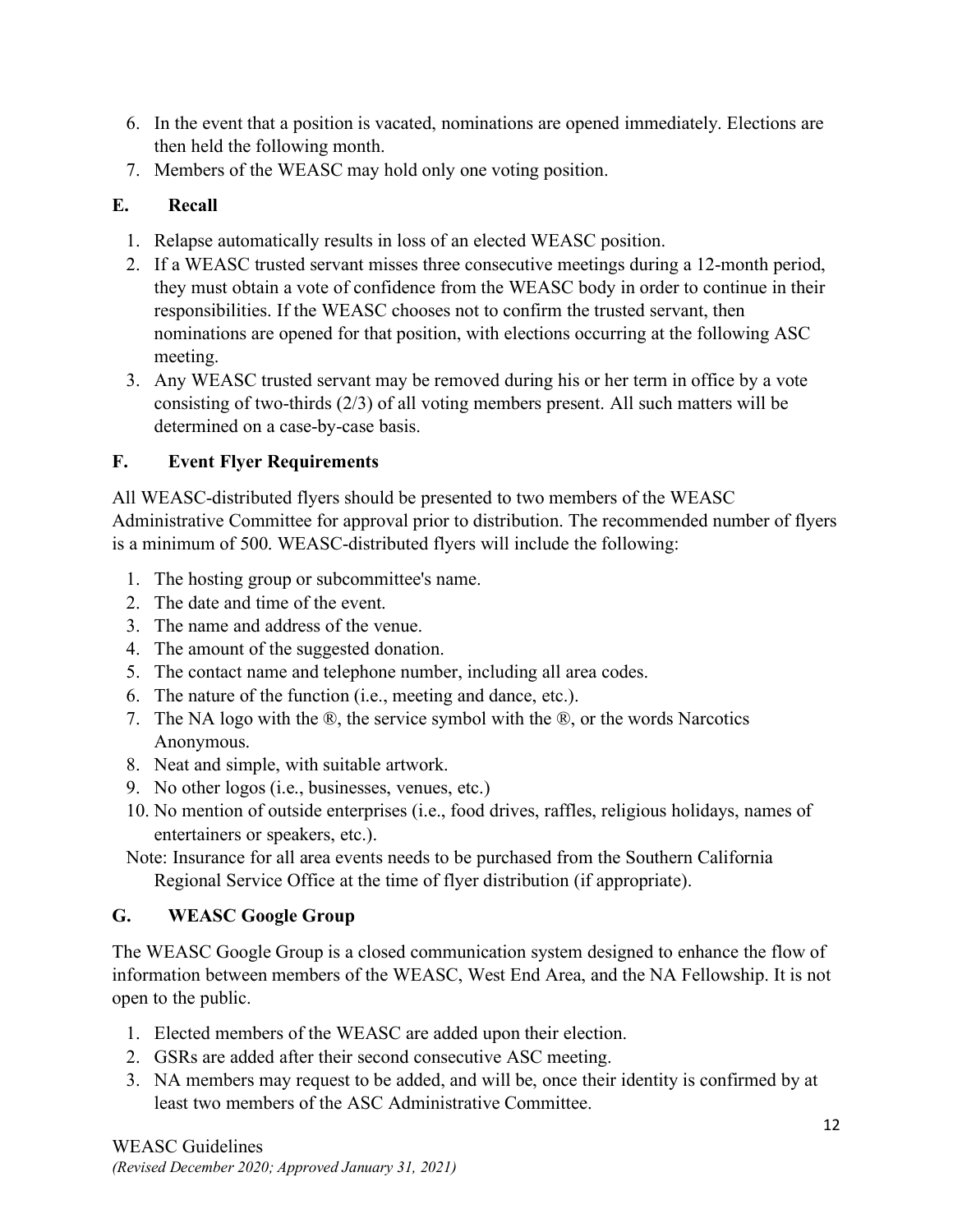- 4. The WEASC Web Team Leader administers the Google Group.
- 5. The WEASC Secretary provides current contact information to the Web Team Leader to help maintain the group as necessary.
- 6. Electronic typed copies of all WEASC reports should be distributed via the Google Group.
- 7. Sending spam email within the Google Group or by using email addresses from the Google Group will result in removal from the Group.
- 8. Personal attacks will result in a warning, and then removal if the behavior continues.
- 9. Any information or request for information pertaining to the WEASC is appropriate communication.

## **V. WEASC Values**

One dictionary definition of values is: "A principle, standard, or quality considered worthwhile or desirable." In this section, we list a small number of the values held dear by the members of the WEASC.

- 1. Through embracing the principle that our personal recovery depends upon NA unity, we strive to stay unified and keep our common welfare uppermost in our deliberations.
- 2. Assisting the groups' purpose of carrying the message to the still-suffering addict is considered of paramount importance. Therefore, once every two years, the WEASC will undertake an inventory to determine how well the body is fulfilling its mission.
- 3. Our discussions will always be steeped in mutual respect and the desire to be of service to our groups and Narcotics Anonymous as a whole. Should strife ever arise, we will seek out the guidance of the spiritual backbone of our collective service efforts—the Twelve Traditions and Twelve Concepts, and the guidance of a loving Higher Power.
- 4. The minority opinion is always valued and will be respected and heard. As the Ninth Concept states: "…it is often the lone voice, offering new information or a unique perspective on things that saves us from hasty or misinformed decisions. In Narcotics Anonymous, we are encouraged to respect that lone voice, to protect it, even to seek it out, for without it our service decisions would undoubtedly suffer." Our trusted servants seek to serve and guide, never to govern, forever embracing the humility of principles before personalities.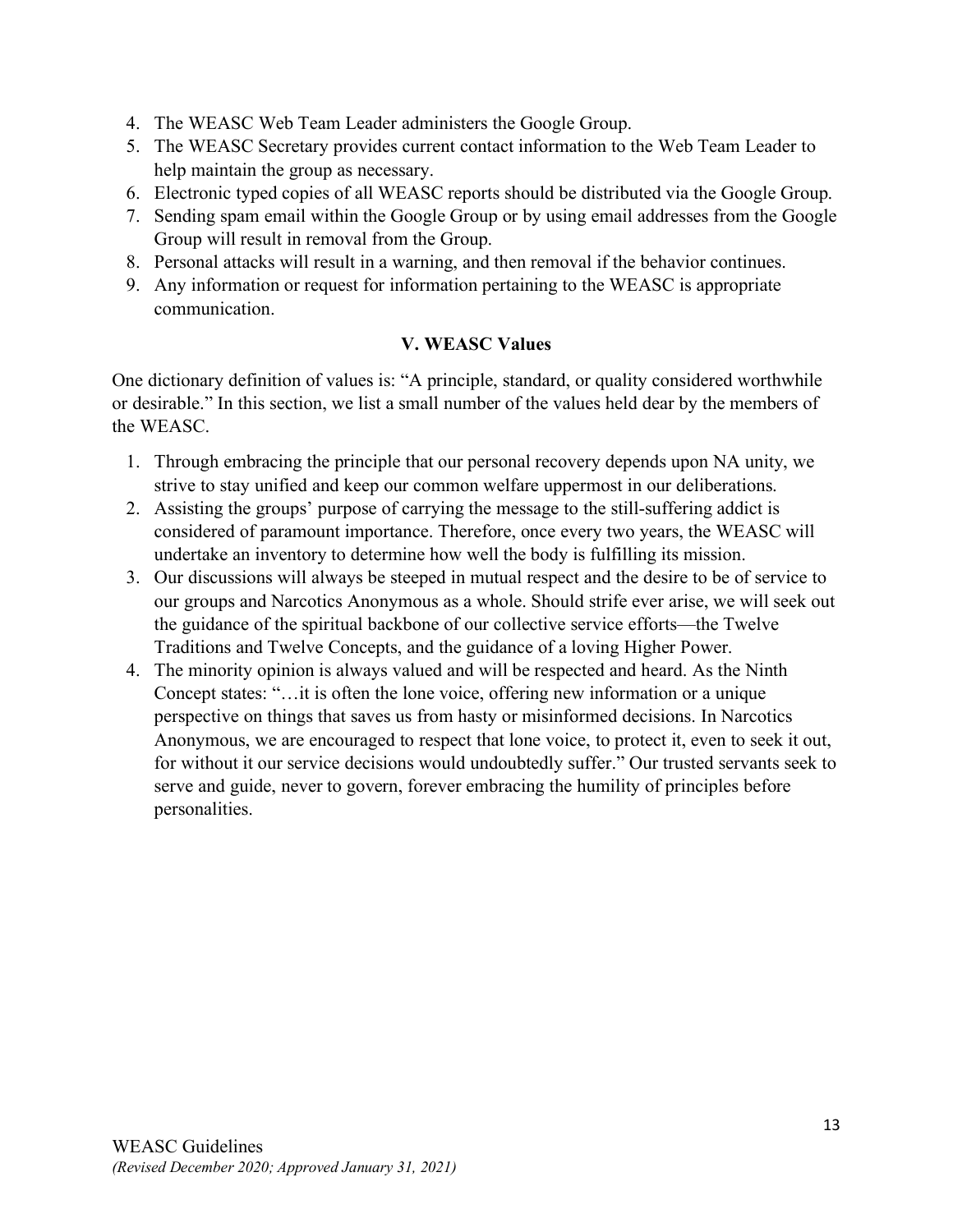## **Addendum A—WEASC Subcommittee Guidelines**

**Activities Subcommittee**

**Literature Subcommittee**

**Public Relations Subcommittee**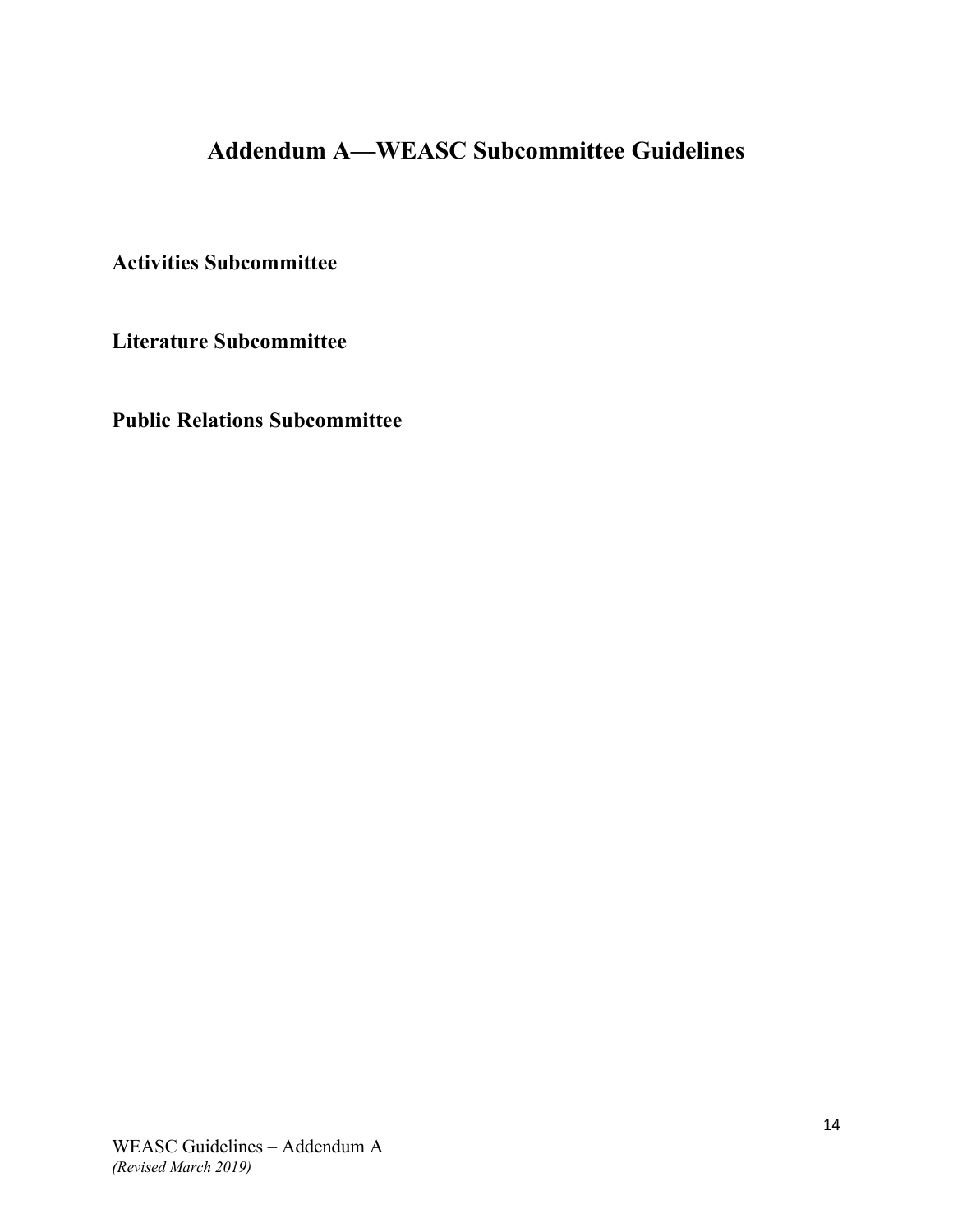# **WEASC Guidelines Addendum A**

**WEASC Subcommittee Guidelines**

*(Revised January 2019)*

## **West End Area Activities Subcommittee Guidelines**

#### **I. Purpose**

The West End Area Activities Subcommittee (hereafter referred to as the subcommittee) is a volunteer group of the Fellowship of Narcotics Anonymous, which is dedicated to providing the West End Area with recovery-oriented events, activities, and merchandise. All funds generated through the subcommittee belong to the WEASC.

As a subcommittee of the West End Area Service Committee (WEASC) we maintain effective communication and cooperation with the WEASC. Subcommittee meetings are open to all members of the NA Fellowship.

In all its proceedings, this subcommittee adheres to The Twelve Traditions, Twelve Concepts for Service for NA, and the resources of *A Guide to Local Services in Narcotics Anonymous*.

#### **II. Functions of the Subcommittee**

- A. Holds regularly scheduled monthly meetings (bi-monthly as the subcommittee sees fit).
- B. Communicates and disburses all information to and from volunteers.
- C. Distributes activities flyers to all groups via WEASC meetings.
- D. Provides representation and participation in the WEASC.
- E. Coordinates the development of new events at the area level.
- F. Assists, if possible, other NA service bodies upon their request.
- G. Elects and/or appoints members to fulfill the needs of the subcommittee.
- H. Provides functions for the fellowship to have fun and carry the message of recovery.
- I. Carries the NA message to the addict who still suffers.
- J. Maintains an archive of all minutes.

#### **III. Structure of Elected Positions**

The elected positions of the subcommittee are chairperson, vice-chairperson, secretary, and treasurer. All positions, with the exception of the chairperson, who is elected by the WEASC, are elected by the subcommittee.

If an elected subcommittee member becomes unable to discharge the duties of that position, a successor is named by the chairperson and approved by the subcommittee at the next business meeting. Should the chairperson be unable to discharge the duties of that position, the vice-chairperson will automatically assume the position of the chairperson until the next WEASC meeting where a new chairperson will be elected or appointed.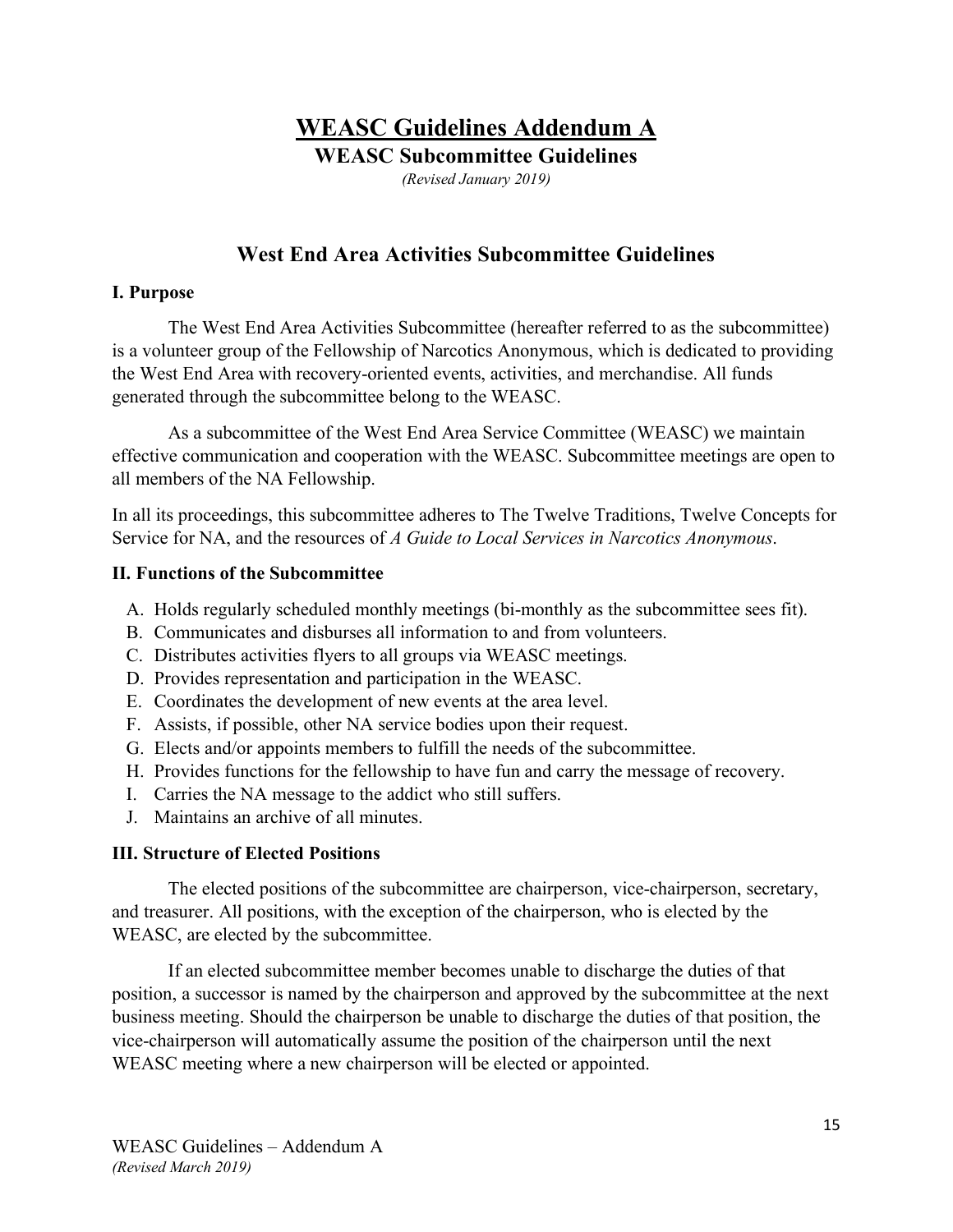#### **IV. Definition of a Member of the Subcommittee**

A member is defined as an NA member who has attended more than one meeting of the subcommittee and identifies himself or herself as a member of the subcommittee.

## **V. Qualifications and Duties of Elected Subcommittee Members**

## **A. Chairperson**

Elected by the WEASC and fulfills the WEASC requirements of a subcommittee chairperson. These responsibilities include:

- 1. Attends and provides written reports of all monthly activities at each WEASC meeting.
- 2. Attends monthly meetings of the Southern California Regional Activities Subcommittee
- 3. Announces and holds regularly scheduled subcommittee meetings.
- 4. Prepares an agenda for and facilitates each meeting.
- 5. Submits annual plans and event budgets for approval to the WEASC, sixty days in advance of the planned event.
- 6. Elects or appoints other committee members as necessary.
- 7. Channels all funds from any event to the WEASC Treasurer by the next WEASC meeting.
- 8. Prints and copies flyers, etc.

## **B. Vice-chairperson**

Elected by the subcommittee. Suggested cleantime requirement of two years. Responsibilities to the subcommittee include:

- 1. Assumes the duties of chairperson in the case of chairperson's absence.
- 2. If the office of chairperson should become vacant, the vice-chairperson assumes the duties until a chairperson is elected or appointed by the WEASC.
- 3. Works closely with the chairperson to become familiar with all aspects of the chairperson's responsibilities.
- 4. Coordinates committee subgroups for events.

## **C. Secretary**

Elected by the subcommittee. Suggested cleantime requirement of one year. Responsibilities to the subcommittee include:

- 1. Records minutes of all meetings of the subcommittee and maintains archives of prior meeting minutes and related materials.
- 2. Prepares and distributes minutes from subcommittee meetings.
- 3. Keeps current records of all subcommittee members including addresses, phone numbers, and e-mail addresses.
- 4. Keeps records of all venues used for events to include rules and regulations, price, and contact information.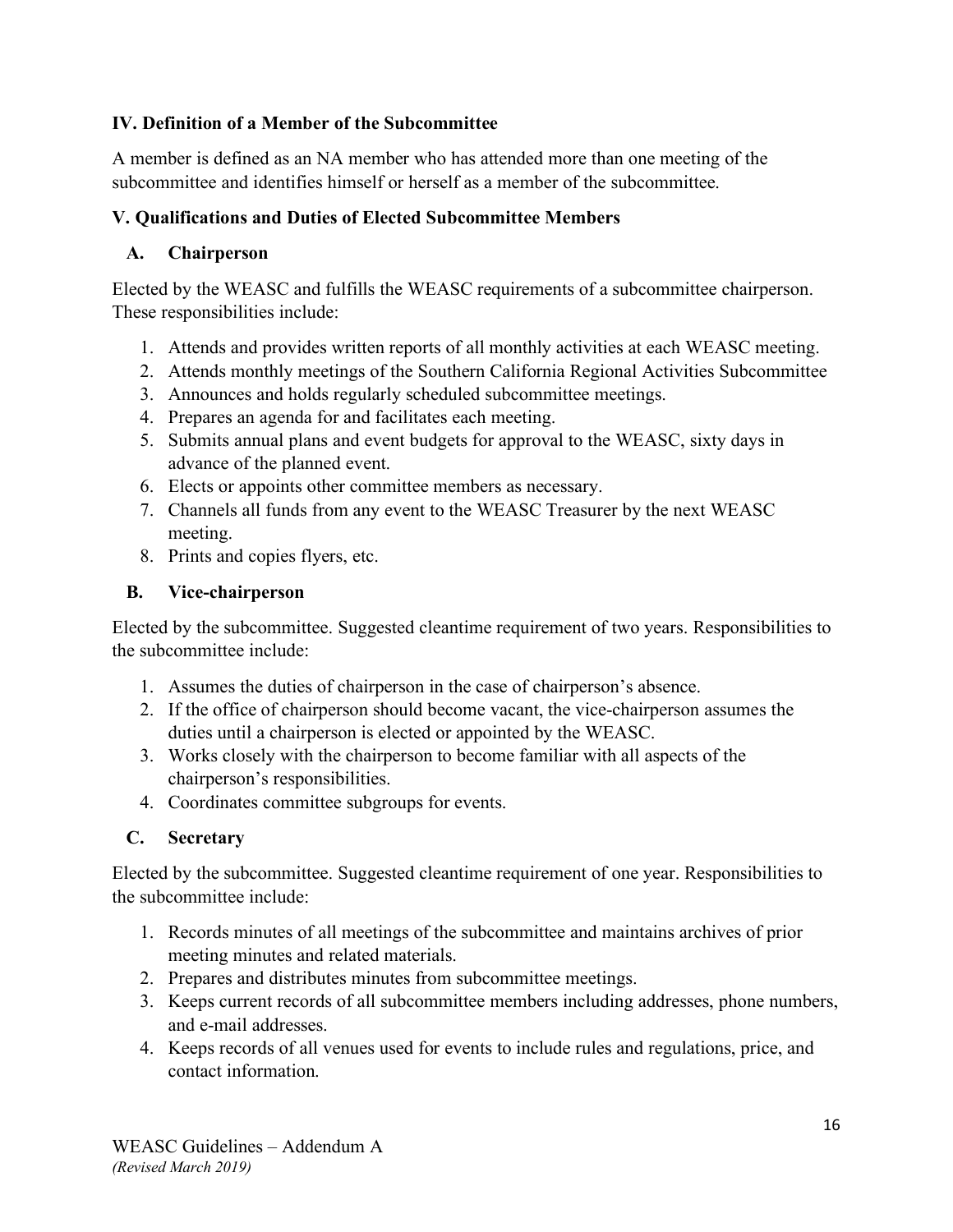## **D. Treasurer**

Elected by the subcommittee. Suggested cleantime requirement of three years. Responsibilities to the subcommittee include:

- 1. Maintains a simple set of accounting books for the subcommittee.
- 2. Reconciles the balance sheet of funds for each event.
- 3. Forwards complete accounting to subcommittee chairperson within twenty-four hours after an event.

#### **VI. Voting Participants and Procedures**

Those addicts who have been defined as members of this subcommittee are eligible to vote on matters concerning the Activities Subcommittee's work. All voting matters are be decided by a simple majority.

#### **VII. Management of Funds**

- 1. A budget for any event is developed and forwarded to the WEASC by the subcommittee chairperson at least sixty days prior to any scheduled event.
- 2. A receipt must accompany each expenditure.
- 3. The subcommittee treasurer works with the WEASC Treasurer/Vice-treasurer in handling funds at an event.
- 4. An itemized accounting statement for all functions/events is provided for review at each WEASC monthly meeting.
- 5. All funds are forwarded to the WEASC Treasurer by the next WEASC meeting.

## **VIII. Flyers**

- 1. All flyers must meet the guidelines set by the Southern California Regional Activities Subcommittee and must be reviewed and approved by this subcommittee and by two members of the WEASC Administrative Committee prior to distribution at the ASC.
- 2. Flyers should be distributed at least two (2) months prior to the event.
- 3. Under the WEASC flyer guidelines, the minimum number of flyers printed to the area should be 500, at least half to be distributed within the West End Area and the remainder to surrounding areas. The regional guidelines state a minimum of 2,500 flyers. (Flyers may not be distributed at the Regional Activities Subcommittee without the event being on a secured regional date.)

## **IX. World Service Conference Procedure & Timeline**

In preparation for the World Service Conference (WSC), held during even-numbered years, the Activities Chair is responsible for coordinating the World Service Conference Unity Day and Hospitality and Transportation Teams. As the hosting area for the WSC, WEASC works closely with NA World Services (NAWS) to provide airport/hotel and some local transportation needs for WSC participants. WEASC also maintains an onsite hospitality desk to provide WSC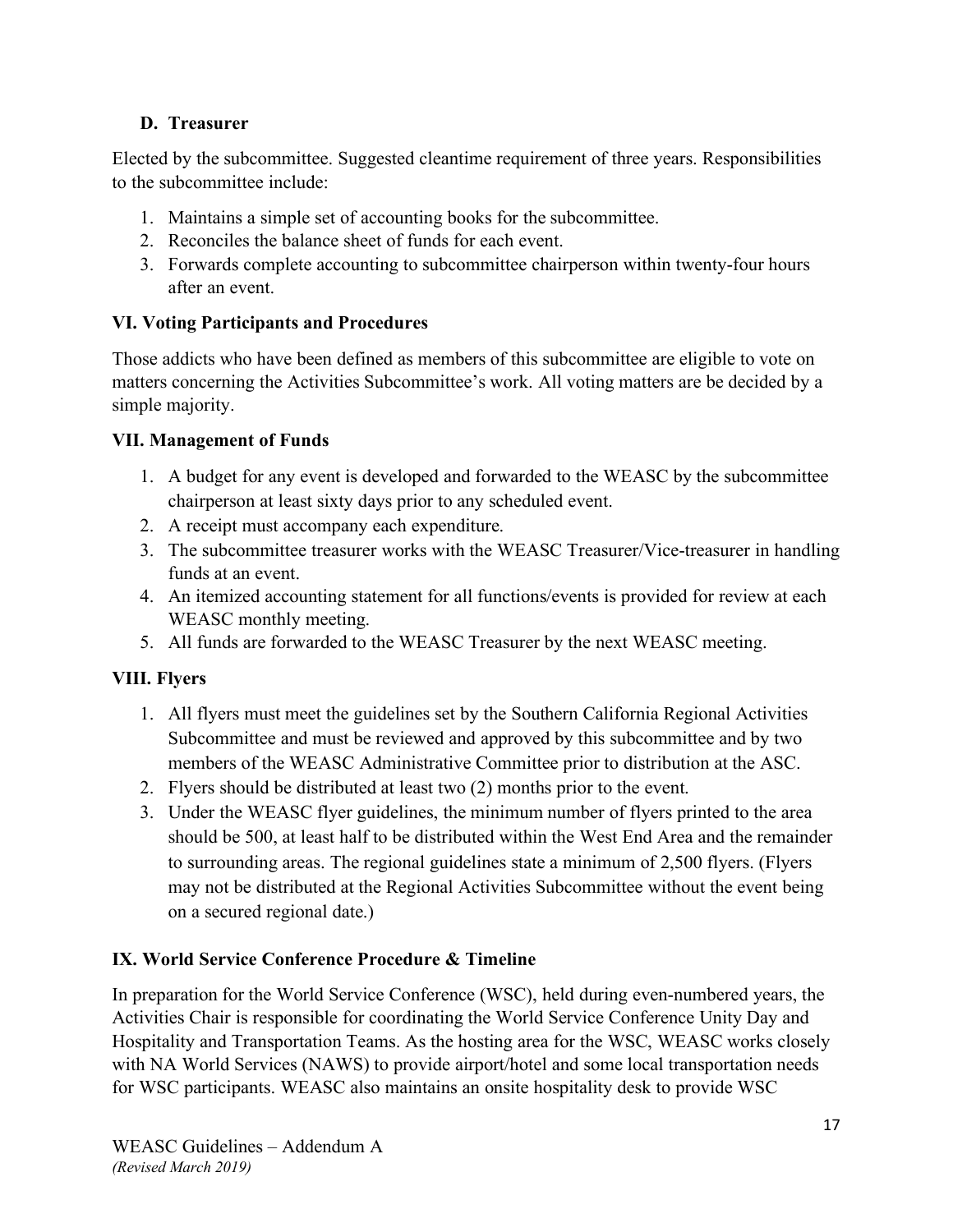participants with information on local eateries, meetings, and resources like grocery stores, pharmacies, cellphone services, etc.

#### **December**

- Activities Subcommittee meeting: nominate and elect the points of accountability for Hospitality and Transportation teams, which will coordinate on-site hospitality for WSC attendees and transportation to/from airport, local meetings, errands, etc.
- Hospitality and Transportations Teams can then establish their own meetings separate from Activities Subcommittee meetings, understanding that their members may not want to participate in other Activities Subcommittee events

#### **January**

- Distribute sign-up sheets at regional committee meeting and at regional activities subcommittee meeting.
- Make sign-up sheet template available online with specifics as needed for Transportation Team.
- Request proof of insurance from NA World Services for unity day events. This must be provided to Southern California RSC in order for event to be listed on the SCRSC website and for flyers to be distributed at the RSC meeting.

## **February**

- Regional committee member (RCM) or Hospitality and Transportation Team Leaders distribute sign-up sheets and solicit sign-up at Southern California Regional Assembly Workshop (SCRAW).
- Hospitality and Transportation Teams should schedule their own meetings to allow time to make information and sign-up available in other areas and in groups. Teams can then invite volunteers to join their meetings and members signed up can announce in their recovery meetings the need for more Hospitality and Transportation volunteers.

## **February/March**

- Distribute sign-up sheets and solicit sign-up at the local *CAR* workshop put on by the RCM.
- Coordinate unity day activities with NAWS staff
- Obtain copy of proof of insurance from NAWS to provide to SoCal RSC

## **March**

- In preparation for money collection at the WSC Unity Day dance, assign at least two people from the Activities Subcommittee (includes the Hospitality and Transportation Teams) with at least three years cleantime to serve as money collectors at the event.
	- o Arrange for WEASC Treasurer or Vice-treasurer to be present for at least a portion of the event.
- Recruit on-call volunteers to be available during the WSC week for transportation for errands like pharmacy and grocery-store runs, travel to/from local meetings, etc.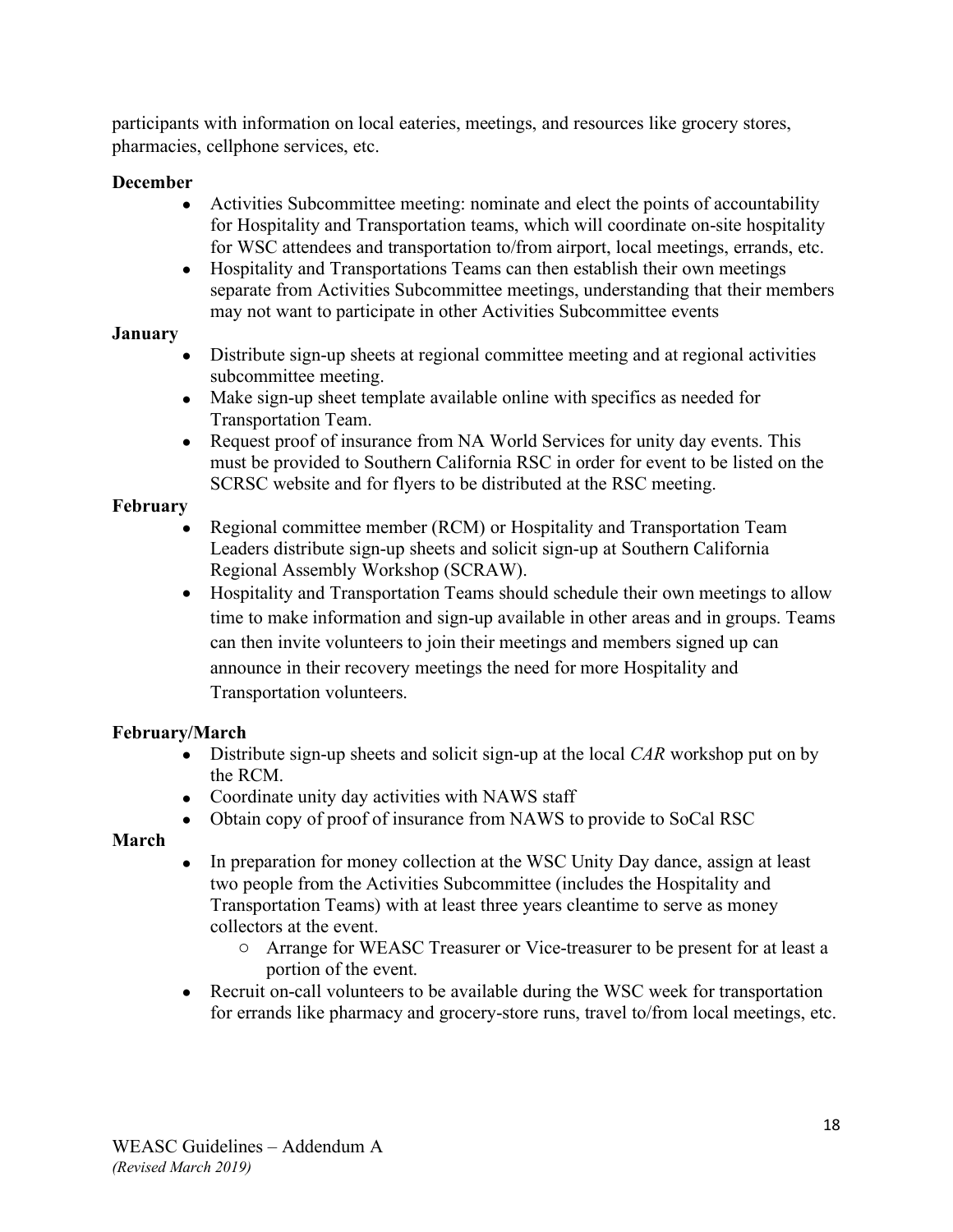#### **WEST END AREA LITERATURE SUBCOMMITTEE GUIDELINES**

*(Revised January 2019)*

#### **I. DEFINITION**

The West End Area Literature Committee (WEALC) of Narcotics Anonymous (NA) is a subcommittee of the West End Area Service Committee (WEASC) of NA and consists of elected officers and interested members of NA from within the West End Area.

#### **II. PURPOSE**

- A. To maintain an adequate supply of NA literature to meet the needs of the local fellowship, and to stock and make available review and approval-form literature.
- B. To serve as a communication link in all matters of literature between the groups and literature committees on all levels—area, region and world.
- C. To provide a forum and atmosphere where members may contribute to the development and creation of NA literature.

## **III. ELECTED OFFICERS**

All officers other than the chairperson are elected by the WEALC and will be granted voting privileges from that point on. If an elected committee member becomes unable to discharge the duties of that position, a successor will be named by the WEALC Chairperson and approved by the subcommittee at the next business meeting. Maintenance of cleantime is required of all officers as is a willingness to be of service. The suggested cleantime requirements may be waived by a two-thirds majority vote of the WEALC. Any officer who is absent from a meeting twice in a row or three times in any six-month period will forfeit his or her office and voting privilege.

- A. CHAIRPERSON: The suggested cleantime requirement for the chairperson is three years, and one year of service in the WEALC. The duties of this position include:
	- 1. Arrive 30 minutes before the ASC meeting begins to help new GSRs, answer questions with orders, and provide ample time for GSRs to place their orders before the meeting begins.
	- 2. Be the single point of accountability for the literature inventory at all times.
	- 3. Schedule, set the agenda, and direct the focus of the subcommittee's meetings.
	- 4. Attend monthly WEASC meetings, and submit a written literature report that includes, but is not limited to: income from literature purchases from the previous month and expenses from replenishment of literature, supplies, etc.
	- 5. Coordinate the distribution of literature and materials to groups and subcommittees during the WEASC meetings.
	- 6. Maintain accurate records of all orders.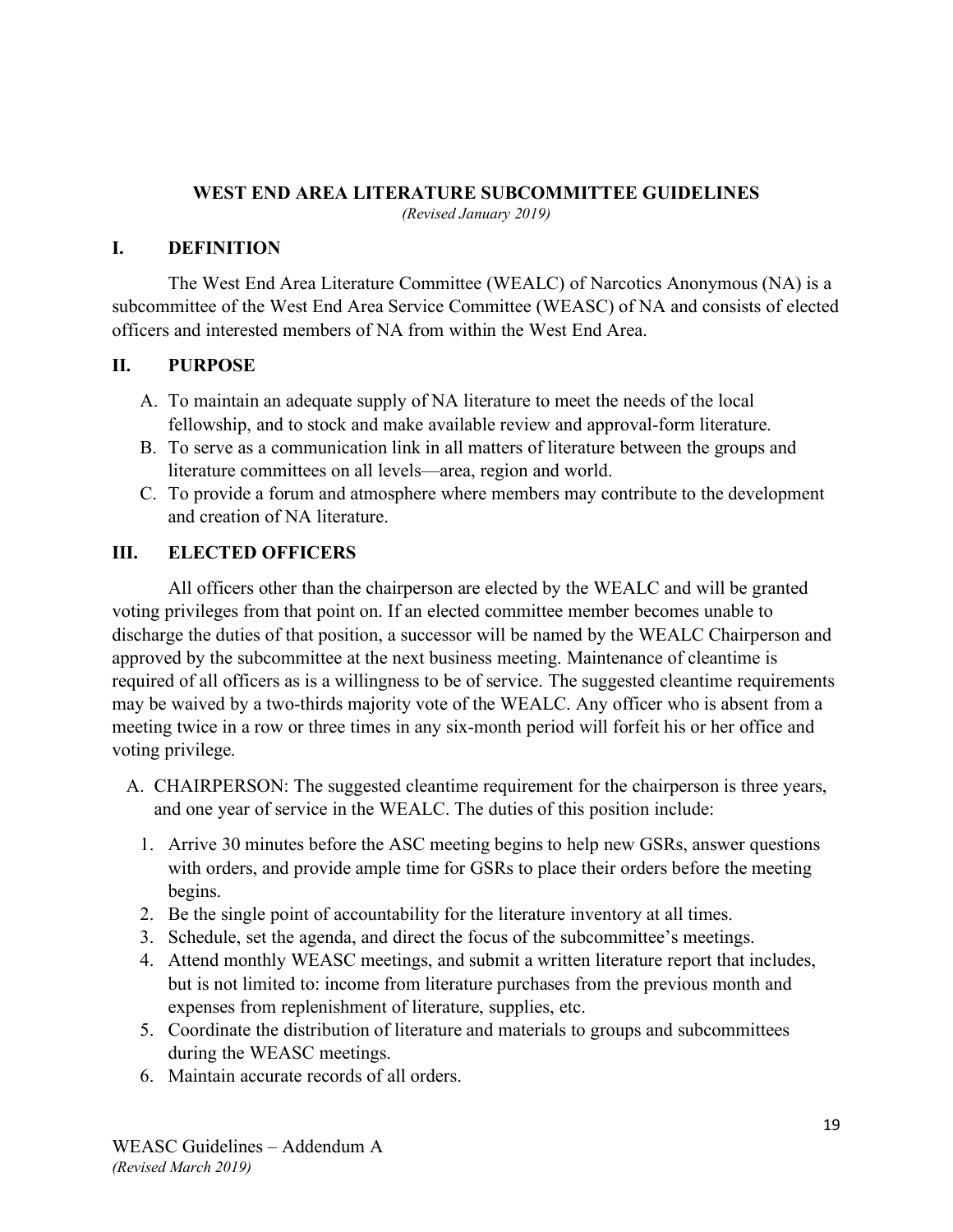- 7. Assisted by vice-chairperson, conduct an inventory reconciliation after each month's distribution.
- 8. Order literature and materials from the Southern California Regional Service Office (RSO) and make sure the order is picked up before each WEASC meeting. In the event the chairperson cannot pick up the order from the RSO, another NA member with at least three years of cleantime can perform this duty at the request of the WEALC Chairperson.
- 9. Attend any ad hoc committee meetings set up by the Southern California Region (SCR) in regard to new literature projects.
- 10. Serve as a communication link between the WEALC and the WEASC, the SCR, and the pertinent body at the World level.
- 11. Submit an annual report in May, noting accomplishments, challenges and ideas for the upcoming year.
- 12. Submit a budget in April to WEASC for the upcoming service year (July-June)
- 13. Submit an itemized report of any financial transactions to the WEASC.
- 14. Upon election, the new subcommittee chairperson reviews their respective guidelines with the subcommittee and makes any recommendations for changes at the September meeting.
- 15. Must be able to transport inventory to and from storage facility.
- 16. Make monthly payments to storage facility with check provided by WEASC Treasurer.
- B. VICE-CHAIRPERSON: The suggested cleantime requirement for the vice-chairperson is two years, and one year of service in the WEASC. The duties of this position include:
	- 1. Assume the duties of the chairperson in his or her absence.
	- 2. Attend monthly WEASC meetings and SCR ad hoc meetings as scheduled.
	- 3. Carry out responsibilities and duties delegated to him or her by the WEALC Chairperson.
	- 4. Assist with the set-up, distribution, and packing up of literature and materials at WEASC meetings.
	- 5. Assist chairperson with inventory reconciliation after each month's distribution.
- C. LITERATURE DISTRIBUTION ASSISTANT: The suggested cleantime requirement for the distribution assistant is six months. The duties of this position include:
	- 1. Attend monthly WEASC meetings.
	- 2. Assist with the set-up, distribution, and packing up of literature and materials at WEASC meetings.
	- 3. Take inventory of stock on hand once a month with the secretary after each month's distribution.
- D. SECRETARY: The suggested cleantime requirement for the secretary is six months. The duties of this position include:
	- 1. Attend monthly WEASC meetings.
	- 2. Record and distribute minutes of all WEALC meetings to voting members at the following meeting.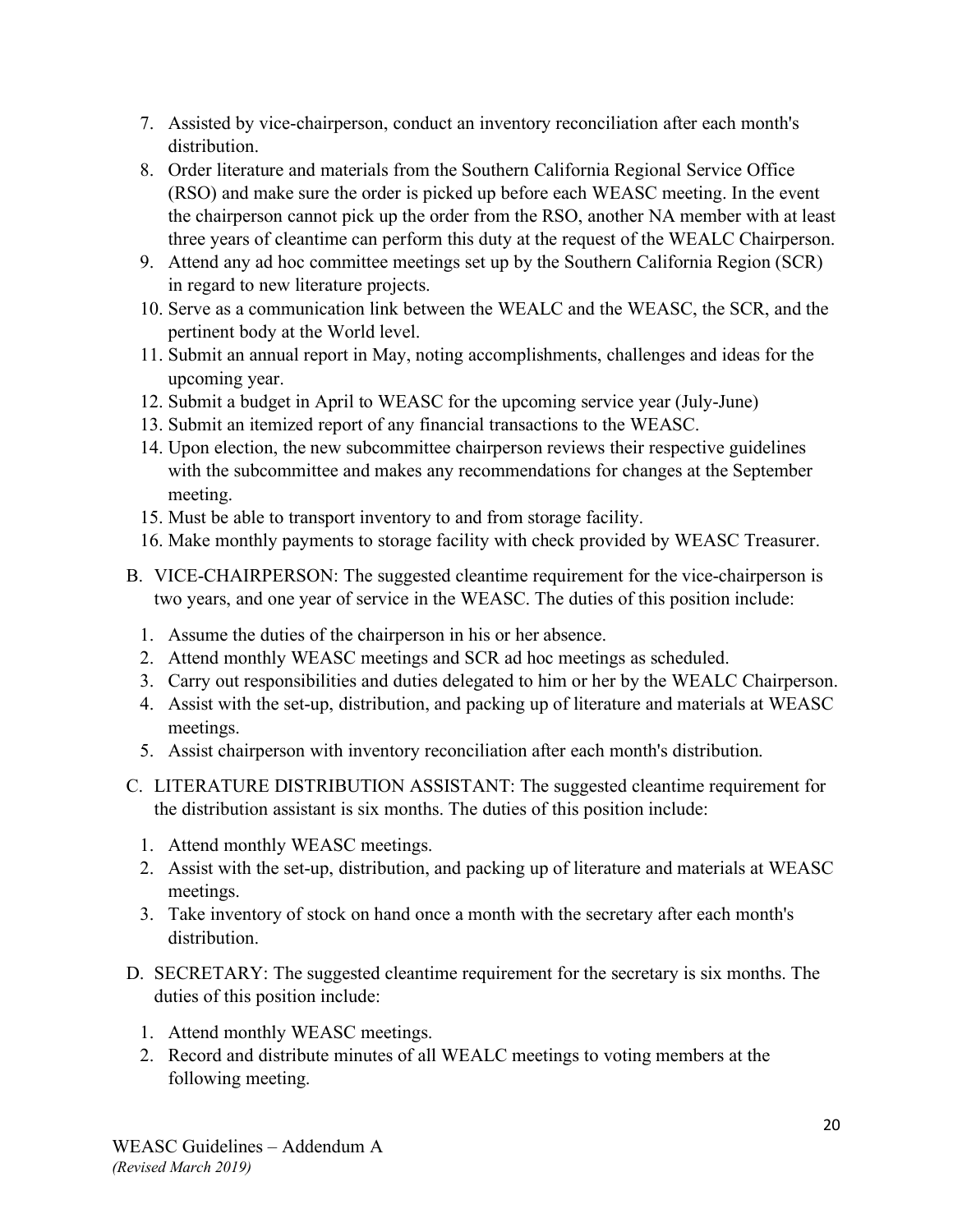- 3. Assist with the distribution of literature and materials to groups and subcommittees during the WEASC meetings.
- 4. Take inventory of stock on hand once a month, assisted by the Distribution Assistant.

## **IV. COMMITTEE PROCEDURES**

- A. The WEALC holds monthly business meetings.
- B. The literature stock is the greatest number of each item ordered on a monthly basis per 12 month period.
- C. WEALC officers serve a term of one year.
- D. Any WEALC member or officer may succeed themselves in office; however, no one may serve more than two consecutive terms in one position or office.
- E. Any WEALC officer other than the chairperson may be removed from office by a twothirds majority vote of the WEALC.
- F. All WEALC meetings are open to any member of NA who wishes to attend.
- G. Every April, the WEALC holds a subcommittee inventory meeting to review the accomplishments of the past year and areas for improvement in the future.
- H. Members at large may vote at their second consecutive attendance at the WEALC meeting.
- I. Voting members forfeit their right to vote after two consecutive absences, or three absences in any six-month period.

## **V. LITERATURE DISTRIBUTION PROCEDURES**

- A. Arrive 30 minutes before the WEASC meeting to help answer questions about literature order forms and/or process.
- B. Literature or materials will not be sold unless an order form has been filled out completely and totaled.
- C. Every effort is made to fill all orders placed; however, orders submitted after the first hour of the WEASC will be filled only if time permits.
- D. The person filling the orders indicates whether each item has been filled completely or partially on the order form, initials the order form, and indicates what items, if any, are on back order.
- E. A group meeting list with the totals in dollar amount of literature being purchased is submitted to the area treasurer immediately after all orders have been totaled and initialed.
- F. A copy of the order form is placed with the order, ready to be picked up by the group representative.
- G. Only flyers that are approved by the WEASC and meet the regional guidelines are distributed to the groups.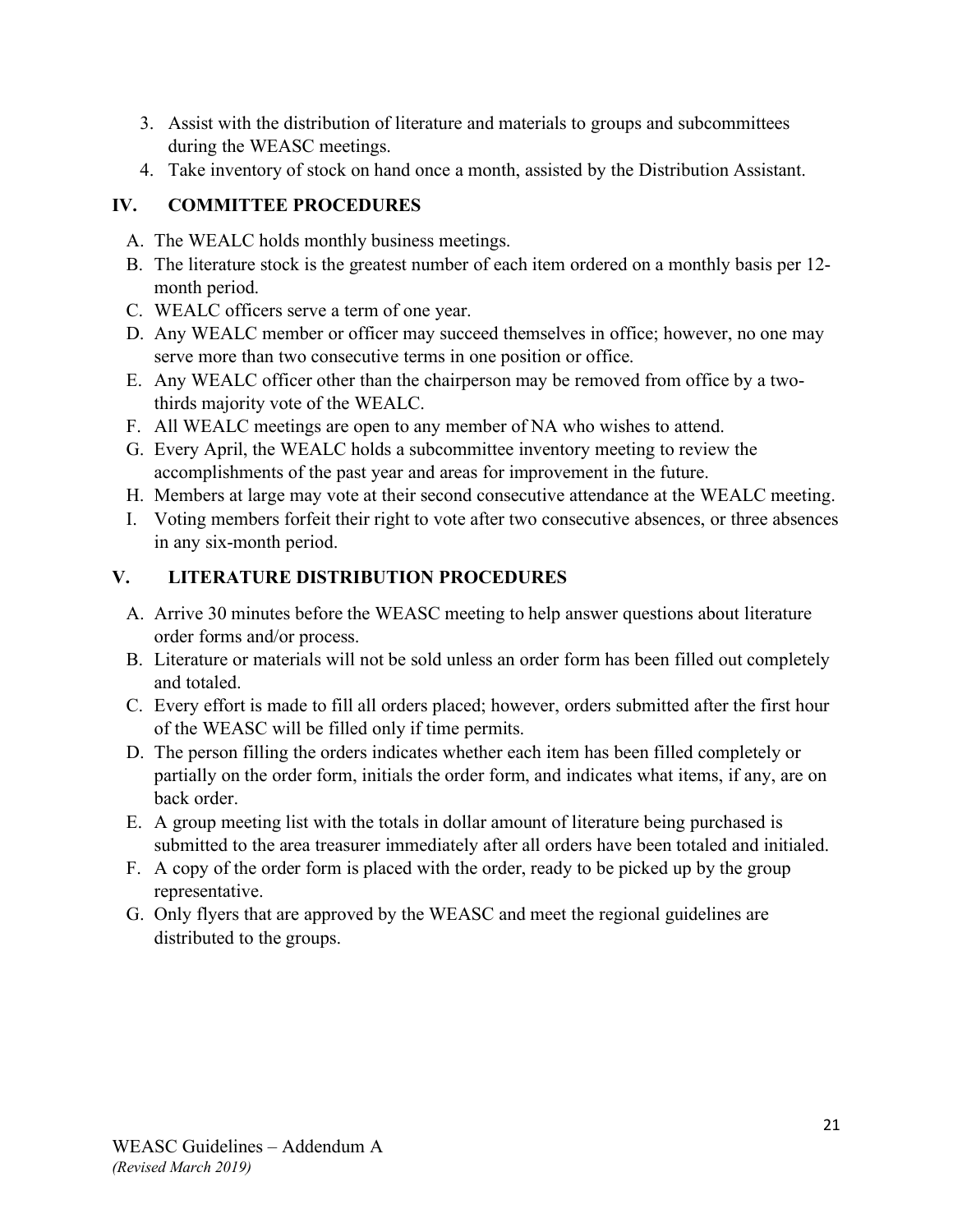## **WEST END AREA PUBLIC RELATIONS SUBCOMMITTEE GUIDELINES**

*(Revised January 2019)*

## **Purpose:**

- **Inform the public** that Narcotics Anonymous exists and is a viable program of recovery.
- **Create and maintain relationships** with public entities, professionals, and other organizations that may refer addicts seeking recovery to NA.
- **Coordinate Services** of Hospitals and Institutions, Phoneline, Public Relations, and Website Teams.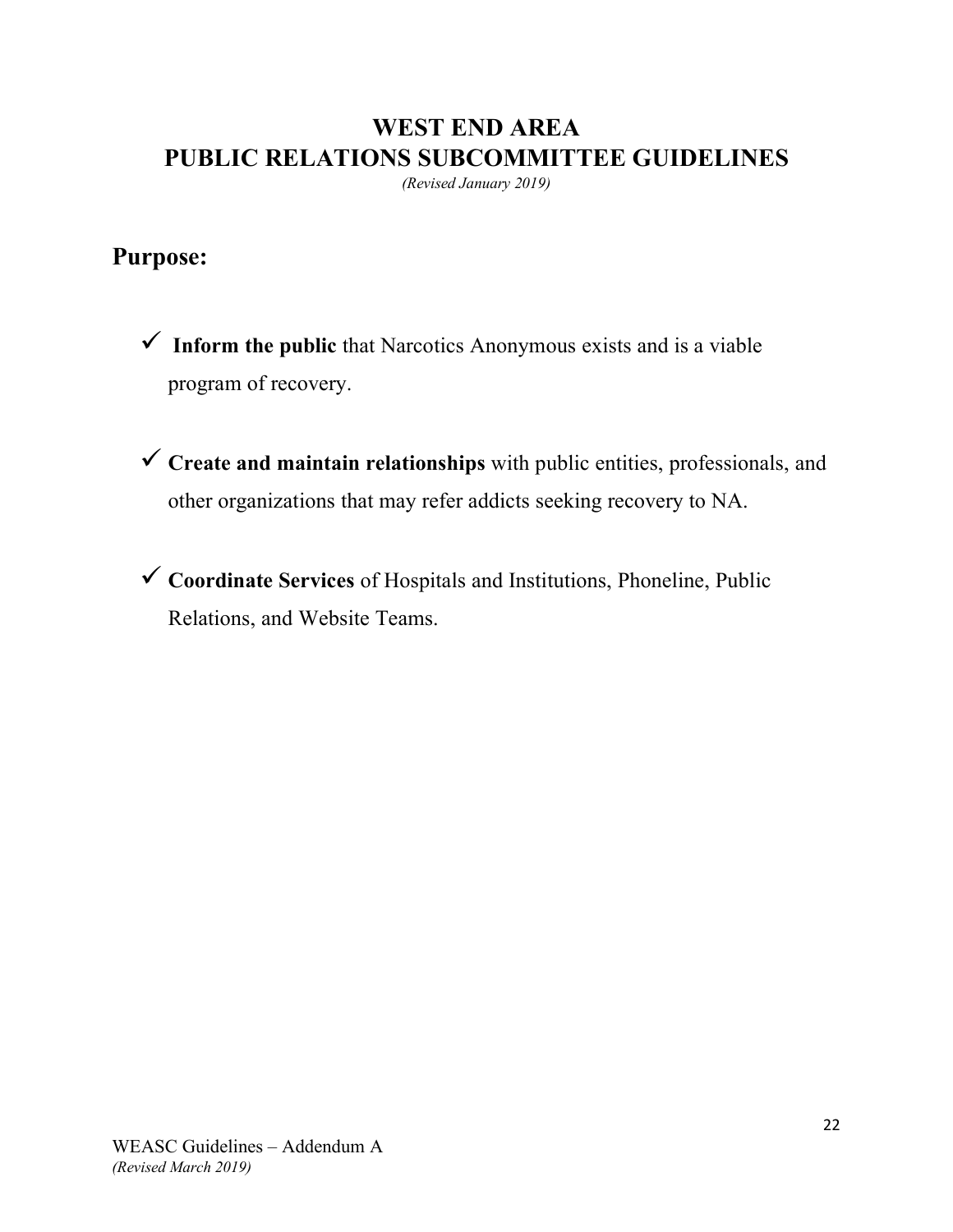### **I. NAME**

The name of this subcommittee is the West End Area Service Committee of NA (WEASC) Public Relations Subcommittee, also referred to as PR Subcommittee or PRS.

### **II. PURPOSE**

The purpose of the PR Subcommittee is to serve the NA groups within the geographical boundaries of the West End Area Service Committee. The PRS

- A. Informs the public that Narcotics Anonymous exists and is a viable program of recovery.
- B. Creates and maintains relationships with public entities, professionals, and other organizations that may refer addicts seeking recovery to NA.
- C. Coordinates the services provided by the hospitals and institutions, phoneline, public relations, and website teams.
- D. Collaborates with WEASC Activities Subcommittee to plan and present area learning days/service-oriented events.

## **III. GOALS**

The goals of the PR Subcommittee include, but are not limited to:

- A. Carry the NA message of recovery to addicts with limited or no access to regular NA meetings by providing hospitals and institutions panels and NA literature.
- B. Operate a phoneline service as a resource for addicts and others in need of support and information about NA and NA meetings.
- C. Create and maintain positive relationships with professionals, organizations, and the public through presentations and by providing meeting information and literature.
- D. Maintain a website that provides information to NA members, professionals, the public, and organizations interested in NA.
- E. Make NA members aware that our individual behavior reflects on NA as a whole and that the public may base its opinion of NA on the actions of a single member.
- F. Train and mentor members to support the services of the PRS.
- G. Collaborate with the Southern California Region to annually host a Regional Service Works event.

## **IV. INTERNAL GOALS AND VALUES**

The PR Subcommittee honors the principles of NA's Twelve Steps, Twelve Traditions, and Twelve Concepts for NA Service, and functions within the policies and guidelines of the West End Area Service Committee. The PRS's work is guided by NA literature and service material such as *A Guide to Local Services in NA*, *Public Relations Handbook* and *PR Basics*, *H&I Handbook* and *H&I Basics*, *A Guide to Phoneline Service*, *Twelve Concepts for NA Service*, and other resources.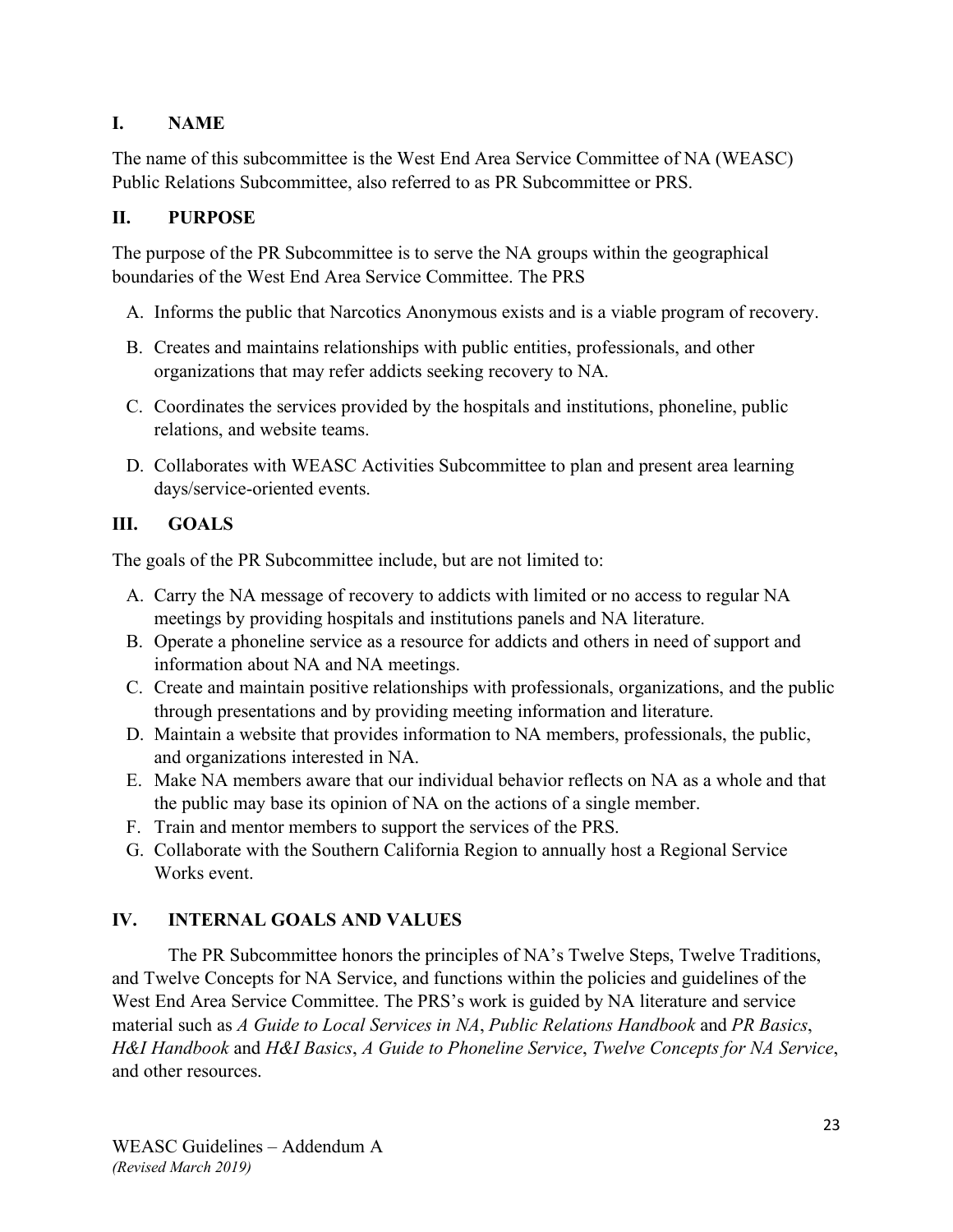#### **IV. PARTICIPATION AND VOTING**

PRS meetings are attended by each of the team leaders, the PRS Coordinator and Vicecoordinator, the PRS Secretary, and other interested NA members. PRS participation and voting are open to all NA members in attendance at any given PRS meeting. The PRS utilizes consensus-based decision making. The PRS Coordinator facilitates meetings and votes only in the case of a tie, if a vote is taken. Discussions may be limited as needed to ensure that all agenda items receive adequate time and attention.

#### **V. MEETINGS**

#### **A. Regular Meetings**

Regular meetings are usually held the first Sunday of each month, one hour before the area service committee meeting—usually at noon—at the same location as the WEASC meeting (Woodland Hills Presbyterian Church; 5751 Platt Ave; Woodland Hills, CA, "Platt and Hatteras").

#### **B. Special Meetings**

If needed, a special meeting may be called by the PRS Coordinator. It is the coordinator's responsibility to notify PRS members and West End ASC participants. All reasonable attempts to notify the body are used, such as posting on the website, sending emails, making phone calls/leaving phone messages, sending text messages, and/or posting the meeting information in the ASC's online email/discussion group. It is the committee member's responsibility to respond to the coordinator's request for a special meeting. The coordinator's notice is complete when the coordinator receives a response to such notice from the service body member.

#### **C. PR Team Meetings (H&I,** Phoneline**, Public Relations, Website)**

PRS teams may meet collectively, or each team may choose to meet individually prior to the PRS meeting to discuss details directly related to their individual goals, tasks, and accomplishments.

The purpose of individual team meetings is to

- 1. Allow ample time to discuss issues specific to the Team.
- 2. Establish, discuss, and monitor specific service goals, tasks, and accomplishments.
- 3. Provide a specific time and place for interested members to learn more about and participate in the Team's service efforts.
- 4. Allow the PRS meeting to focus its time on intra-Team communications, training, and mentoring.

## **VI. PRS AND/OR TEAM INVENTORY**

The PRS will conduct an internal inventory at least once every even year: 2018, 2020, and so on. The inventory will be conducted by the coordinator and team leaders. When applicable, the individual teams will also conduct inventories.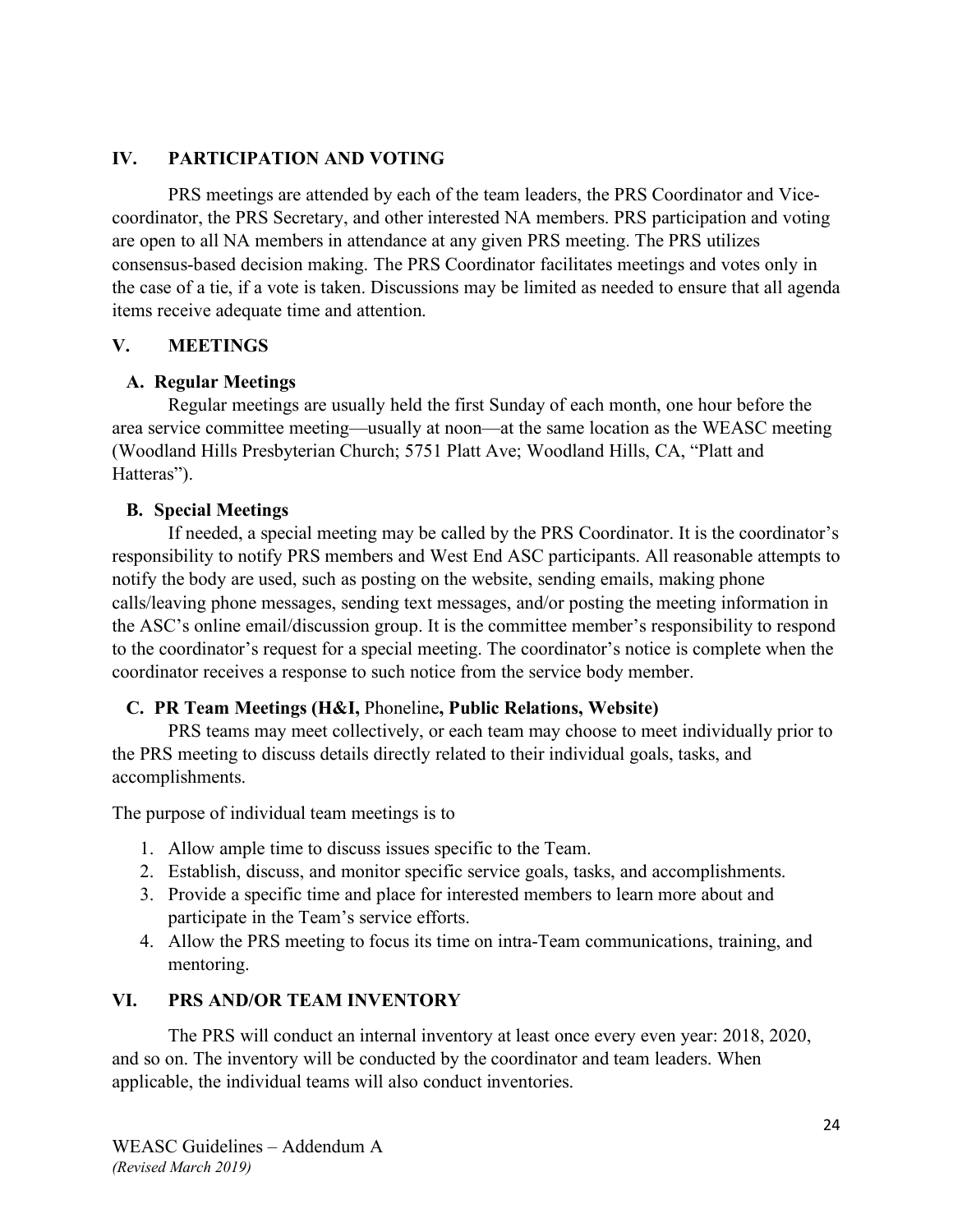#### **VII. ELECTED POSITIONS**

#### **A. GENERAL QUALIFICATIONS AND STIPULATIONS FOR PRS PARTICIPANTS**

The following are some suggested participant qualifications:

- 1. A willingness and desire to serve.
- 2. Time and resources to be an active participant.
- 3. An understanding of the Twelve Steps, Twelve Traditions, and Twelve Concepts of Narcotics Anonymous.
- 4. An understanding of the *Public Relations Handbook* and other applicable NA literature such as *PR Basics*, *H&I Handbook* and *H&I Basics*, and *A Guide to Phoneline Service*.
- 5. Time and willingness to mentor incoming PRS Coordinator and Team Leaders and/or to train PRS Coordinator or Team Leader for a minimum of 60 days after the member is elected to the position.

Any unfilled team leader position may be set aside or incorporated into another Leader position for the interim unless and until another Leader is seated. PRS subcommittee members present will make the decision regarding this type of incorporation.

Relapse constitutes an automatic relinquishment of the positions of coordinator, vicecoordinator, secretary, and team leader.

#### **B. QUALIFICATIONS AND DUTIES OF THE PRS COORDINATOR**

The PR Subcommittee Coordinator is elected by the Area Service Committee, and has these qualities and responsibilities:

- 1. Three years of continuous cleantime.
- 2. One-year term.
- 3. Two years prior PR service or relevant service experience.
- 4. Coordinates all Public Relations Subcommittee efforts.
- 5. Presides at all regular and special PRS meetings.
- 6. Makes regular reports to WEASC on the status of all proposed, current, and completed tasks/plans.
- 7. Submits an annual budget request to the WEASC in April to cover the costs of PRS planned services to be provided in the upcoming year and provides regular budget updates.
- 8. Represents PR Subcommittee at the regular meeting of the WEASC.
- 9. Attends Southern California Region PR Subcommittee meetings as needed.
- 10. May visit and provide assistance to any meeting or presentation hosted by the PR Teams.
- 11. Ensures that the duties of each team's service are satisfied if the team leader position is vacant, and if there is no PRS Vice-coordinator.
- 12. Ensures that PRS orientation is provided to new members and team leaders.
- 13. Keeps a record of contact information for all team leaders.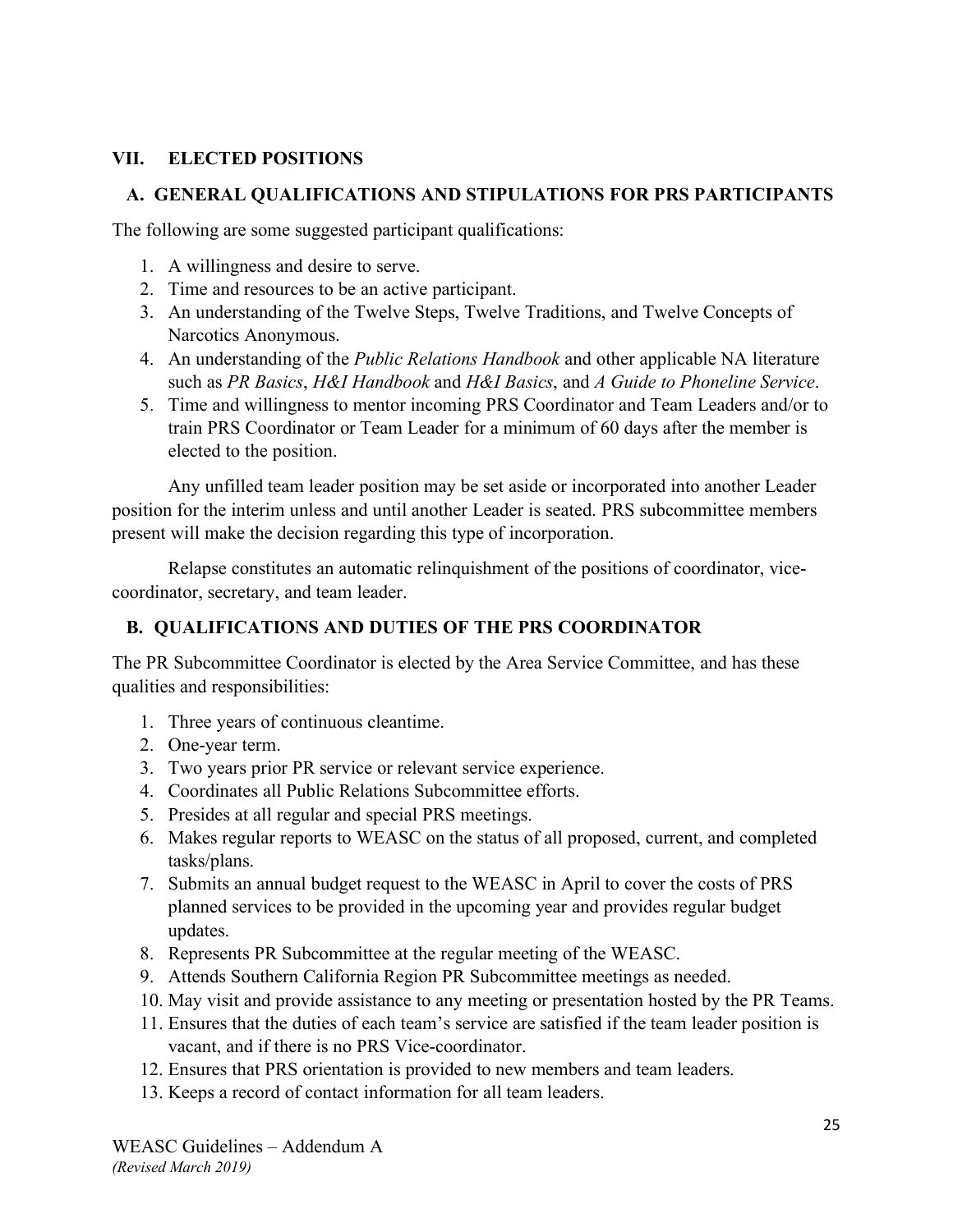- 14. May request help with leader mentoring from any team leader.
- 15. Ensures that a current list of resource pool members is maintained including their contact information, qualifications and skills, Team preferences, and restrictions of availability or limitations.

## **C. QUALIFICATIONS AND DUTIES OF THE PRS VICE COORDINATOR**

The PRS Vice-coordinator is elected by the PR Subcommittee, and has these qualities and responsibilities:

- 1. Two years of continuous cleantime.
- 2. Willingness to move to the PRS Coordinator position after completing term as Vicecoordinator.
- 3. One-year term.
- 4. One year of prior PR service or relevant service experience.
- 5. In absence of PRS Coordinator, assumes all coordinator responsibilities until the coordinator resumes service or until election of a new coordinator.
- 6. Works closely with the PRS Coordinator to ensure effective service.
- 7. Attends regular PR Subcommittee meetings.
- 8. Works with all team leaders to ensure the most effective and efficient use of available resources and to help them accomplish tasks and goals.
- 9. Attends Southern California Regional PR Subcommittee meetings as needed.
- 10. Ensures that the duties of a Team are satisfied if a team leader position is vacant. (If there is no PRS Vice-coordinator, then the coordinator will assume this obligation.)
- 11. Conducts PRS orientations for new members and team leaders.
- 12. May visit and provide assistance to any meeting or presentation hosted by the PR Teams.

## **D. QUALIFICATIONS AND DUTIES OF THE PRS SECRETARY**

The PRS Secretary is elected by the PR Subcommittee, and has these qualities and responsibilities:

- 1. One year of continuous cleantime.
- 2. One-year term.
- 3. This position may be filled by a seated group service representative with the understanding that the GSR will be mindful of any conflicts of interest and strive to remain impartial.
- 4. Takes and keeps minutes for every PR Subcommittee meeting.
- 5. Maintains meeting attendance records.
- 6. Maintains current list of resource pool members including their contact information, qualifications, team preferences, and restrictions of availability or limitations.
- 7. Maintains files of PR Subcommittee.
- 8. Upon completion of this position, turns over all minutes and other PRS records to the WEASC Secretary for the area service committee archive.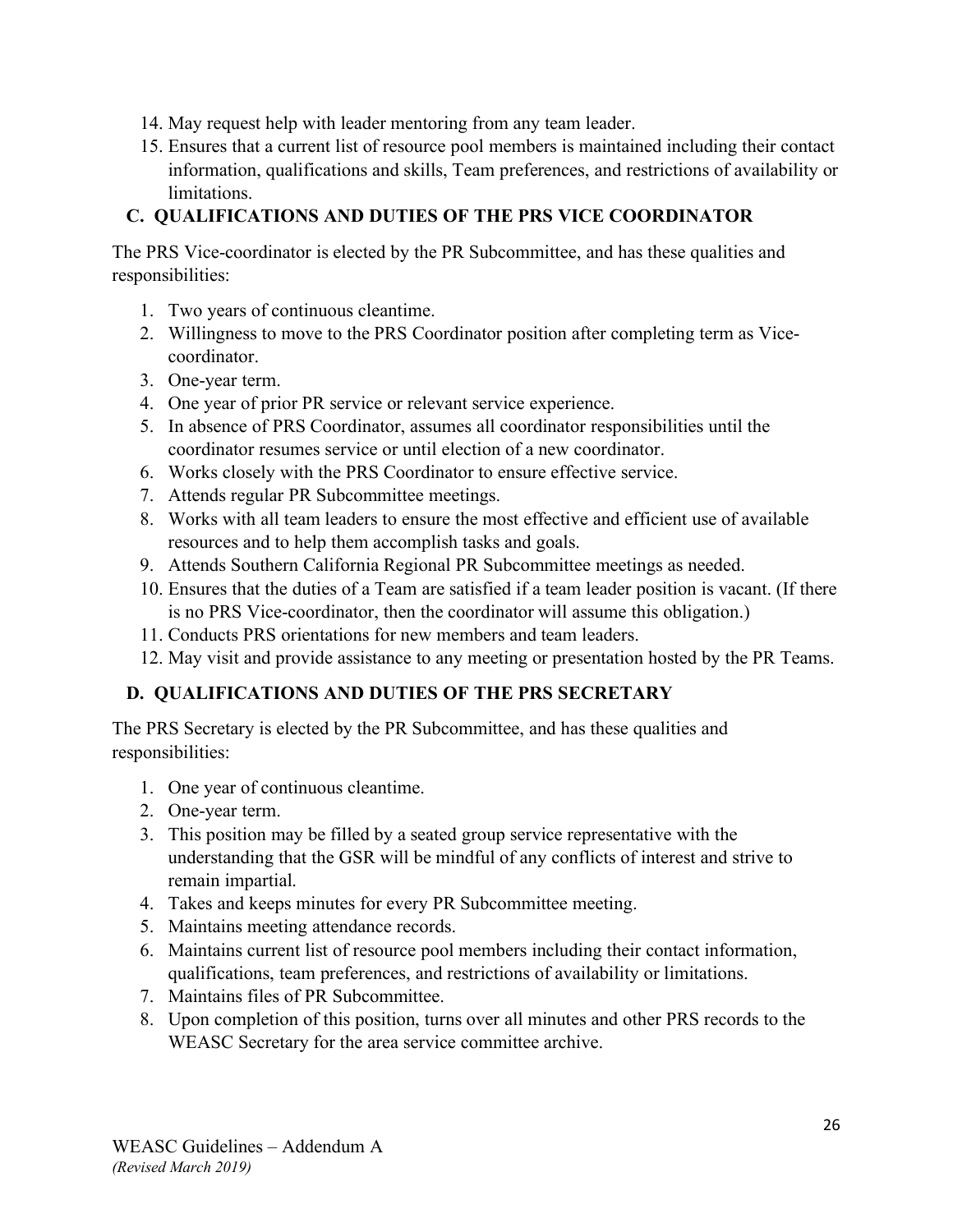#### **VIII. TEAM PURPOSES, TEAM LEADER QUALIFICATIONS, AND DUTIES**

*For additional H&I, PR, and Web Team Guidelines, please refer to Public Relations Subcommittee Guidelines Addenda 1, 2, and 3. These addenda include guidelines that were in place prior to establishment of the PRS in 2017 that are intended to be honored/adapted as the PRS transitions and evolves.*

### **A. HOSPITALS AND INSTITUTIONS**

#### **1. Team Purpose**

Coordinates H&I resources to carry the NA message of recovery and/or to introduce the basics of the NA program to potential members and/or to addicts who do not have full access to regular NA meetings (e.g., addicts seeking recovery who are incarcerated and/or in long-term care facilities, treatment, psychiatric hospitals, detox, etc.)

#### **2. H&I Team Leader** Q**ualities and Responsibilities:**

- a. Three years of continuous cleantime.
- b. One-year term of service.
- c. Prior H&I panel leader experience or relevant service experience.
- d. This position may be filled by a seated group service representative with the understanding that the GSR will be mindful of any conflicts of interest and strive to remain impartial.
- e. Coordinates all H&I Team activities.
- f. Attends monthly PR Subcommittee meeting.
- g. Ability and willingness to read, be familiar with, and follow all facility guidelines (dress code, parking, admission, etc.).
- h. Ensures that regularly scheduled panels are held.
- i. Recruits, trains, and mentors H&I Team volunteers.
- j. Trains H&I Team volunteers with continuous cleantime according to WEASC guidelines to serve as speakers for panels and other H&I presentations. Training includes: facility policies, applicable guidelines of the *PR Handbook*, *H&I Handbook*, and *H&I Basics*, a clear NA message of recovery, and other information as needed.
- k. Prepares and submits required budget request for the upcoming year to PRS Coordinator before the March WEASC meeting.
- l. Submits a monthly report to the PRS Coordinator prior to the monthly meeting on the status of all H&I Team activities, including location, activity, date, and contact information for panels and other H&I presentations.
- m. Maintains adequate literature supply for H&I Team events, activities, and presentations, coordinating literature purchases with the WEASC literature trusted servant and the PRS.
- n. Attends Southern California Regional H&I Subcommittee meetings and/or quarterly Service Works events.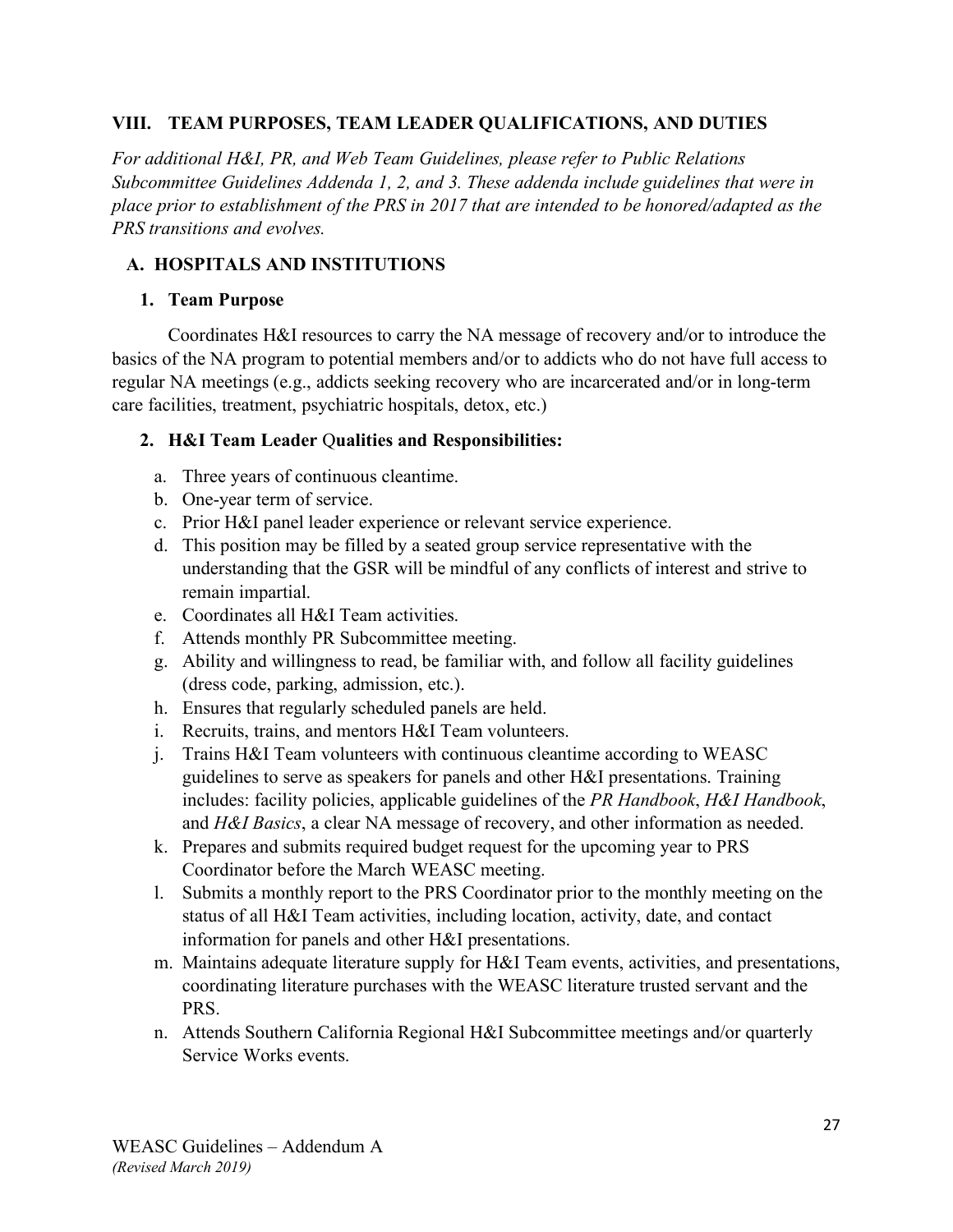#### **B.** PHONELINE

#### **1. Phoneline Team Purpose**

Coordinates phoneline services to provide meeting and event information and general information about NA, information about services for loved ones of addicts, and to direct NA questions to appropriate service members.

#### **2. Phoneline Team Leader Qualities and Responsibilities:**

- a. Three years of continuous cleantime.
- b. One-year term of service.
- c. One year of prior PR service or relevant service experience.
- d. This position may be filled by a seated group service representative with the understanding that the GSR will be mindful of any conflicts of interest and strive to remain impartial.
- e. Coordinates all Phoneline activities.
- f. Holds Team meetings to ensure work toward and/or completion of goals, tasks, and accomplishments.
- g. Recruits, trains, and mentors Phoneline volunteers.
- h. Trains Phoneline volunteers with continuous cleantime according to WEASC guidelines to serve as Phoneline volunteers. Training includes: Phoneline policies and function, applicable guidelines of the *PR Handbook*, *A Guide to Phoneline Service*, a clear NA message of recovery, and other information as needed.
- i. Maintains the Phoneline so that all slots are filled, calls answered, and accurate information provided.
- j. Keeps schedule of Phoneline slots and volunteers.
- k. Updates contact information of all Phoneline volunteers.
- l. Attends monthly PR Subcommittee meeting.
- m. Prepares and submits required budget request for the upcoming year to PRS Coordinator before the March WEASC meeting.
- n. Submits a monthly report to the PRS Coordinator prior to the PRS monthly meeting on the status of all Phoneline activities.
- o. Attends Southern California Regional Phoneline Subcommittee meetings and/or quarterly Service Works events.

#### **Phoneline Team Leader Technical Responsibilities:**

- p. Maintains current awareness of the telephone services from the local carrier including service plans, equipment, billing, passwords, and technical assistance procedures.
- q. Implements and/or maintains extension line numbers to the WEASC Phoneline when members/service positions need them.
- r. Updates all automated Phoneline meeting directory, voicemail, and extension lines.
- s. Acts as primary representative between phoneline carrier and WEASC.
- t. Is available on-call to the phoneline carrier.
- u. Has basic computer literacy necessary to perform the service.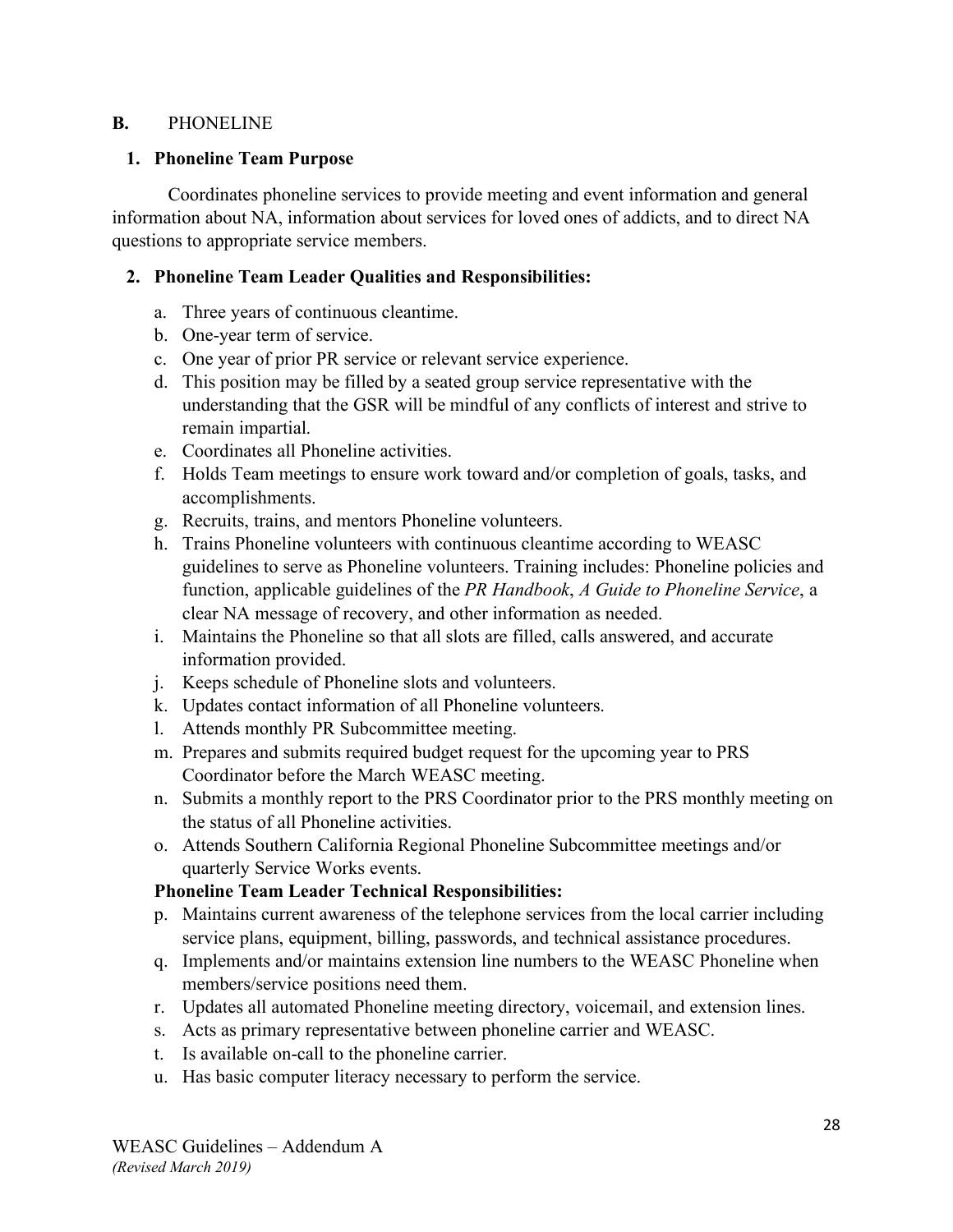v. Calls phoneline periodically throughout the month to ensure all features are working properly.

## **C. PUBLIC RELATIONS**

#### **1. PR Team Purpose**

Informs the public and addicts seeking recovery that Narcotics Anonymous exists and is a viable program of recovery. Creates and maintains relationships with public entities (schools, community organizations, etc.), professionals, and other organizations that may refer addicts seeking recovery to NA and/or that may provide cooperative support of NA.

## **2. PR Team Leader Qualities and Responsibilities:**

- a. Three years of continuous cleantime.
- b. One-year term of service.
- c. One year of prior PR service or relevant service experience.
- d. This position may be filled by a seated group service representative with the understanding that the GSR will be mindful of any conflicts of interest and strive to remain impartial.
- e. Coordinates all Public Relations Team activities.
- f. Attends monthly PR Subcommittee meeting.
- g. Recruits, trains, and mentors PR Team volunteers.
- h. Trains PR Team volunteers with at least two years continuous cleantime to serve as speakers for community presentations and as informational booth attendants. Training includes: facility policies, applicable guidelines of the *PR Handbook* and *PR Basics*, current referrals list (e.g., suicide hotline, support groups for friends and family of NA members, etc.), NA meeting lists, and other information as needed.
- i. Prepares and submits required budget request for the upcoming year to PRS Coordinator before the March WEASC meeting.
- j. Submits a monthly report to the PRS Coordinator prior to the monthly meeting on the status of all PR Team activities, including location, activity, date, and contact information for community outreach activities.
- k. Maintains adequate literature supply for PR Team events, activities, and presentations, coordinating literature purchases with the WEASC literature trusted servant and the PRS.
- l. Maintains and submits to the PRS Coordinator an ongoing, updated inventory of literature supplied in various public locations and a schedule for restocking literature at these locations.
- m. Ensures that literature supplied in public locations is replenished on a regular basis and that current meeting lists are placed in these locations.
- n. Coordinates with Southern California Regional Service Committee for public relations activities when applicable.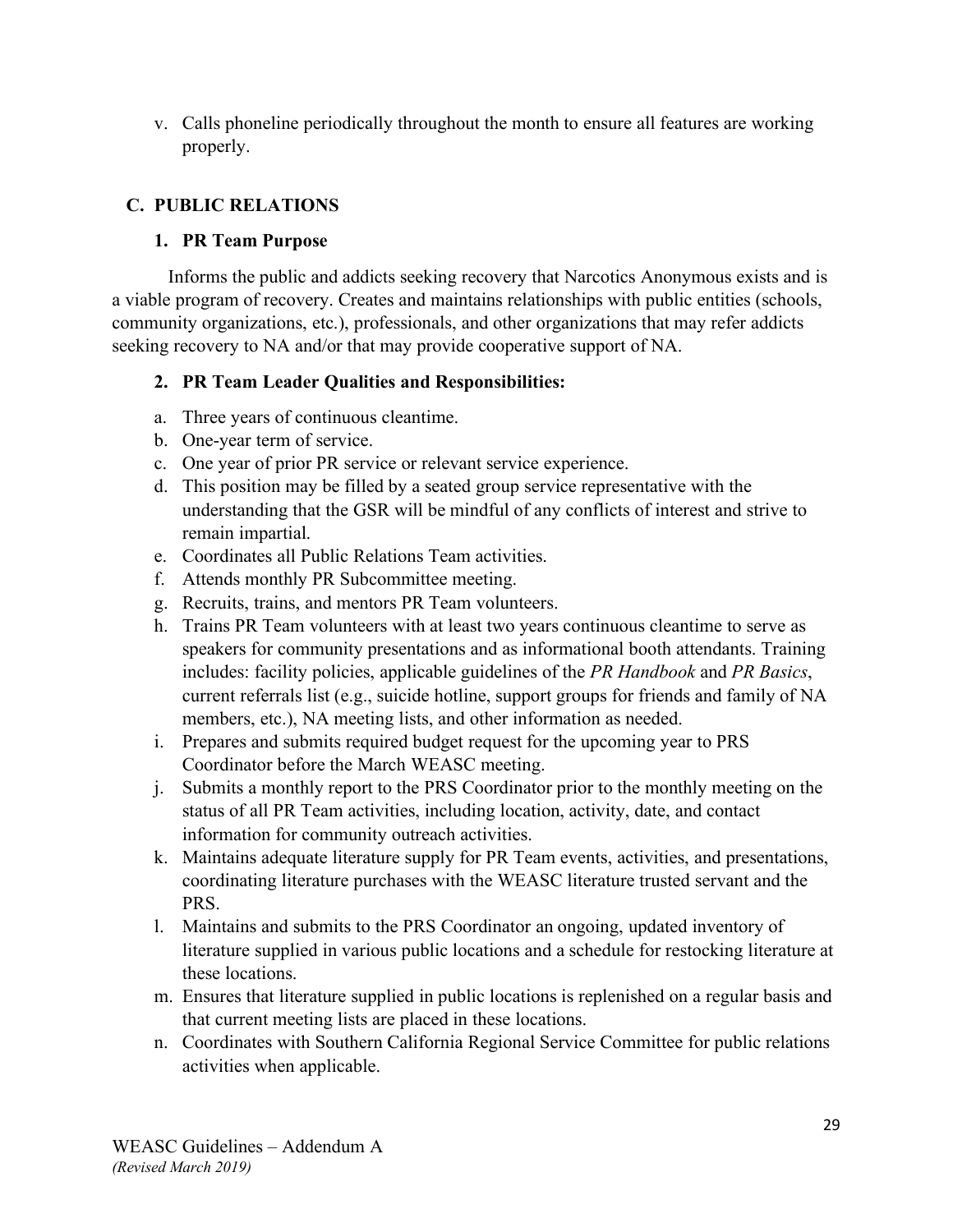o. Attends Southern California Regional PR Subcommittee meetings and/or quarterly Service Works events.

## **D. WEBSITE TEAM**

## **1. Website Team Purpose**

Provides information about Narcotics Anonymous, the WEASC, and WEASC meetings to members, prospective members, and the public. Provides information and support to WEASC trusted servants and coordinates an online group (e.g., Google Group or similar) for WEASC.

## **2. Website Team Leader** Q**ualities and Responsibilities:**

- a. Three years of continuous cleantime.
- b. One-year term of service.
- c. One year of prior PR service or relevant service experience.
- d. Computer literate.
- e. Prior website experience or relevant service experience.
- f. This position may be filled by a seated group service representative with the understanding that the GSR will be mindful of any conflicts of interest and strive to remain impartial.
- g. Coordinates all Website Team activities.
- h. Recruits, trains, and mentors Website volunteers.
- i. Trains Website Team volunteers with continuous cleantime according to WEASC guidelines to serve as volunteers for Website Team activities. Training includes: facility policies, applicable guidelines of the *PR Handbook* and *PR Basics*, a clear NA message of recovery, and other information as needed.
- j. Maintains the WEASC website which includes information on meetings, activities, service opportunities, and other NA related information.
- k. Coordinates WEASC online group (Google group or similar).
- l. Attends monthly PR Subcommittee meeting.
- m. Prepares and submits required budget request for the upcoming year to PRS Coordinator before the March WEASC meeting.
- n. Submits a monthly report to the PRS Coordinator prior to the monthly meeting on the status of all Website Team business and activities, including domain name maintenance, site host information, programs used, passwords, and other related information as well as website additions and updates, meeting schedule updates, Google group issues, and other relevant activities.
- o. Attends Southern California Regional Web Subcommittee meetings and/or quarterly Service Works events.

## **Website Team Leader Technical Responsibilities:**

- p. Updates the WEASC website at least monthly or more frequently to ensure the information is current.
- q. Provides monthly website traffic reports.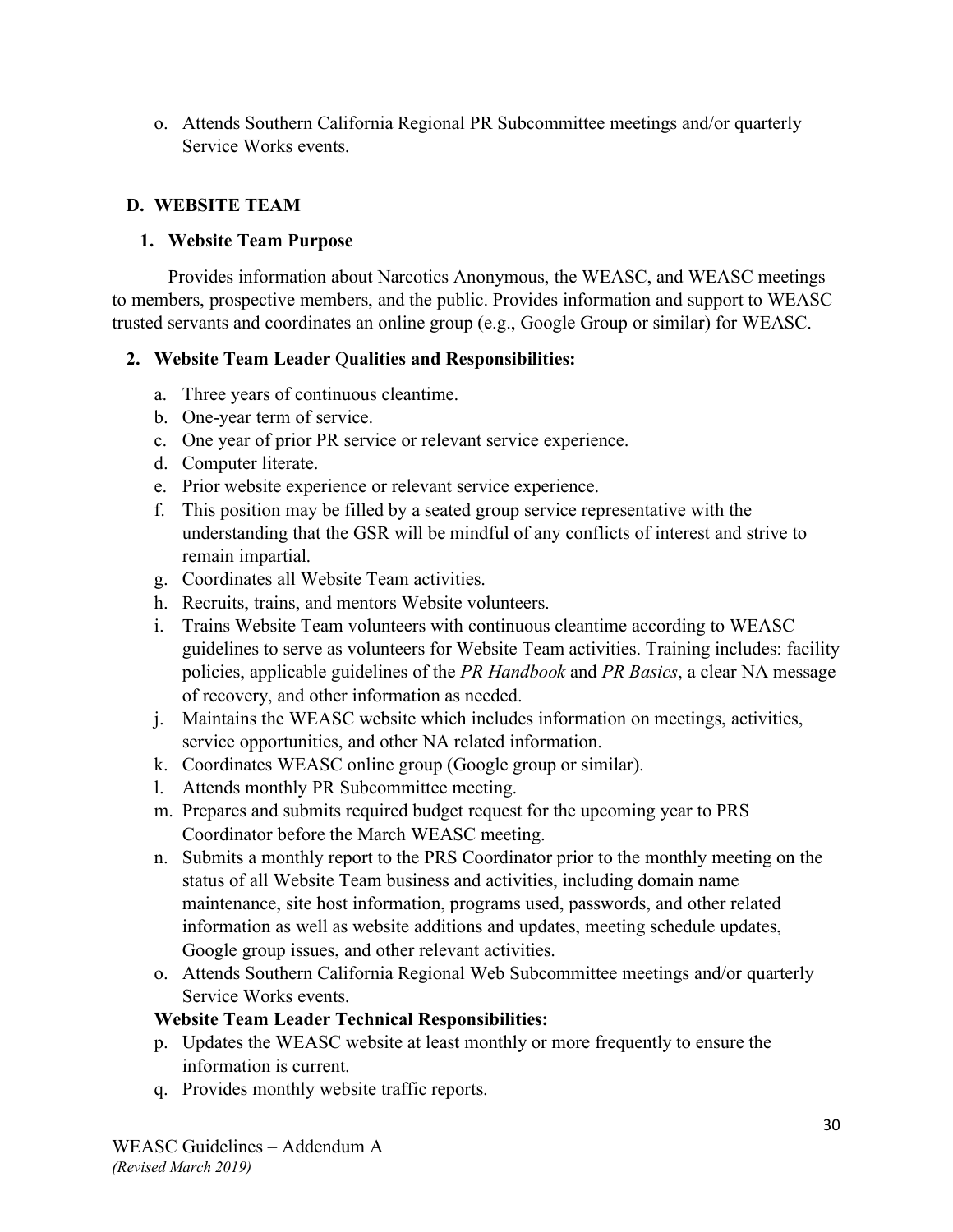- r. Troubleshoots technical difficulties, including interfacing with Southern California Region when applicable.
- s. Participates in regional website training opportunities.
- t. Attends monthly Regional Website Subcommittee meeting (usually online).
- u. Facilitates and maintains the WEASC online group (Google group or similar), which includes but is not limited to:
	- o Submits a current copy of WEASC Google group members to the PRS Coordinator on a regular basis.
	- o Adds elected WEASC trusted servants and GSRs to the group upon their election or seating.
	- o Adds other interested NA members after two WEASC executive committee members confirm the identity of the requestor.
	- o Assists others in the use of the Google group.
	- o Coordinates Google group access and information with the WEASC secretary who maintains current contact information for possible Google group participants.
	- o Assists GSRs and other elected WEASC trusted servants to ensure that appropriate reports are posted and distributed via the Google group.
	- o Informs all potential participants of Google group policies, including that requests for information or posting of information pertaining to the WEASC is reasonable communication in the Google group.
	- o Monitors Google group activity for any behavior that is grounds for removal such as using the group to send spam or solicit participants for non-WEASC activities/business, engaging in personal attacks, etc.
	- o Reports to the WEASC any activity that is grounds for removal and maintains records of warnings made to members regarding inappropriate behavior in the group.
	- o Issues warnings to members regarding behavior that is grounds for removal and discontinues members from the group if behavior continues after one warning. o Maintains Google calendar
- v. Coordinates monthly meeting schedule updates on the website and for printing, including
	- o Updates monthly meeting directories in a form ready to be printed.
	- o Sends the meeting list file to the WEASC printing vendor to ensure printing is completed before each monthly WEASC meeting.
	- o Picks up and delivers directories to the WEASC monthly meeting.
	- o Uploads WEASC meeting information to regional website

## **IX. RESOURCE POOL**

## **A. PURPOSE**

The purpose of the resource pool is to maintain a group of available members to be of service to the PRS by helping the Teams as needed. Pool members may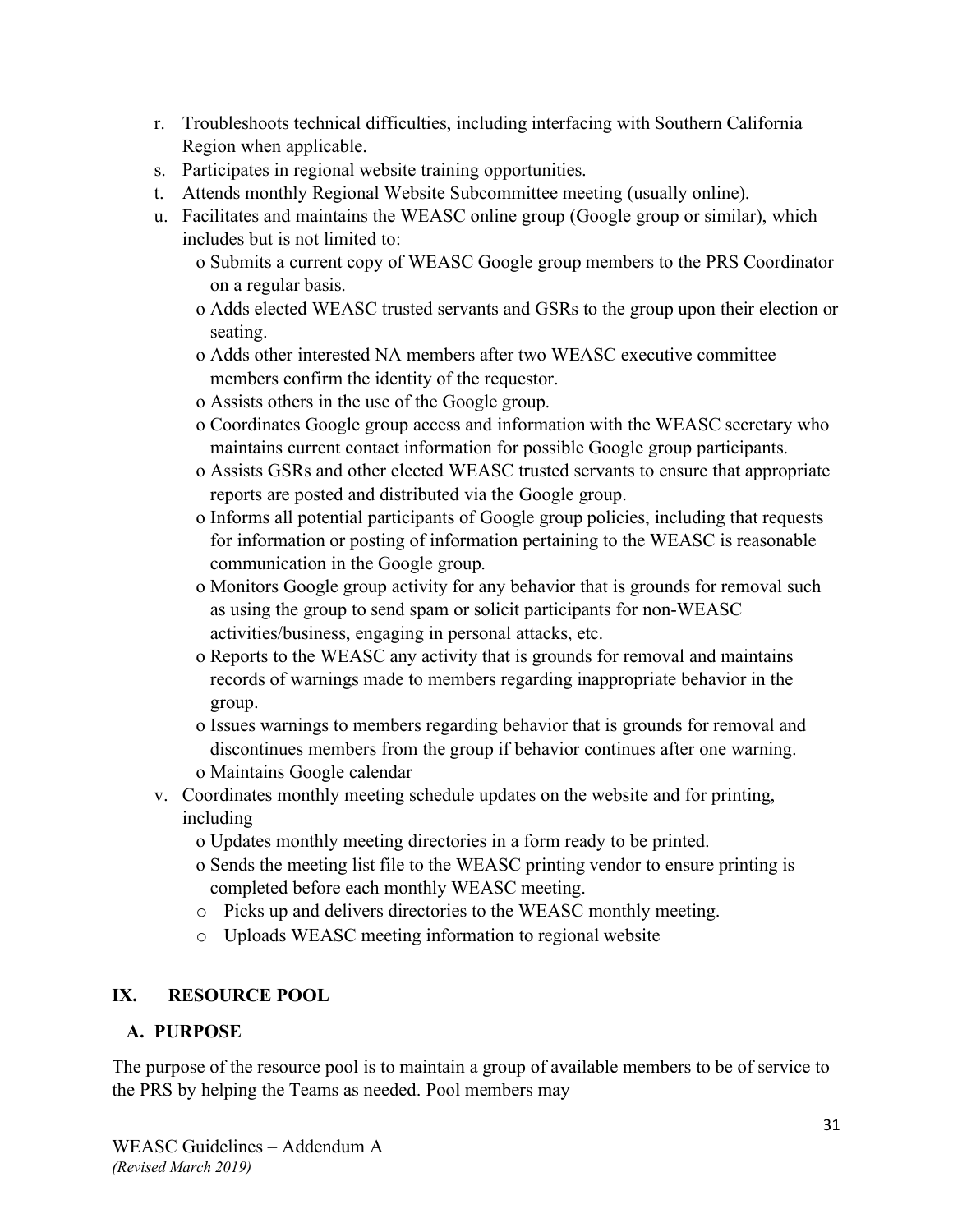- 1. serve on H&I panels
- 2. conduct PR presentations
- 3. serve on PR panels
- 4. staff PR booths
- 5. accompany the PRS Coordinator, Vice-coordinator, or Team Leaders on meetings to develop or strengthen relationships
- 6. help restock literature at various public locations
- 7. distribute/post flyers or other informational NA material
- 8. provide support to the Phoneline Team
- 9. provide support to the Website Team
- 10. and provides other services as needed by the PRS or its Teams.

## **B. RESOURCE POOL MEMBER QUALIFICATIONS**

Pool members

- 1. must have a minimum of six months continuous cleantime, unless otherwise applicable.
- 2. must complete an orientation session with the PRS and/or be mentored by the applicable team leader.
- 3. are expected to provide their contact information, cleantime, preferred areas of service, any limitations to their service (such as lack of transportation, scheduling restrictions, correctional facility admission limitations, etc.), and other information as needed. Information is kept by the PRS Coordinator and may be accessed by team leaders.
- 4. are expected to provide all services, including presentations, panels, etc., according to PRS orientation and guidelines and facility policies.
- 5. are expected to be familiar with applicable NA literature and service material such as the *PR Handbook* and *PR Basics*, *H&I Handbook* and H&I Basics, *A Guide to Phoneline Service*, and other relevant NA literature
- 6. agree to fulfill their commitments and to provide adequate notice to the PRS Coordinator or applicable team leader if they are unable to meet a scheduled obligation or complete a planned task.

## **X. ELECTIONS**

Nominations for the PR Subcommittee Coordinator position are conducted in May at the WEASC meeting. Election is conducted according to the WEASC voting procedure in June.

Nominations and elections for all other positions within the PRS, including vicecoordinator, secretary, and team leaders, take place within PRS meetings according to the established voting guidelines: Participation and voting in the PRS is open to all NA members in attendance at any given PRS meeting. The PRS Coordinator facilitates meetings and votes only in the case of a tie, if a vote is taken.

## **XI. REMOVAL OF PRS-ELECTED TRUSTED SERVANTS**

Trusted servants elected by the PRS will voluntarily relinquish their service positions upon relapse or non-attendance of the monthly subcommittee meeting for three consecutive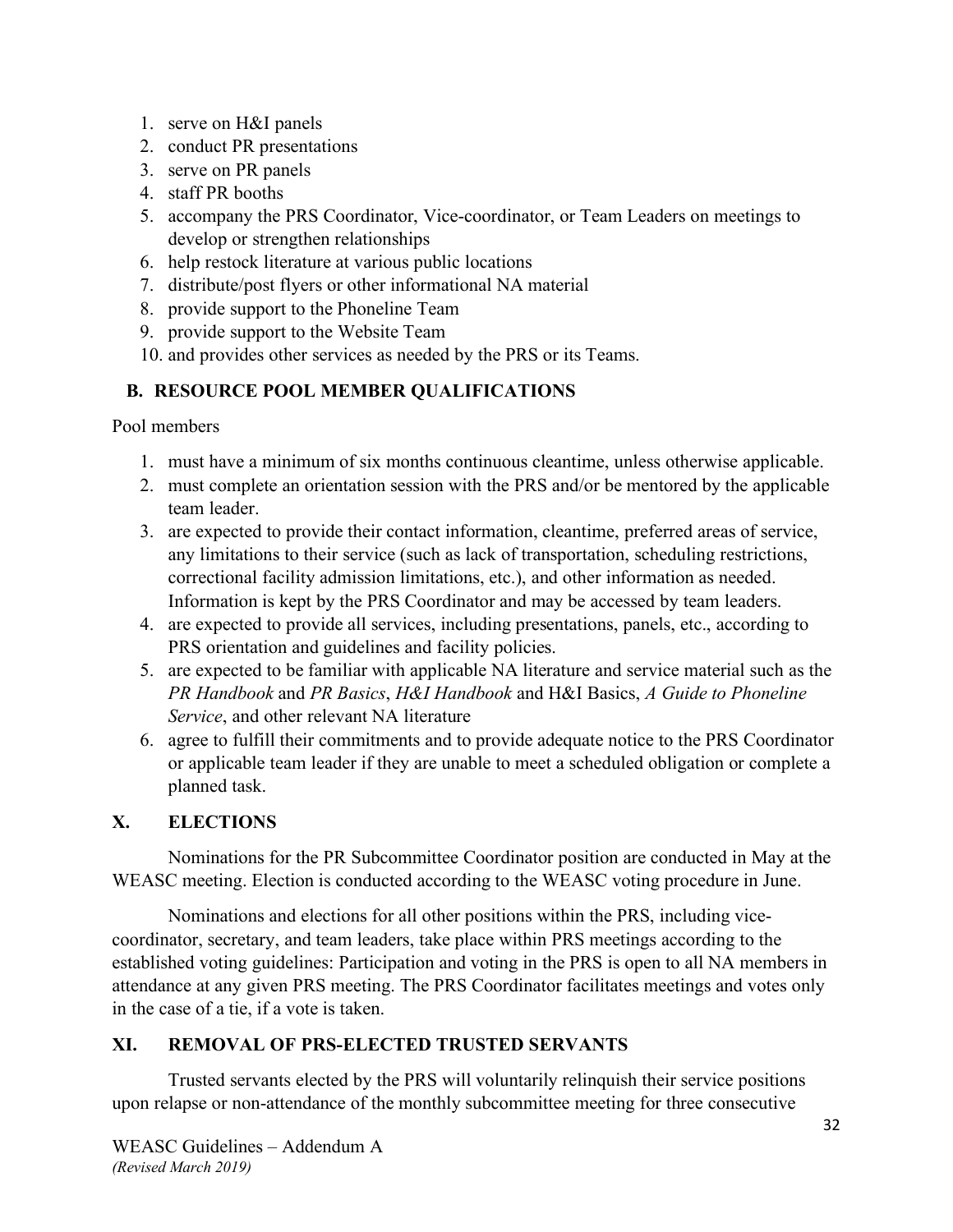months. The PRS may remove the vice-coordinator, secretary, or any team leader by a 2/3 vote of those present for the following reasons:

- Failure to provide written reports for two consecutive monthly PR Subcommittee meetings
- Failure to provide an annual budget in a timely manner
- Other non-compliance with qualifications and responsibilities.

## **XII. FUNDING**

Each Team submits a budget, which is an estimate of expenses for the upcoming year. Budgets will include the actual or estimated cost of goods and services needed to fulfill the goals of that Team in the upcoming year. Team budgets are submitted to the PRS Coordinator in March and the coordinator presents these to the WEASC for approval in April.

Any funds spent in excess of the approved budget will be reported to the WEASC by the PR Coordinator for consideration according to the ASC guidelines.

Team budget expenses may include, but are not limited to:

- Literature for distribution at presentations, informational booths, panels, placed literature racks, etc.
- Informational booth expenses including space rental, deposit for use of the Southern California Region's PR booth materials, and/or other equipment purchase or rental.
- Miscellaneous supplies and services needed to complete the work of the PRS or Teams that is not provided by its participating members such as paper materials, photocopying, etc.
- Registration or other fees and expenses related to PRS trusted servants and/or members participating in Regional learning days and other service learning events.
- Refreshments to be provided or sold to members, volunteers, or the public during events, learning days, etc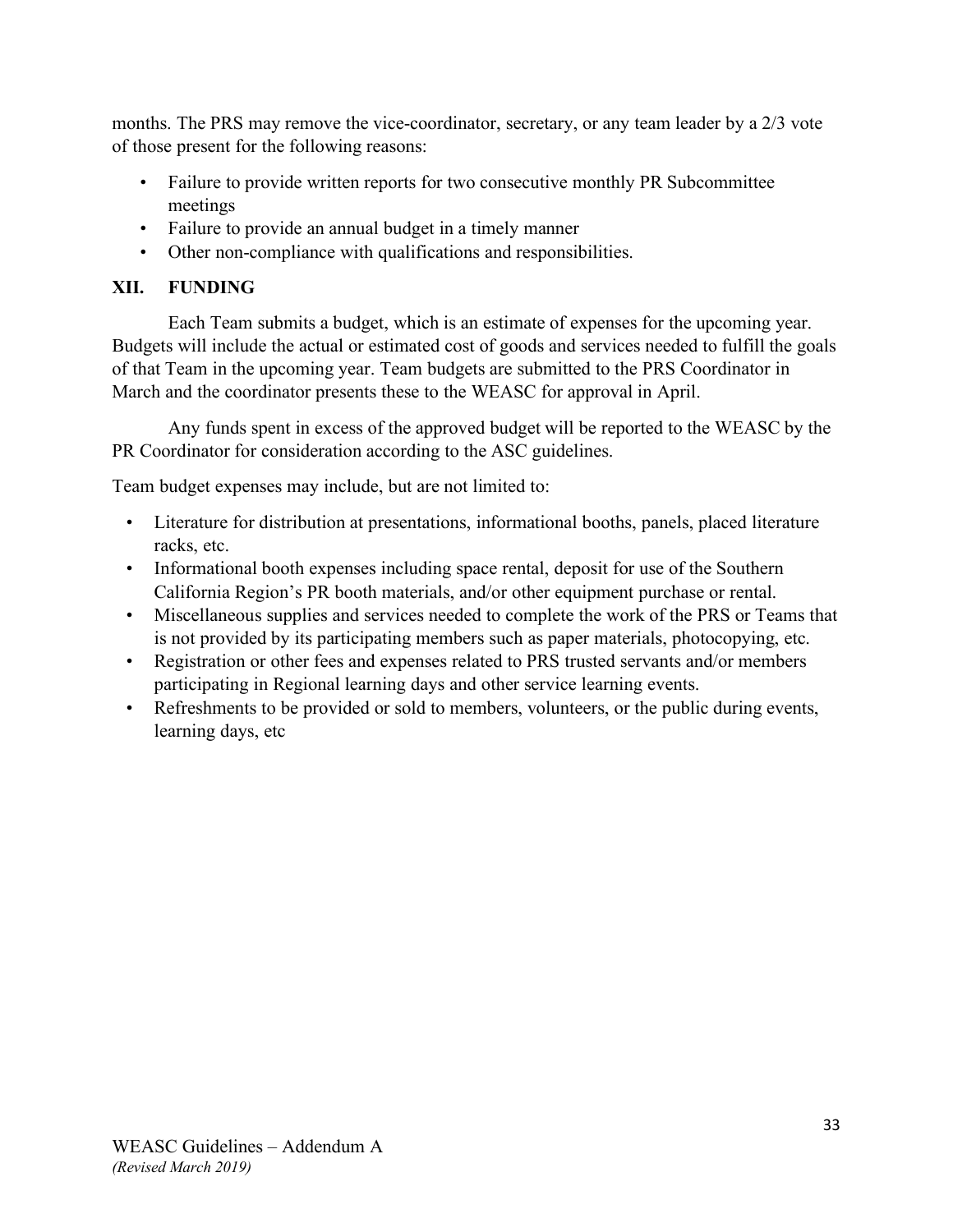## **WEA PRS Guidelines—Addendum 1**

## **West End Area Service Committee Hospitals and Institutions Subcommittee Guidelines**

*(Revised January 2019)* 

#### **DEFINITION AND PURPOSE**

The H&I subcommittee of the West End Area Service Committee is a group of men and women, members of Narcotics Anonymous, who believe in the concept; "To assure that no addict who" is in a hospital or institution seeking recovery need die without having had a chance to find a better way of life. From this day forward may we provide the necessary services."

This concept should always be our primary concern. This will insure that when an addict in a correctional facility, hospital or recovery house reaches out for recovery, Narcotics Anonymous will be there. This committee is a subcommittee of the West End Area Service Committee and is directly responsible to that committee. Regular monthly business meetings will be held prior to the West End Area Service Committee meeting. Any motion to be made at the West End Area Service Committee meeting by the H&I chairperson will be the conscience of the H&I subcommittee as a whole.

#### **QUALIFICATIONS AND DUTIES OF TRUSTED SERVANTS**

A service board of trusted servants shall consist of a chairperson, a vice-chairperson, and a secretary. Any subcommittee trusted servant or member who relapses will be automatically removed from the subcommittee. Any subcommittee trusted servant, who is required to attend, misses two consecutive H&I meetings may be asked to resign and may be replaced. In the case of resignation of the chairperson, the vice-chairperson will assume the chairpersons position until a new chairperson is elected by the West End ASC. In the event of resignation by the secretary, the position shall be held open until a member of the fellowship is found to fill the position.

## **VOTING**

Only active West End H&I members are eligible to vote on West End H&I business. Attendance at two (2) consecutive West End H&I business meetings constitutes active membership. Three (3) consecutive absences at the West End H&I business meetings constitutes inactivity.

## **GENERAL INFORMATION**

A. Any member of the H&I subcommittee is automatically disqualified from further activity upon relapse; but may become eligible again when they can conform to the requirements of these guidelines. Being clean for the purposes of this H&I subcommittee shall be defined as complete abstinence from all drugs; including any mood or mind-altering substances.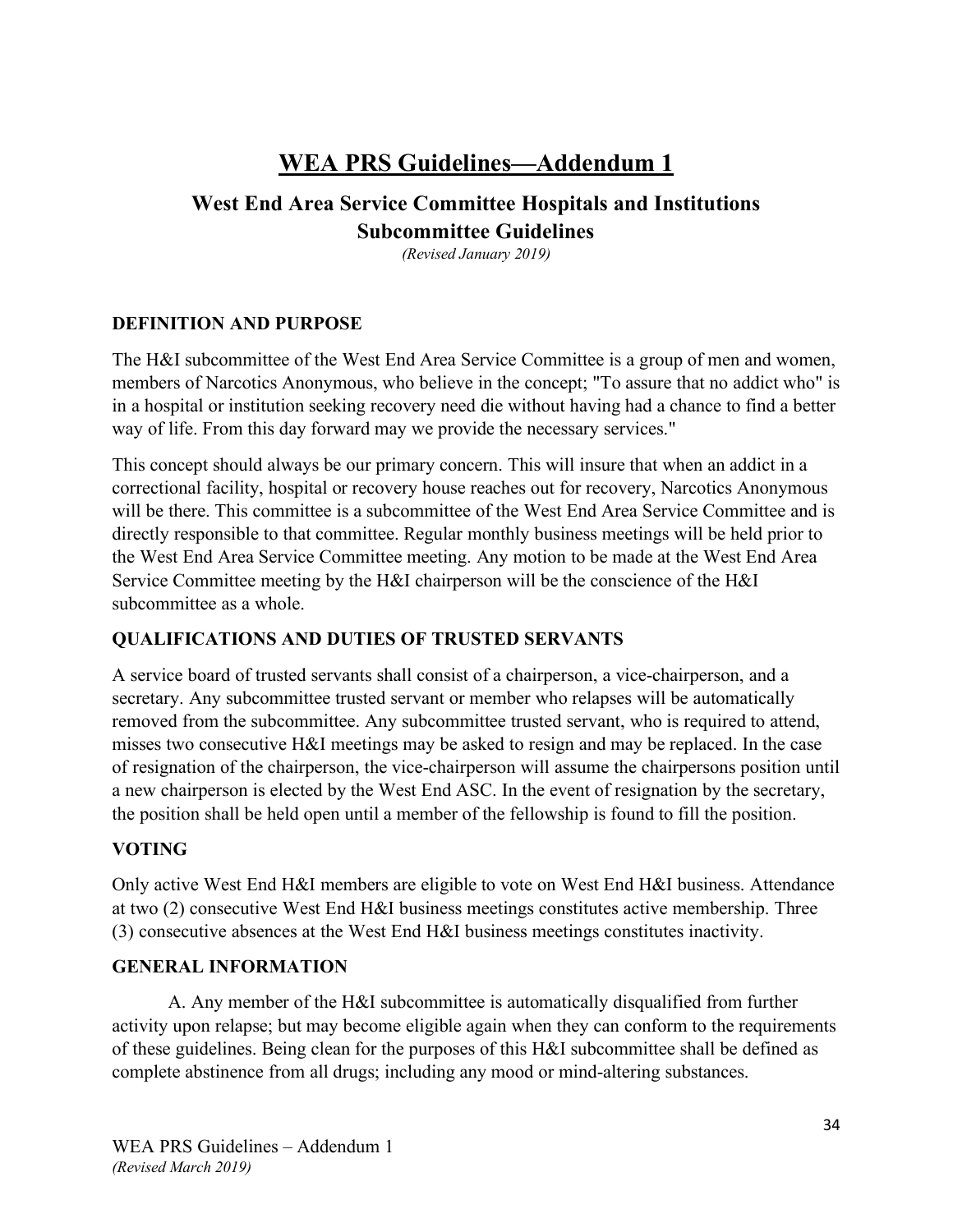B. Any member not conforming to these requirements or any others which may be added later or who refuses to abide by the rules and regulations of the facility being served shall automatically be relieved of any H&I subcommittee assignments.

C. Narcotics Anonymous meeting/presentation regularly conducted under the auspices of the H&I subcommittee shall be held in any facility except when directly supervised by the H&I subcommittee or its delegated representative. This appointment must be acceptable to the facility being served.

D. Any NA member who is involved with a given facility on a professional or volunteer (other than NA) basis should not participate in the panels serving the addicts in that facility. This is intended to avoid possible conflict and the resulting damage to: a) the inmate or patient inside b) the working ability and privilege of the subcommittee to carry the message inside the facility. For these same reasons, no H&I member will interfere with or use influence in any facility, court, or hospital; nor with any judge, doctor, probation or parole officer. Further, H&I members will not make any comments or promises regarding employment, parole, probation or medical problems. We carry only the message of Narcotics Anonymous-recovery from addiction through our spiritual program. Of course, these members may participate on panels at other facilities.

E. Length of clean time required by each facility is to be rigidly upheld by all H&I panel chairpersons and panel leaders.

F. Excessive use of profanity or the use of vulgar stories in your sharing is strictly prohibited by the authorities of all facilities.

G. If applicable, any member of the H&I subcommittee on parole will only be allowed to participate in or attend an H&I meeting in any facility being served by the subcommittee with the express clearance of the authorities of the facility and, when applicable, the approval of their judicial officer.

H. H&I panel members shall be responsible -for their' conduct in any facility, and they shall take responsibility to become informed, in advance, regarding the rules and regulations of the facility being served.

I. You are reminded that the H&I subcommittee exists to share the Narcotics Anonymous message-our experience, strength, and hope. H&I speakers should try to get residents involved with the meeting/presentation through reading materials as well as through direct sharing. A personal contact should be established with any resident upon their release (including any printed materials).

#### **SUBCOMMITTEE TRUSTED SERVANT POSITIONS**

- **A. Chairperson** Suggested clean-time requirement is three (3) years clean time in Narcotics Anonymous.
	- 1) Attend all WEASC business meetings, meetings of the subcommittee that they chair, and the respective regional subcommittee meeting every month.
	- 2) Submit a monthly written report to the WEASC of all subcommittee activities.
	- 3) Submit an annual report in May, noting accomplishments, challenges and ideas for the upcoming year.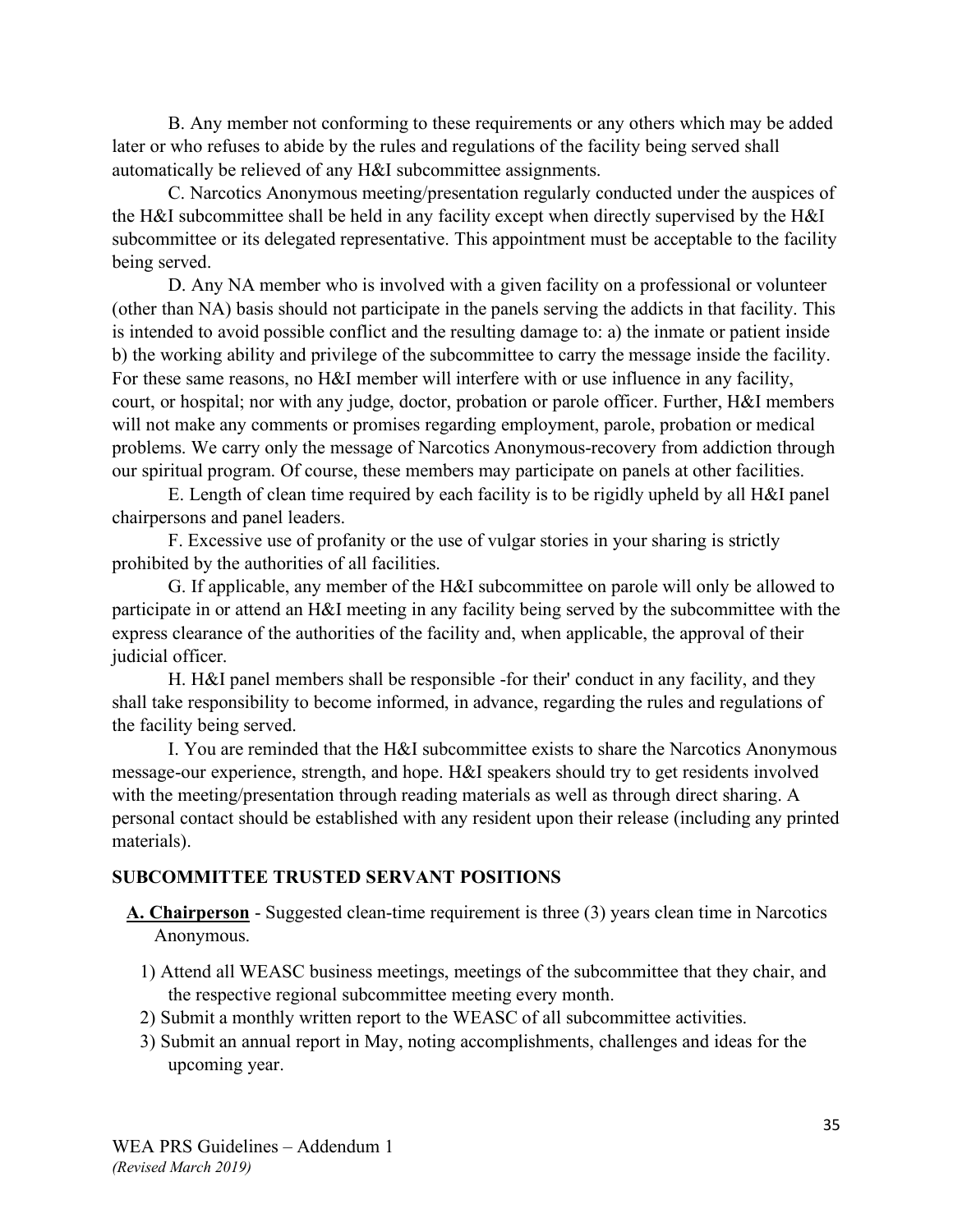- 4) Submits a budget in May to WEASC for the upcoming service year (July-June). For more specific information, please see the WEASC Guidelines, Section IV. A. Financial Procedures.
- 5) Submit an itemized report of any financial transactions to the WEASC.
- 6) Upon election, the new subcommittee chairperson reviews their respective guidelines with the subcommittee and makes any recommendations for changes at the September meeting.

**B. Vice Chairperson** - Suggested clean-time requirement is two (2) years clean time in Narcotics Anonymous.

1) The H&I vice chairperson is elected by the-H&I subcommittee. The vice chairperson assumes the duties of the chairperson if the chairperson is unable to serve or until the election of a new chairperson.

2) The vice chairperson must attend all West End Area H&I subcommittee meetings. It is suggested that the vice chairperson attend the West End ASC meeting, as well as the Southern California Regional H&I subcommittee meetings and be available to participate when needed.

3) The vice chairperson is responsible for providing each panel with their literature needs, as well as giving a monthly report of literature disbursements. The vice chairperson works with the chairperson, secretary, and all panel chairs to maintain a smooth operation of the H&I subcommittee

**C. Secretary** - Suggested clean-time requirement is one (1) year clean time in Narcotics Anonymous

1) The H&I secretary is elected by the West End Area H&I subcommittee. The secretary's position is: Keep an accurate set of minutes of all H&I subcommittee meetings. These minutes should be accurately typed, approved by the chairperson, archived and available to the West End Area Service Committee.

2) The secretary is also responsible to keep these records:

a) A file of all correspondence to and from the subcommittee.

b) An ongoing file of all subcommittee minutes and the policies of the various facilities the subcommittee services.

- c) An updated list of all subcommittee members.
- d) An updated list of all panel chairs and their panel leaders.
- e) An updated list of all volunteers.

**D. Panel Chairperson** - Suggested clean-time requirement is two (2) years clean time in Narcotics Anonymous

1) The H&I panel chairperson is given a vote of confidence by the H&I subcommittee. An absolute requirement is a strong message of recovery in Narcotics Anonymous. Prior service in Hospitals and Institutions is strongly suggested.

2) The panel chairperson must attend all West End Area H&I subcommittee meetings. They are responsible for maintaining regular and ongoing communication with the H&I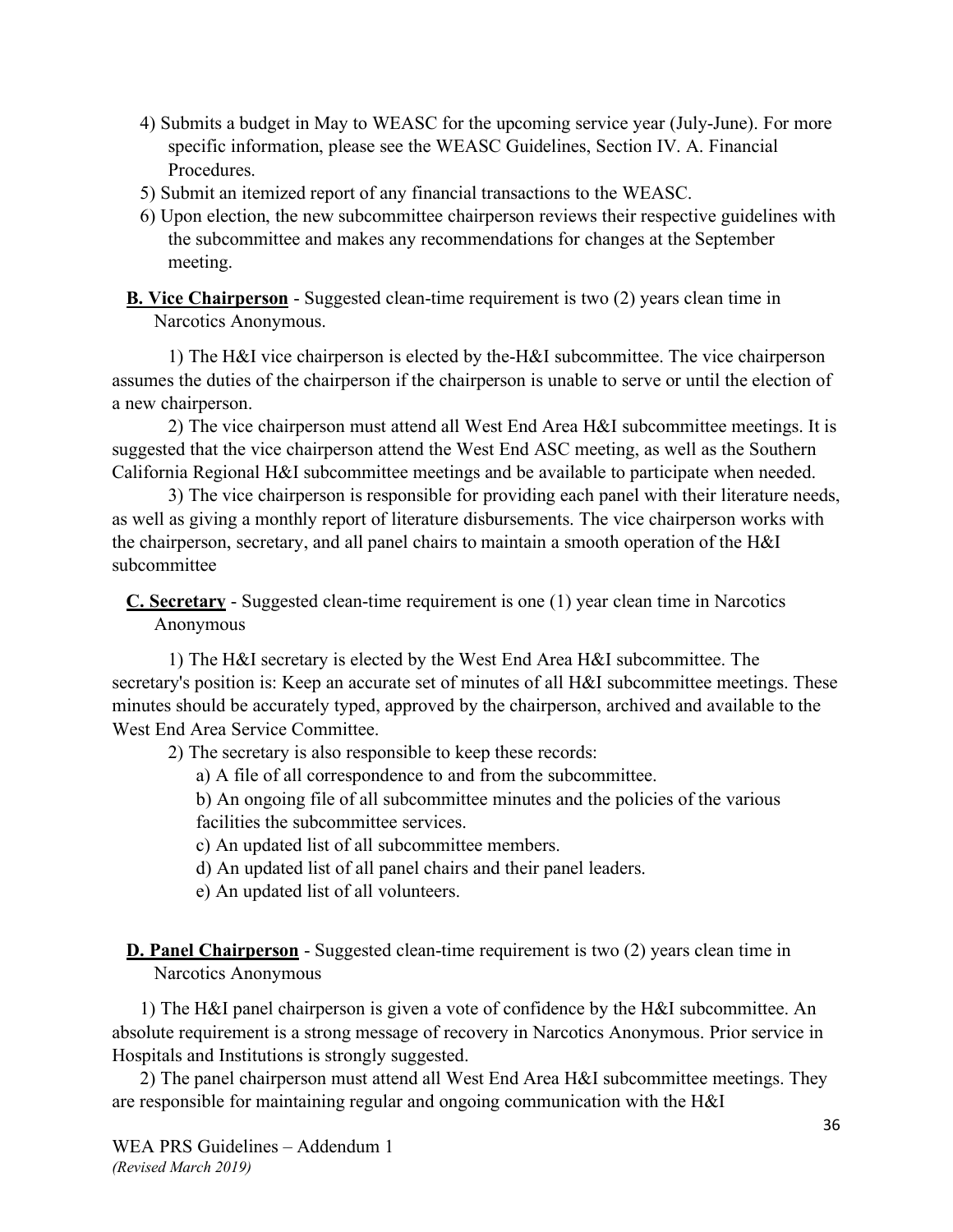subcommittee, the facilities being served, and the weekly panel leaders.

**E. Panel Leader** - Suggested clean-time requirement is one (1) year clean time in Narcotics Anonymous

1) The panel leaders are assigned by the panel chairperson of that facility. A strong message of recovery in Narcotics Anonymous, an expressed desire to serve, and an introductory orientation are required: Prior experience with H&I service is suggested. Attendance at the PR Subcommittee on the first Sunday in January, April, July and October (or as determined by the subcommittee) is mandatory. Panel will be relinquished if attendance requirements are not met.

2) Panel leaders are responsible for all aspects of the meeting/presentation such as keeping literature as well as making sure the meeting begins and ends on time, and that panel members are in attendance. The panel leader is also responsible to ensure that panel members comply with the West End H&I subcommittee guidelines, and West End Area Service Committee policies, as well as the rules and requirements of the individual facilities, and that any number of panel members are available on the day of their panel.

3) The panel leader maintains communication with the panel chairperson making them aware of any problems that affect the meeting/presentation including any changes in staffing or policies of the facility. Panel Leaders should have regular communication with the panel chairperson to ensure that their panel is sound and effective.

**F. Panel Member** - Suggested clean-time requirement is six months clean time in Narcotics Anonymous

1) Panel members are selected from the current H&I volunteer list. The panel members should be made aware of their responsibilities by the panel leader utilizing the introductory orientation package, as well as any specific facility rules and regulations. A panel should never consist of fewer than two or more than five panel members.

2) Each panel member is placed on the volunteer list when signing-up at a regular meeting of Narcotics Anonymous, thus expressing a desire to be of service. Ideally, although not mandatory, panel members will regularly attend H&I subcommittee meetings to be of service and become involved with the subcommittee.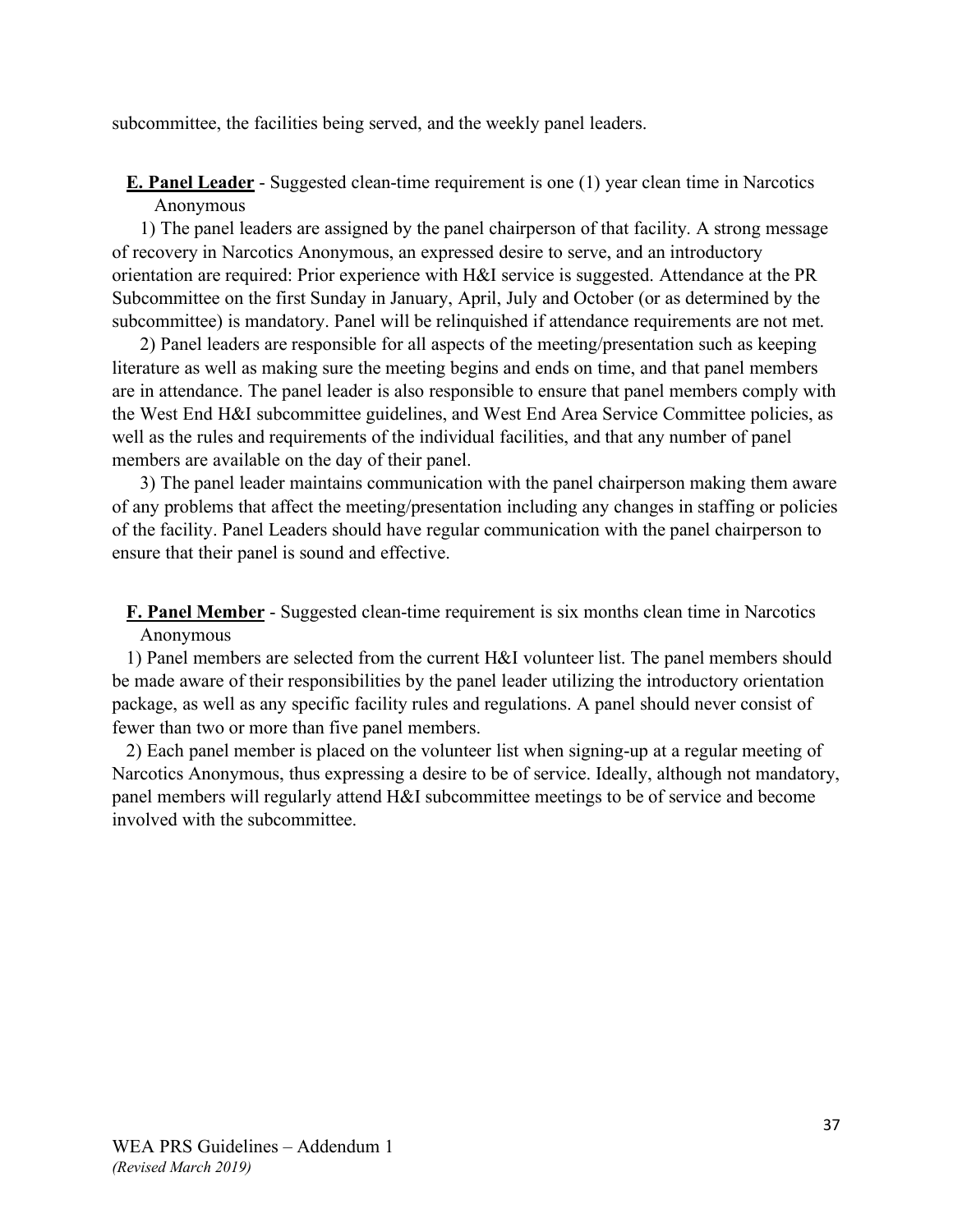#### **H&I DO'S AND DON'TS**

#### DO'S

Do Clarify the rules with whomever you bring into the facility Do Arrive early to set up meeting Do Start and end on time Do Briefly explain what H&I is to the residents Do Make it clear that NA is not affiliated with the facility or other fellowships Do Obey the dress code, exercise common sense Do Make directories of outside meetings available Do Remember that this is a "WE" program, no addict needs to be preached to Do Remember that an addict is an addict regardless of age Do Tell them there is fun in recovery

#### DON'TS

Don't Bring any contraband items or weapons into the treatment facility

Don't Take messages and carry letters in or out of the facility

Don't Show favoritism to any resident(s)

Don't Bring an NA member who has friends and/or family in the treatment facility

Don't Wear flashy jewelry and don't carry excessive cash

Don't Use excessive profanity

Don't Debate any issue involving the treatment facility's rules, regulations, programs, or other fellowships with residents and staff

Don't Discuss conditions within the treatment facility

Don't Discuss treatment staff members with resident(s)

Don't Discuss resident(s) with the treatment facility staff

Don't Discuss outside issues

Don't Sponsor resident(s) in the treatment facility that you are attending as an H&I member

Don't Accept money or gifts from, or give money or gifts to any resident

Don't Give anyone within the facility your address or telephone number

Don't Provide anyone with another NA member's address or telephone number.

Don't Bring in anyone who is not supposed to be there (sponsees, friends, guests)

Don't Break another person's anonymity

Don't Emphasize 'using days' while sharing an NA message of recovery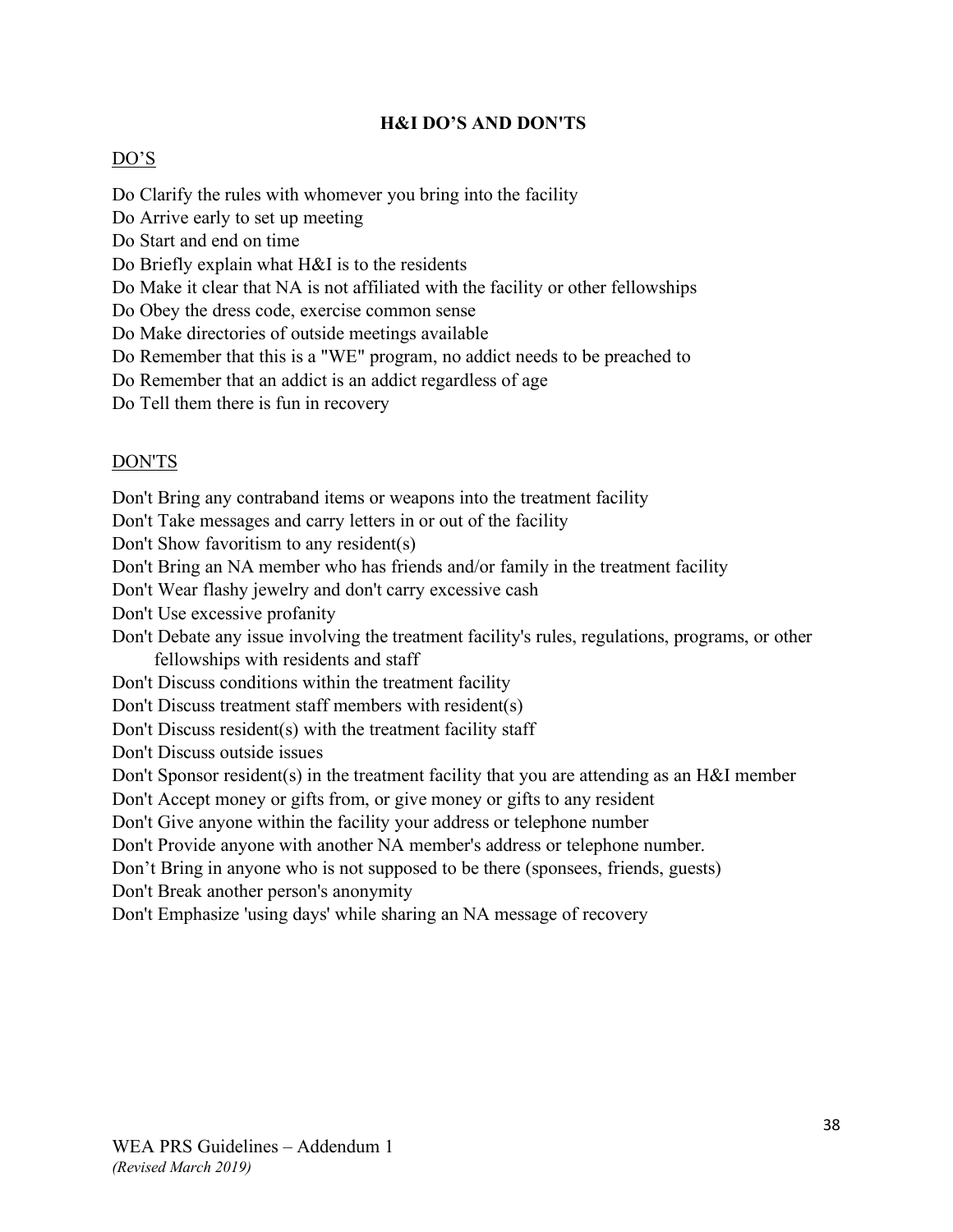## **WEA PRS Guidelines—Addendum 2**

## **West End Area Service Committee Public Information/Phonelines Subcommittee Guidelines**

*(Revised November 2018)*

#### **PURPOSE**

The West End Area Public Information (PI) subcommittee is to seek out the appropriate public parties, within the West End Area's Boundaries and inform and educate them about N.A.'s existence and primary purpose. Our purpose is also to provide the public with information about how and where to find N.A. All subcommittee activities directed to that end shall be carried out in accordance with our Twelve Traditions and our Twelve Concepts of Service of Narcotics Anonymous.

#### **FUNCTIONS/RESPONSIBILITIES**

#### BASIC FUNCTIONS OF THE PI SUBCOMMITTEE:

- 1. To open lines of communication
	- a. between N.A. and the public.
	- b. between the West End Area PI subcommittee, the WEASC, and the Southern California Regional PI subcommittee.
- 2. To funnel back to the groups specific information given to the subcommittee, by other areas, regions and the World, as necessary.
- 3. To respond to all requests for information in a timely and effective manner.
- 4. To be sure that those requests are handled at the appropriate level of service.

#### **MEETING TIME AND PLACE**

The West End Area PI subcommittee meets at 12:00 PM the second Sunday of the Month at the ASC meeting location. We encourage all interested members of the fellowship to attend.

#### **MEMBERSHIP**

#### THE FOLLOWING ARE MEMBERS OF THE SUBCOMMITTEE:

#### 1. Officers of the Subcommittee:

- a) Chair
- b) Vice Chair
- c) Secretary
- d) Public Information Regional Committee Member (PIRCM)
- e) Phone line Coordinator
- 2. Members that hold other elected positions: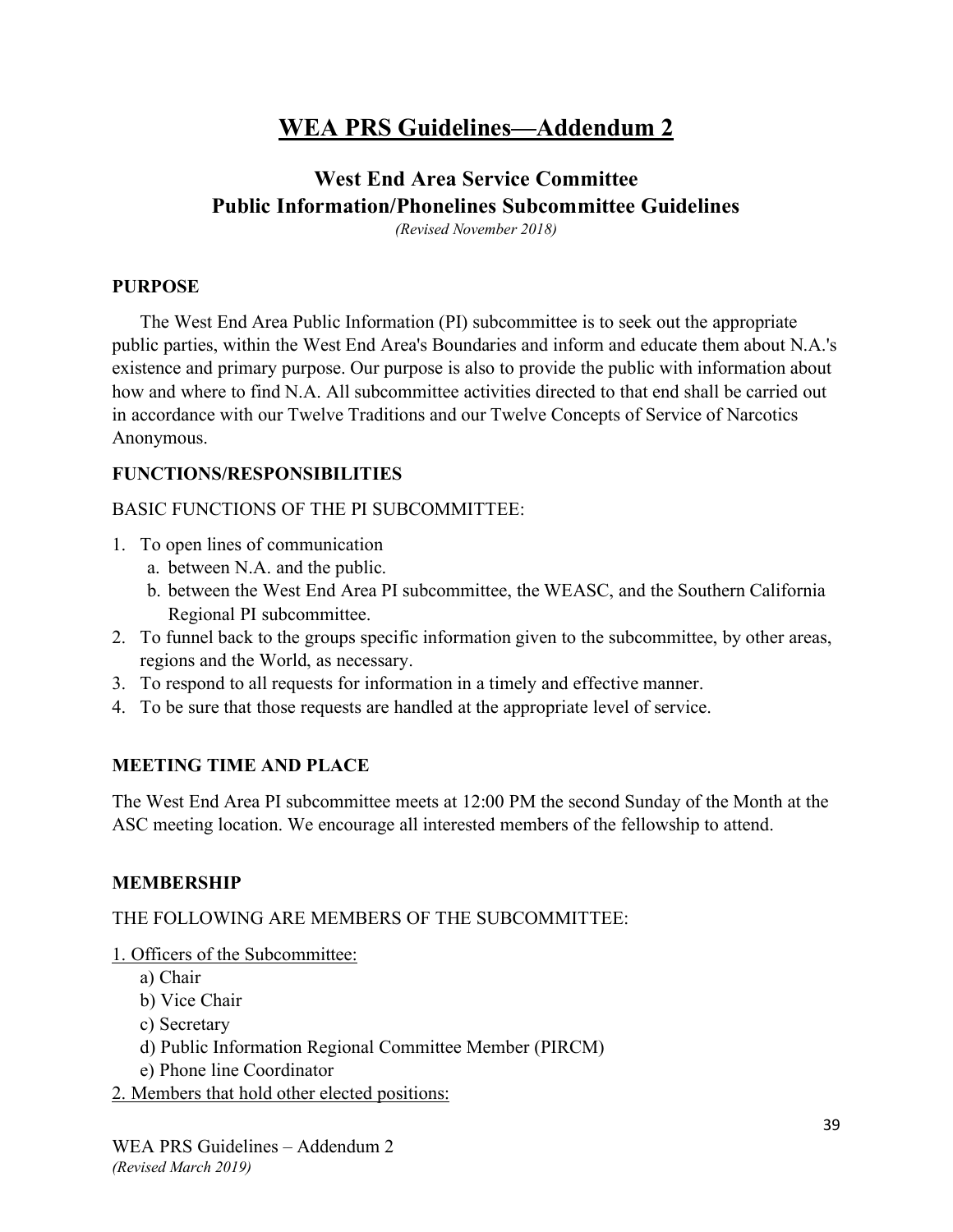- a) Phone line technician
- b) PI presentations Coordinator

3. Those assigned to head or participate in specific projects as needed, to be decided upon by the subcommittee.

4. Other Voting Members (must have attended two consecutive subcommittee meetings.)

## **VOTING PARTICIPANTS AND PROCEDURES**

Voting eligibility is as follows:

- 1. Chair, Vice Chair, Secretary, PIRCM, Phone line coordinator, Phone line technician, PI presentations coordinator - Eligible immediately upon Election.
- 2. All other subcommittee members Eligible upon having attended two consecutive subcommittee meetings.
- 3. The subcommittee will strive for consensus-based decision-making however if a vote needs to be taken motions will be passed by a simple majority. All addicts' opinions will be considered at the subcommittee meeting; however, voting eligibility will be enforced.

## **DEFINITION OF QUORUM:**

A quorum shall be considered established when at least one officer and another voting member of the subcommittee are present at the meeting.

## **REQUIREMENTS AND DUTIES OF ALL SUBCOMMITTEE MEMBERS:**

## **General Requirements:**

- 1. Personal time and ability to perform their duties.
- 2. Willingness and desire to serve in the position.
- 3. Clean time and service experience as stated below. (See Service Requirements section.)
- 4. A willingness to apply the principles of the twelve traditions and twelve concepts in the execution of all subcommittee service work.
- 5. Work with other subcommittee members in the development of appropriate PI presentation formats.
- 6. Recruit the appropriate speakers for such presentations.
- 7. Deliver Information Packet Mailings/Drop-offs/Updates.
- 8. Participation in Public Relations.
- 9. Participate in working groups to accomplish specific tasks as assigned by the Chair.
- 10. Maintenance of clean time throughout term of office or participation.

#### **Service Requirements:**

Chair - Minimum of three years clean, one year of service at the area level, and at least six months participation on a PI Subcommittee.

#### Chair Duties:

1. Organize, Update & Maintain Subcommittee Guidelines.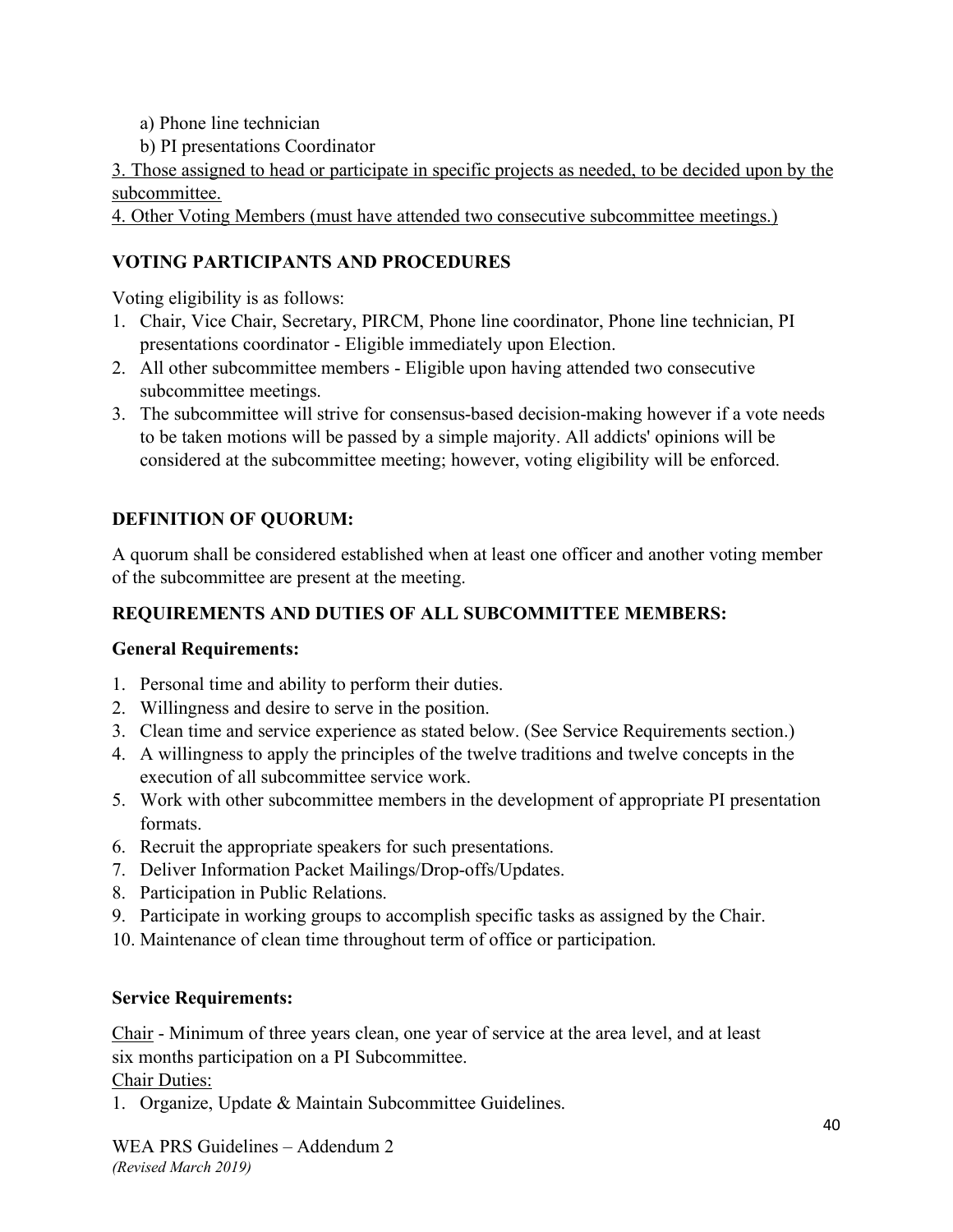- 2. Set Subcommittee Meeting Agenda
- 3. Preside over the regular monthly PI subcommittee meeting.
- 4. Attend Southern California Regional PI (SCRPI) meetings as needed.
- 5. Attend PI quarterlies
- 6. Communicate Info from the WEASC subcommittee, the SCRPI and other subcommittees when appropriate, to the WEASC with a monthly written and oral report.
- 7. Assist in the organization and implementation of all subcommittee activities.
- 8. Coordinate and provide feedback and updates from and about all PI Presentations.
- 9. Delegate responsibilities and oversee all activities of the Subcommittee members.
- 10. Encourage consensus-based decision-making.
- 11. Vote only in the event of a tie.

Vice Chair - Minimum of two years clean, with previous experience at the area level and six months participation on a PI Subcommittee.

Vice Chair Duties:

- 1. Attend all WEASC PI Subcommittee Meetings.
- 2. Attend the SCRPISC meetings in the RCM absence.
- 3. Will report to the WEASC in the Chair's absence.
- 4. Preside over the regular monthly PI subcommittee meeting in the Chair's absence.
- 5. Will perform other duties of the Chair as necessary at the request of the Chair or in the Chair's absence.
- 6. Facilitate the Literature needs of the subcommittee including development of the budget.

Secretary-Minimum of one year clean with previous service experience at the group level. Secretary Duties:

- 1. Record accurate minutes of the PI subcommittee meetings and distribute them to the subcommittee members in a timely fashion, at least one week prior to the next meeting.
- 2. Report to the WEASC in the event both the Chair and Vice Chair are unable to attend.
- 3. Maintain database of Potential PI Presentation Leads and Contacts.
- 4. Communicate info from PI panels, other subcommittees, and the fellowship as necessary.

PIRCM- Minimum of two years clean with previous experience at the area level and at least six months participation on a PI subcommittee.

PIRCM Duties:

- 1. Attend monthly Southern California Regional PI (SCRPI) meetings.
- 2. Attend PI quarterlies.
- 3. Effectively communicate information from the SCRPI and other area PI subcommittees to the West End Area PI subcommittee.
- 4. Keep in communication with the PI Chair.

Phone Line Coordinator-Minimum 2 years clean. Must have one year of phone line experience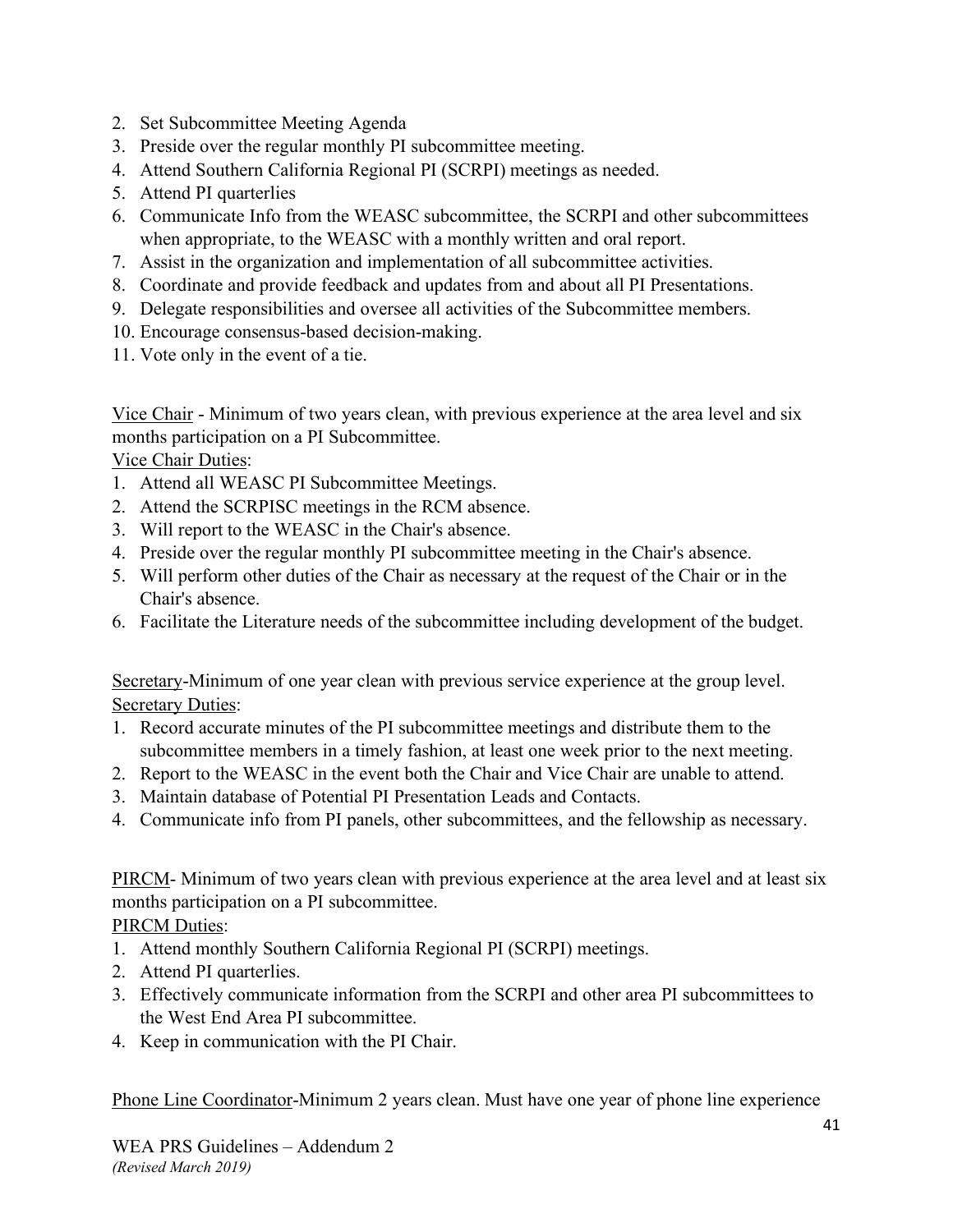Phone line Coordinators Duties:

- 1. Attendance at Regional Phone line Meetings
- 2. Gives a monthly report
- 3. Handles organization of answering service and phone company
- 4. Responsible for orientation of new members
- 5. Keeps schedule of phone line volunteers
- 6. Keeps updated contact information on phone line volunteers. Makes sure PI secretary has updated information.
- 7. Works with PI Chair to mediate problems with phone line volunteers.
- 8. Develops a budget for phone lines

Phoneline Technician – Minimum of 3 months clean. Must have a phone and the ability to take accurate messages

Phoneline Technician Duties:

- 1. Call the phone line every day to insure it is functioning correctly. Randomly select a day to insure the caller is transferred to the correct mailbox.
- 2. Retrieve messages from the phone line at least once a week.
- 3. Call the appropriate person to return the messages (Usually the Chair).
- 4. Occasionally select to speak to a person to insure the transfer happens correctly.

P.I. Presentation Coordinators - Minimum of two years clean. Must also have experience and knowledge regarding appropriate language, manner, appearance and personal conduct in public speaking events.

P.I. Presentation Coordinator Duties:

- 1. Coordinate Public Information Presentation with Contacts,
- 2. Keep contact list of all trained speakers. Coordinate appropriate speakers for presentation
- 3. Schedule a minimum of two practice sessions before any presentation.
- 4. If a presentation is scheduled without enough time to have two practice
- 5. sessions then only experienced PI speakers will be used in that presentation.
- 6. Coordinate PI presentation training.
- 7. Coordinate refresher-training sessions as requested by the PI subcommittee (possibly once a year).

Presentation Speakers- Minimum of two years clean. Must also have experience and knowledge regarding appropriate language, manner, appearance and personal conduct in public speaking events

Presentation Speakers Duties:

- 1. Attend PI presentation training.
- 2. Be willing to attend refresher-training sessions as requested by the PI subcommittee (possibly once a year).
- 3. Give contact information and availability schedule to PI Coordinator and PI secretary. Update information so it remains current.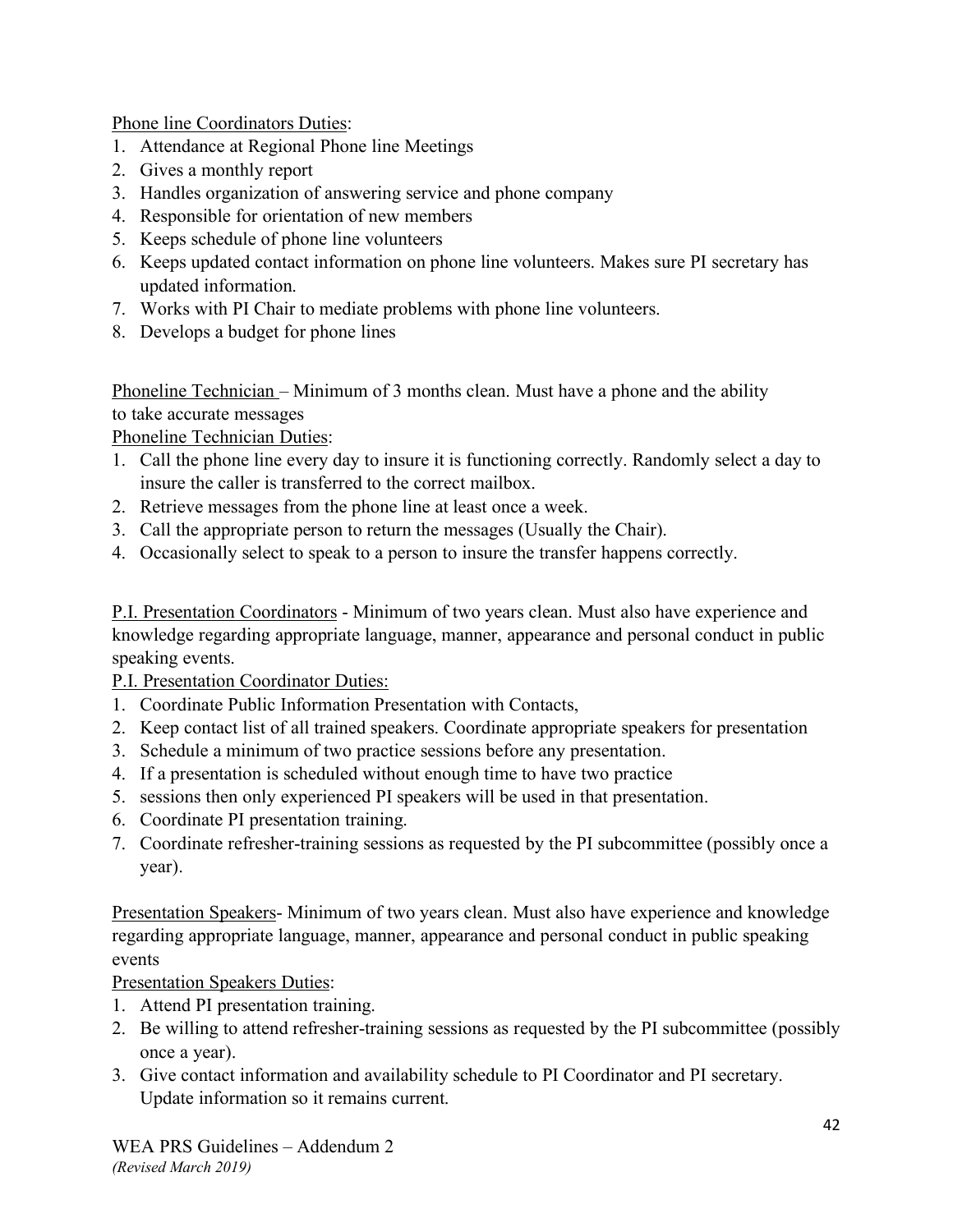Presentation Speakers Apprentice- Minimum of one year clean. Be willing to learn appropriate language, manner, appearance and personal conduct in public speaking events. Attends presentations with experienced N.A. presenters. Participates in presentation in a minor capacity. Presentation Speakers Apprentice Duties:

- 1. Attend PI presentation training.
- 2. Be willing to attend refresher-training sessions as requested by the PI subcommittee (possibly once a year).
- 3. Give contact information and availability schedule to PI Coordinator and PI secretary. Update information so it remains current.

All other Subcommittee Members -At least one day clean.

\*\*NOTE - ANY PORTION OF THESE GUIDELINES MAY BE CHANGED BY A MAJORITY VOTE OF SUBCOMMITTEE MEMBERS. CHANGES WILL BE SUBMITTED FOR APPROVAL OF THE WEASC IN WRITING TO THE WEASC AT THE FIRST WEASC MEETING FOLLOWING ANY CHANGES MADE TO THESE GUIDELINES BY THE SUBCOMMITTEE.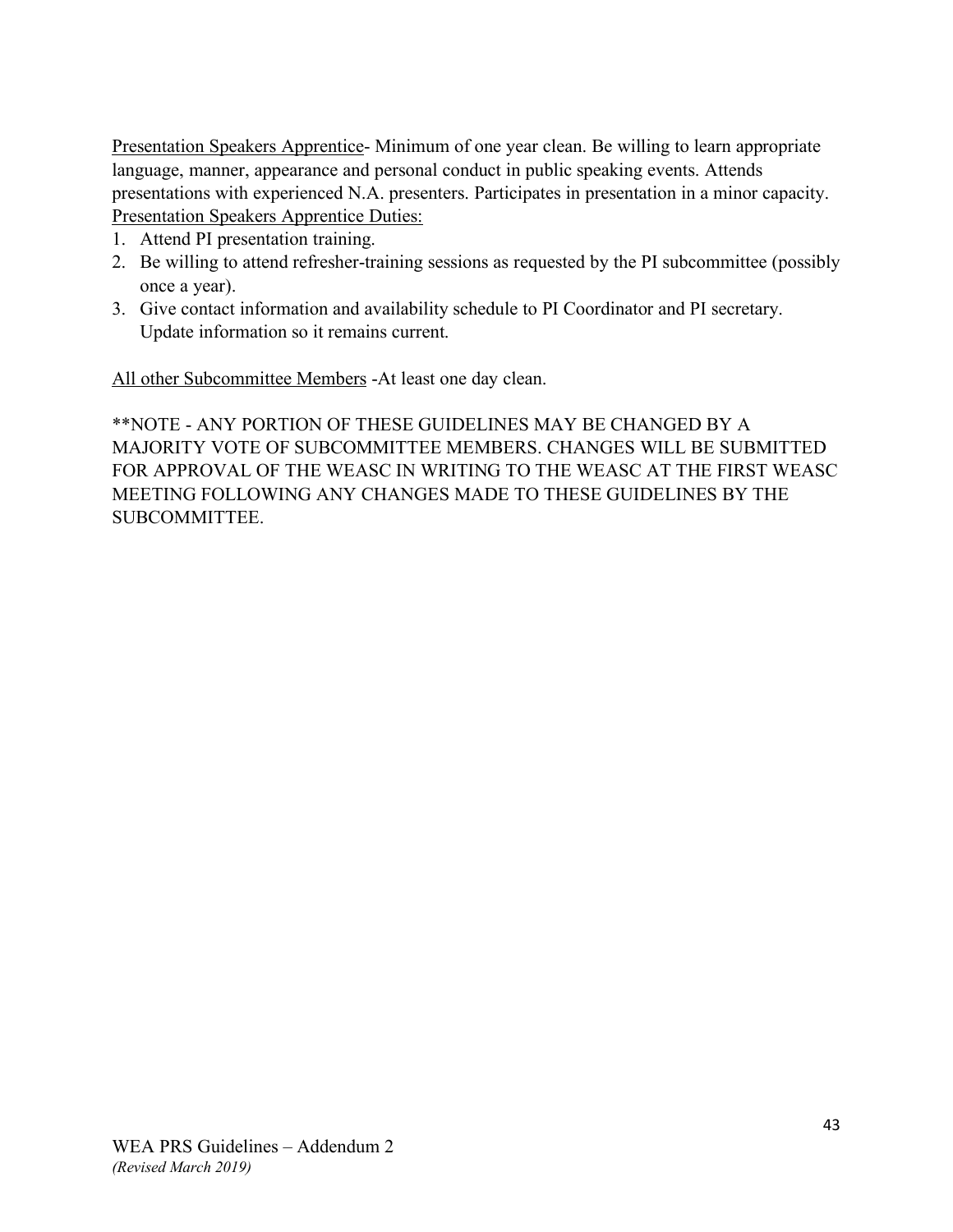## **WEA PRS Guidelines—Addendum 3 Website Coordinator Description**

(as previously included in WEASC Guidelines)

## **Website Coordinator**

- a) Attends the monthly Regional Website Committee meeting.
- b) Updates the Southern California Regional website (www.todayna.org) and the NA World Services website (www.na.org) based on the current meeting directory every month, and any other applicable events, activities, or information.
- c) Notes changes in meetings during the month and, after verifying such information with that group's GSR or secretary and consulting with the Area Chairperson or Vice-chairperson, makes the appropriate changes on the SCRSC and NAWS websites.
- d) Provides a monthly report to the WEASC of all changes made to both websites.
- e) Maintains and/or coordinates the WEASC website.
- f) Updates the area meeting directory and makes up to 1000 copies to distribute at the area meeting every month.
- g) Maintains the WEASC Google Group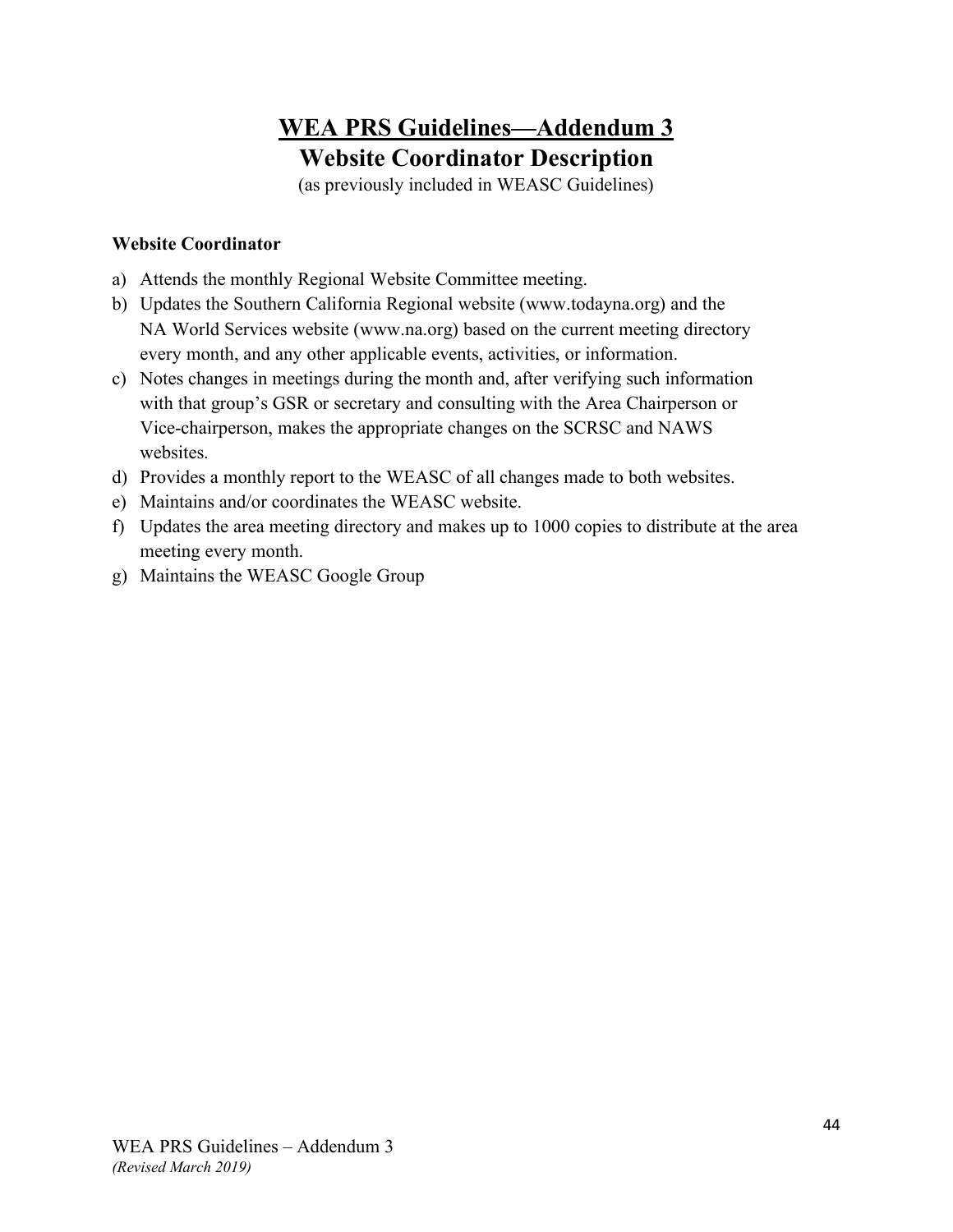## **WEASC Guidelines Addendum B—Twelve Concepts for NA Service**

## **First Concept To fulfill our fellowship's primary purpose, the NA groups have joined together to create a structure which develops, coordinates, and maintains services on behalf of NA as a whole.**

The primary responsibility of an NA group is to conduct its recovery meetings. Groups join their strength in the service structure, ensuring that other services like H&I, PI, and literature development are fulfilled effectively and without distracting the groups from their own primary responsibility.

## **Second Concept The final responsibility and authority for NA services rests with the NA groups.**

The groups have final responsibility for and authority over the service structure they have created. By fulfilling their responsibility to provide their service structure with the conscience and ideas, people, and money it needs, the groups also exercise their authority. Conversely, the service structure must always look to the groups for support and direction.

#### **Third Concept The NA groups delegate to the service structure the authority necessary to fulfill the responsibilities assigned to it.**

In day-to-day matters, the groups have given our service boards and committees the practical authority necessary to do the jobs assigned them. This is not a blank check issued to the service structure; the groups still bear final authority. To make Concept Three work, we must carefully select trusted servants.

## **Fourth Concept Effective leadership is highly valued in Narcotics Anonymous. Leadership qualities should be care-fully considered when selecting trusted servants.**

Leadership is very important to the welfare of our fellowship. The essay on this concept describes an array of leadership qualities to be considered when selecting trusted servants.

#### **Fifth Concept For each responsibility assigned to the service structure, a single point of decision and account-ability should be clearly defined.**

In defining a single point of decision for each service assignment, we eliminate confusion about who has authority to do what. We also clarify accountability for our services: whoever is given the authority for a particular task will be held accountable for the fulfillment of that task.

## **Sixth Concept Group conscience is the spiritual means by which we invite a loving God to influence our decisions.**

Group conscience is the means by which we bring the spiritual awakening of the Twelve Steps to bear in making service-related decisions. It is fundamental to our fellowship's decision-making process. It is not, however, merely a euphemism for "voting" and is not itself the NA decisionmaking process.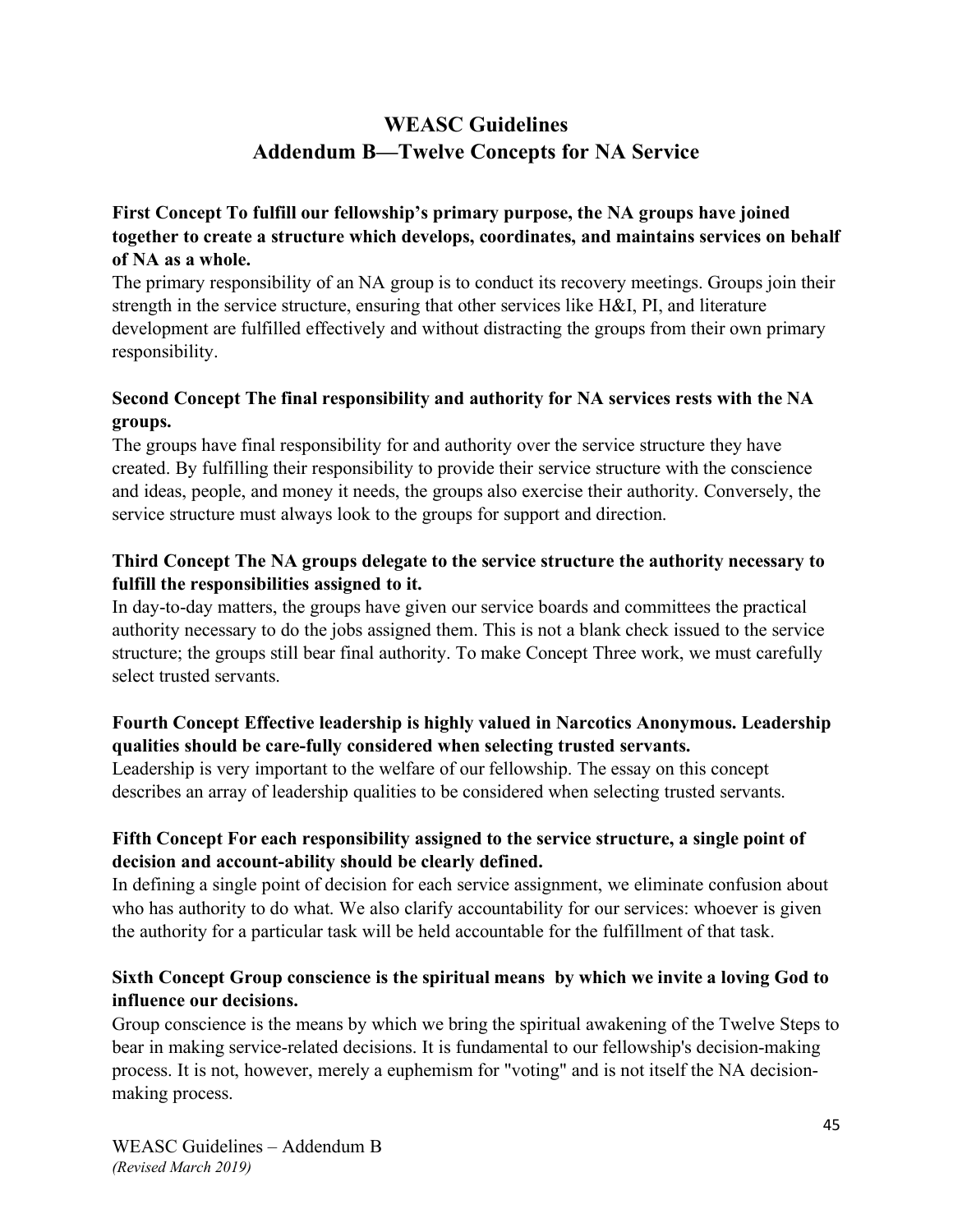## **Seventh Concept All members of a service body bear substantial responsibility for that body's decisions and should be allowed to fully participate in its deci-sion-making processes.**

All members of a service body bear substantial responsibility for that body's decisions; therefore, all of them should be allowed to fully participate in its decision-making processes. NA service is a team effort. The full participation of each member of the team is of great value as we seek to express the collective conscience of the whole.

## **Eighth Concept Our service structure depends on the integrity and effectiveness of our communications.**

Regular communication is essential to the fulfillment of all these concepts, and to the integrity and effectiveness of our services themselves.

## **Ninth Concept All elements of our service structure have the re-sponsibility to carefully consider all viewpoints in their decision-making processes.**

To check judgment, to guard against hasty or misinformed decisions, and to invite the sharing of new ideas, our services must consider all viewpoints when making plans. This is essential to the development of a fair, wise, balanced group conscience.

### **Tenth Concept Any member of a service body can petition that body for the redress of a personal grievance, without fear of reprisal.**

The Tenth Concept encourages us to treat each other with respect in the service environment, and provides us with a means of making amends when we wrong others. The essay describes ways in which an individual who feels he or she has been wronged can go about seeking redress of his or her grievance.

## **Eleventh Concept NA funds are to be used to further our primary purpose, and must be managed responsibly.**

The Eleventh Concept establishes the sole absolute priority for the use of NA funds: to carry the message. The importance of that priority calls for total fiscal accountability. Direct contributions to each level of service help us focus on our primary purpose, and enhance accountability.

## **Twelfth Concept In keeping with the spiritual nature of Narcotics Anonymous, our structure should always be one of service, never of government.**

Within the context of the Twelve Concepts, as a body, this concept serves much the same function as Tradition Twelve in the context of the traditions. It brings our consideration of concepts for NA service back to the spiritual root of selfless service. "A structure based on that foundation could only be one of service, never of government."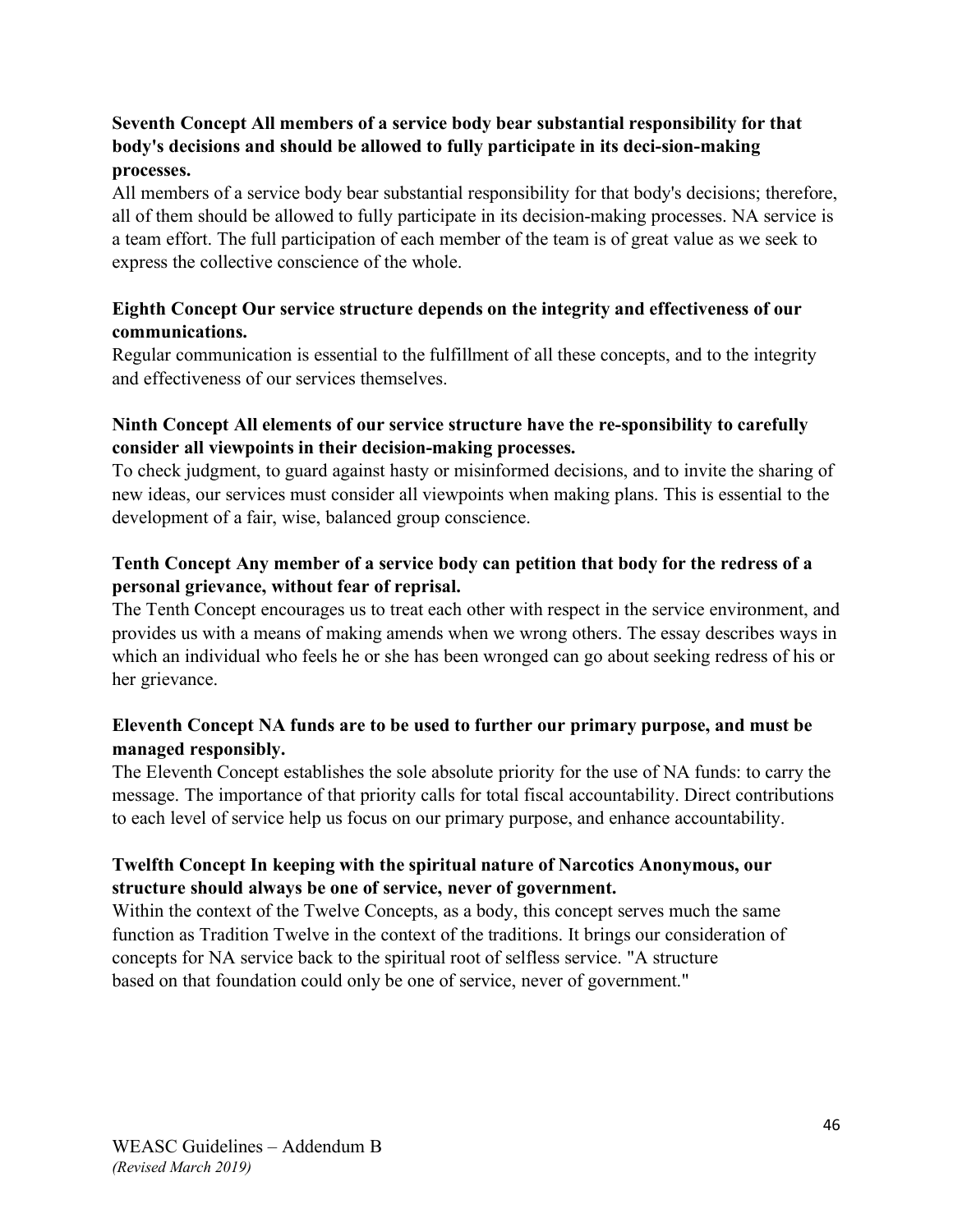## **WEASC Guidelines Addendum C—Consensus-Based DecisionMaking vs. Adapted Robert's Rules**

Addendum C - Consensus-Based Decision-Making vs. Adapted Robert's Rules

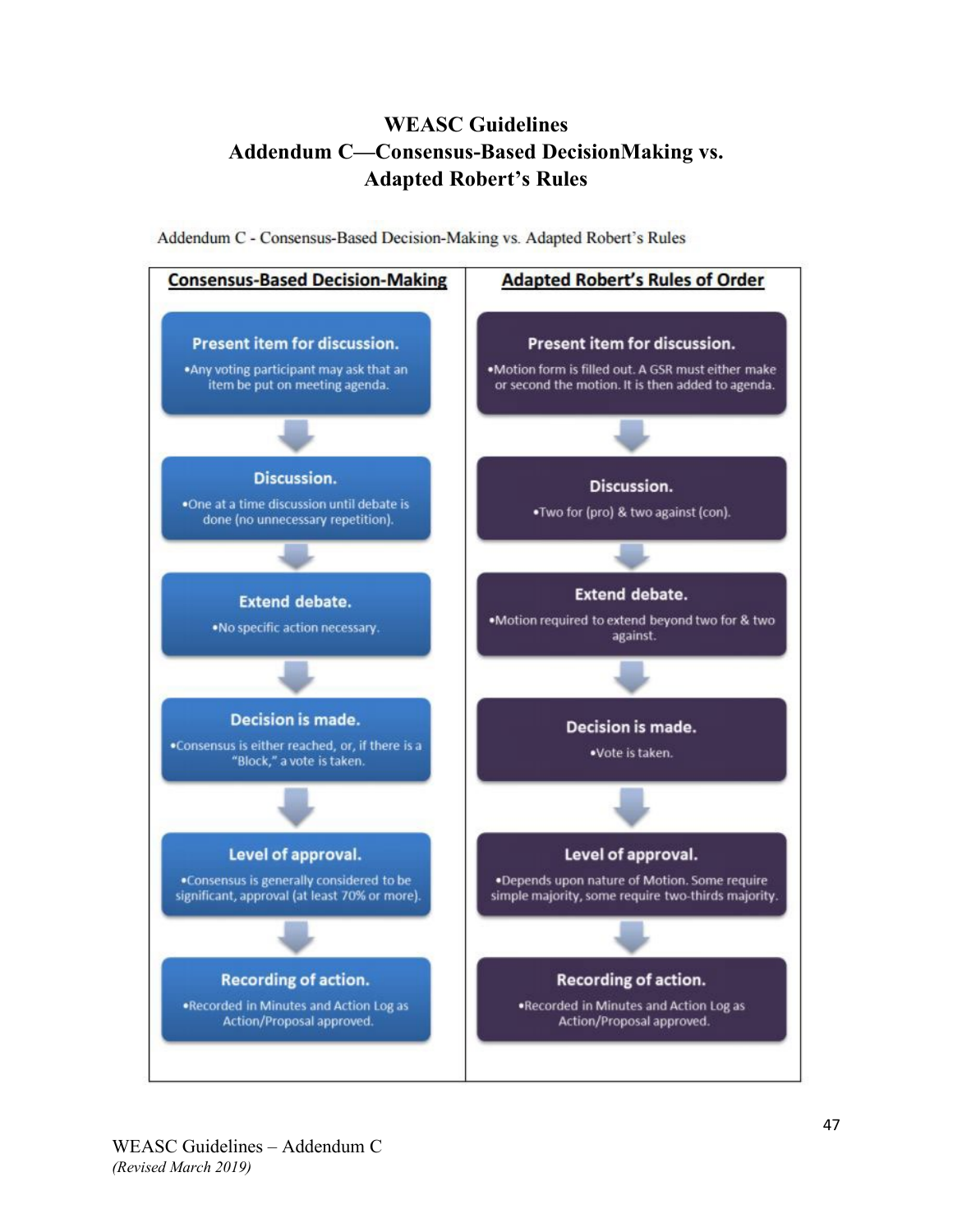## **WEASC Guidelines**

## **Addendum D—A Model for Consensus-Based Decision-Making (CBDM) 7**

1. Bring proposals to the body;

2. Open up the floor first for clarifying questions about the proposal (not a debate on the merits, but a brief session to be sure everyone understands the proposal)

3. Facilitator asks whether anyone has any reservations about the proposal. These are heard, and they may be answered or the proposal may be tweaked in a manner similar to the "friendly amendment" process in Robert's Rules.

4. Once all reservations have been heard and answered in this way, facilitator asks, "Do we have consensus." Participants respond in one of four ways. Some models only have three, as shown below.

**Assent** This means that I can support the proposal, all things considered. It may not mean that I'm in agreement with every aspect, but that I've heard the discussion and had my chance to participate in the process of finalizing the proposal, and am prepared to support it. Assent is signified by remaining silent.

**Assent with Reservation** This is not materially different from number one, and is the option often left out for that reason, but it is sometimes included as a way of giving people a place to stand when they don't want to object more strongly, but they do want to note that they have reservations. It is done by raising your hand and simply saying when the facilitator calls on you, "Assent with reservations." The assumption is that the reservations have been heard already, and you're simply noting that you can support the proposal, and continue to have these reservations.

**Stand Aside** A common misconception about the stand aside is that it is similar to an abstention. It is not. It is more accurate to say it is similar to a "no" vote. It is a statement that I do not support the proposal, but my objection is not of the nature or the severity to warrant a block. One of the group's guidelines needs to be how many or what proportion of stand asides indicate a consensus too weak to adopt the proposal.

**Block** This is also commonly misunderstood. Given that a proposal can be defeated by a sufficient number of stand-asides, the block should be an extremely rare step taken only when a participant honestly believes that one of the Traditions or Concepts is directly violated by this proposal, or some very fundamental moral position of the participant is violated. A member who blocks should be able to articulate which Tradition or Cor other principle fundamental to NA is violated by the proposal.

This is a generally-accepted model used within NAWS-held workshops on this issue during 2000-2004.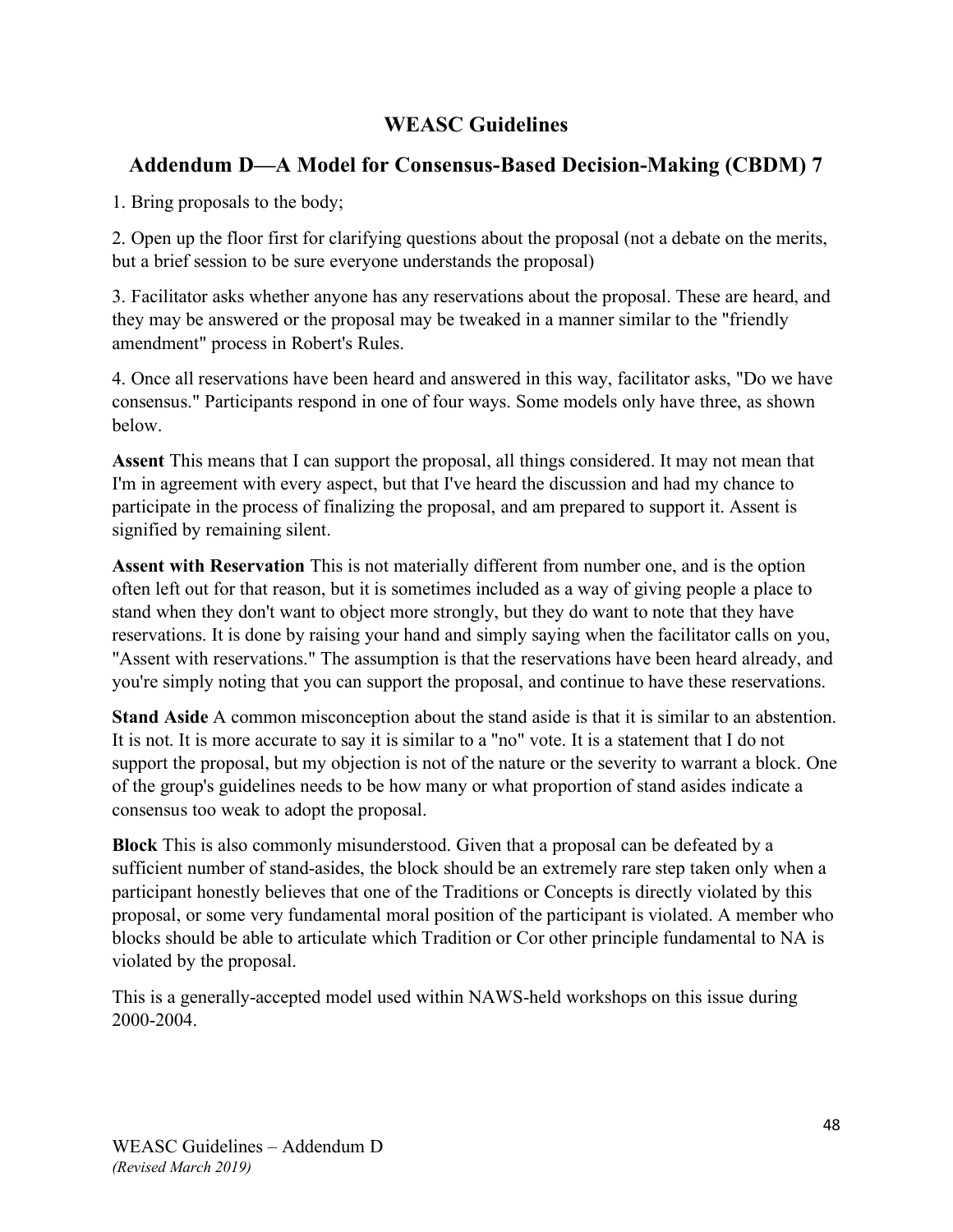## **WEASC Guidelines**

## **Addendum E—Geographic boundaries of the area served by WEASC**

Geographic boundaries of the area served by WEASC borders (in clockwise sequence) are north—the 118 free way, east—Reseda Blvd., south—Mulholland Drive, west—Topanga Canyon Blvd., south—Topanga Beach, west—Las Virgenes Road, and north—Ventura County line up to the 118 free way (see attached map). We have the option to include additional meetings when applicable.

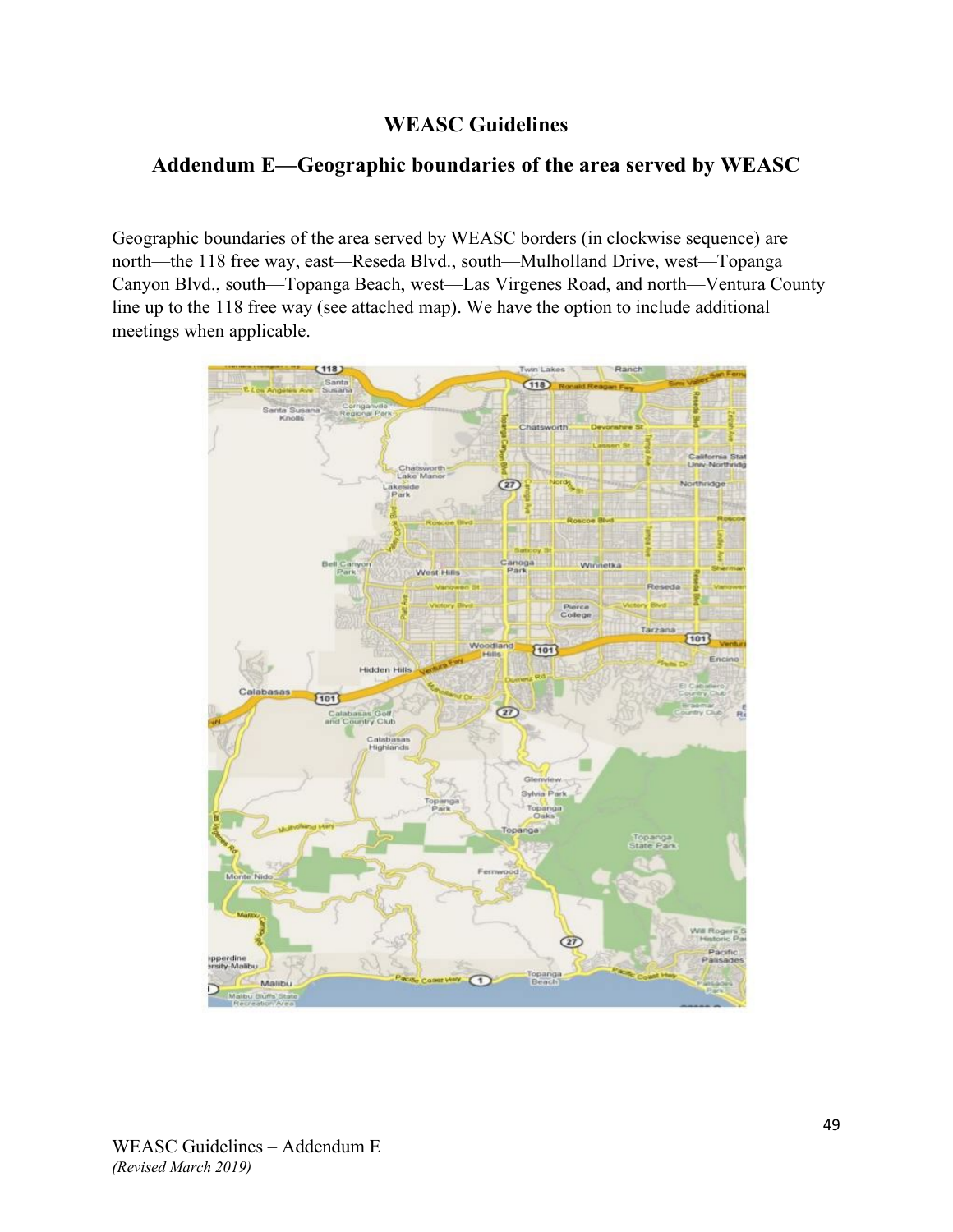## **WEASC Guidelines—Addendum F – WEASC Asset Liability Form**

# **WEASC ASSET LIABILITY FORM**

## MISAPPROPRIATION/MISUSE OF FUNDS AND MISCONDUCT

#### i. Misappropriation/Misuse of Funds

The Eleventh Concept of NA Service establishes the sole priority for the use of NA funds to carry the message to the addict who still suffers. The Twelfth Concept of NA Service gives the WEASC a mandate from the NA groups that call for total fiscal accountability. With this in mind, any misappropriation or misuse of funds by any area trusted servant or NA member cannot and will not be tolerated. The definition of "misappropriation of funds" includes, but is not limited to, theft, embezzlement, or use of NA funds for purposes not expressly authorized by the WEASC, a subcommittee, or an ad hoc committee. This includes the theft of cash, check, any financial instrument (i.e., refunds, royalties, or rebates from vendors to the NA Fellowship), or asset (i.e., equipment, supplies, or physical inventory).

#### ii. Misconduct

Misconduct is defined as any action contrary to the Twelve Traditions of NA, the Twelve Concepts for NA Service, the guidelines of the WEASC, the guidelines of a WEASC subcommittee or ad hoc committee (if applicable), or violation of California state or US federal law to the extent that such misconduct is detrimental to the NA Fellowship. This includes conduct that creates a benefit to a member or outside enterprise to the detriment of the NA Fellowship.

#### iii. Interim Action Suspension

Should any WEASC Administrative Committee member, subcommittee member, or any nonelected NA member be suspected to have misappropriated or misused WEASC funds or have been involved in misconduct, the WEASC Administrative Committee duly elected officers will vote, in person, email or by phone, to immediately "suspend" the member involved from service to the area. Suspension in this instance is not disciplinary action; it is a pause in active service to allow time for investigation of an incident.

A. Upon suspension of any member, the WEASC Administrative Committee must make a full and timely investigation of the matter and report the findings at the next WEASC meeting.

B. The presiding officer of the WEASC, immediately upon calling the following WEASC meeting to order, must report all interim actions/decisions made by the Administrative Committee, fully disclosing the alleged misappropriation or misuse of WEASC funds or misconduct and the individual involved. Any member suspected of misappropriation or misuse